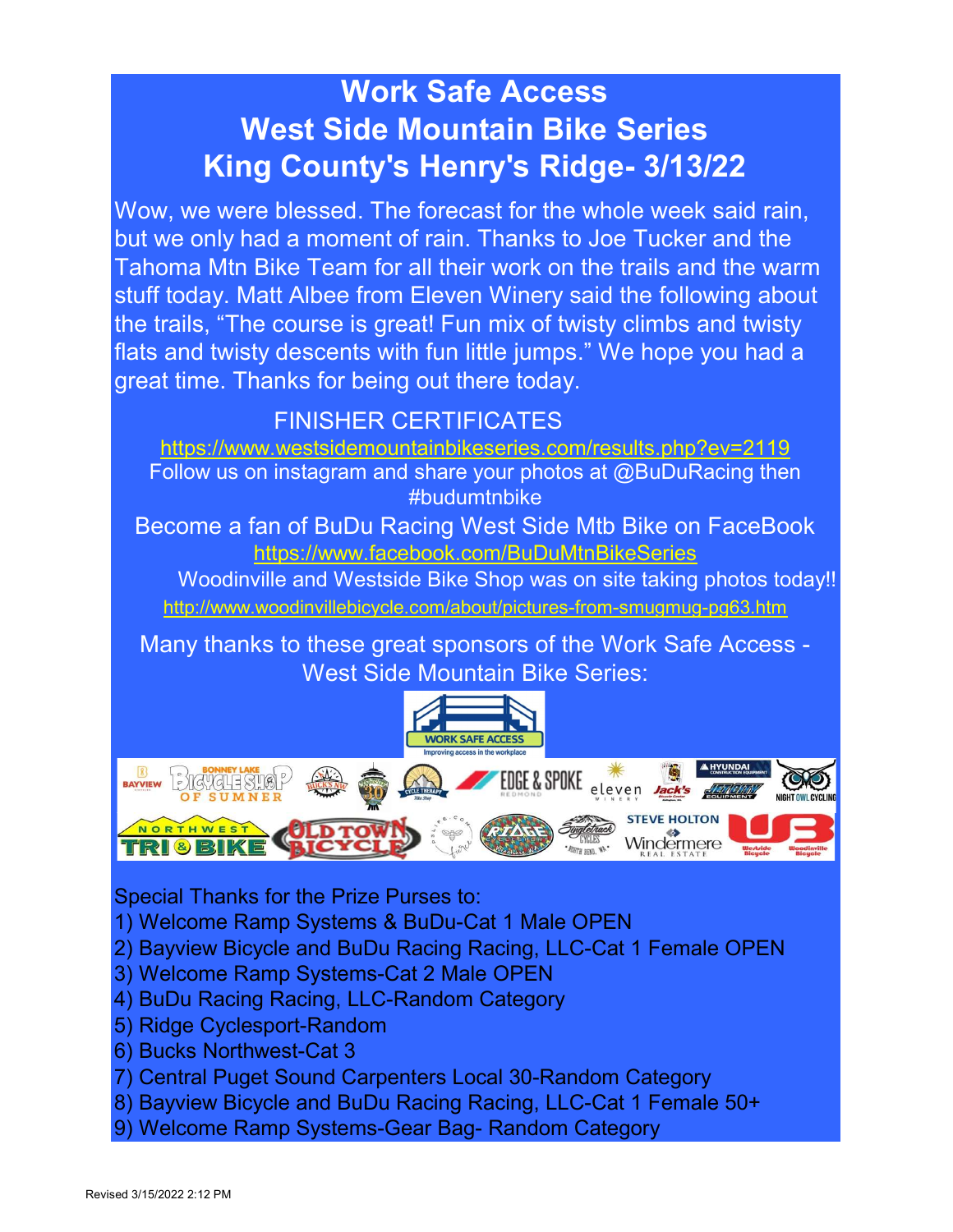| Again, we take \$1 from each registration and adding that to a pool |      |      |      |      |      |      |     |                     |
|---------------------------------------------------------------------|------|------|------|------|------|------|-----|---------------------|
|                                                                     | 1/23 | 2/6  | 2/13 | 3/6  | 3/13 | 3/27 | 4/3 | <b>Total Payout</b> |
| Cat 1                                                               |      |      |      |      |      |      |     |                     |
| Male OPEN                                                           | \$15 | \$18 | \$9  | \$14 | \$12 |      |     | \$68                |
| Male 35-49                                                          | \$9  | \$9  | \$6  | \$13 | \$5  |      |     | \$42                |
| Male 50+                                                            | \$9  | \$11 | \$7  | \$11 | \$11 |      |     | \$49                |
| Female OPEN                                                         | \$5  | \$9  | \$6  | \$5  | \$6  |      |     | \$31                |
| Female 35-49                                                        | \$4  | \$5  | \$3  | \$2  | \$1  |      |     | \$15                |
| Female 50+                                                          | \$2  | \$2  | \$2  | \$1  | \$2  |      |     | \$9                 |
|                                                                     |      |      |      |      |      |      |     |                     |
| <b>Open-Misc</b>                                                    |      |      |      |      |      |      |     |                     |
| Single Speed                                                        | \$9  | \$7  | \$3  | \$3  | \$7  |      |     | \$29                |
| <b>Fat Tire</b>                                                     | \$2  | \$2  | \$3  | \$3  | \$2  |      |     | \$12                |
| Clydesdale                                                          | \$9  | \$8  | \$9  | \$4  | \$4  |      |     | \$34                |
| Athena                                                              | \$1  | \$1  | \$1  |      |      |      |     | \$3                 |
|                                                                     |      |      |      |      |      |      |     |                     |
| Cat 2                                                               |      |      |      |      |      |      |     |                     |
| Male OPEN                                                           | \$28 | \$32 | \$20 | \$17 | \$12 |      |     | \$109               |
| Male MS 14&Under                                                    | \$3  | \$4  | \$2  | \$1  | \$2  |      |     | \$12                |
| Male HS 15-18                                                       | \$10 | \$9  | \$11 | \$8  | \$14 |      |     | \$52                |
| Male 19-39                                                          | \$5  | \$5  | \$5  | \$6  | \$4  |      |     | \$25                |
| Male 40-49                                                          | \$17 | \$15 | \$14 | \$9  | \$15 |      |     | \$70                |
| Male 50-59                                                          | \$25 | \$31 | \$26 | \$19 | \$12 |      |     | \$113               |
| Male 60+                                                            | \$15 | \$14 | \$12 | \$6  | \$10 |      |     | \$57                |
| Female MS 14&Under                                                  | \$1  |      | \$2  | \$1  |      |      |     | \$4                 |
| Female HS 15-18                                                     | \$3  | \$3  | \$3  | \$1  | \$2  |      |     | \$12                |
| Female 19-39                                                        | \$9  | \$7  | \$6  | \$7  | \$4  |      |     | \$33                |
| Female 40-49                                                        | \$5  | \$3  | \$3  | \$2  | \$4  |      |     | \$17                |
| Female 50+                                                          | \$4  | \$10 | \$7  | \$5  | \$6  |      |     | \$32                |
|                                                                     |      |      |      |      |      |      |     |                     |
| Cat <sub>3</sub>                                                    |      |      |      |      |      |      |     |                     |
| Male Elm 11&Under                                                   | \$11 | \$5  | \$7  | \$7  | \$9  |      |     | \$39                |
| Male MS 12-14                                                       | \$11 | \$9  | \$9  | \$6  | \$15 |      |     | \$50                |
| Male HS 15-18                                                       | \$9  | \$7  | \$6  | \$5  | \$4  |      |     | \$31                |
| Male 19-34                                                          | \$2  | \$2  | \$3  | \$1  | \$2  |      |     | \$10                |
| Male 35-49                                                          | \$8  | \$6  | \$5  | \$1  | \$6  |      |     | \$26                |
| Male 50+                                                            | \$18 | \$27 | \$15 | \$11 | \$16 |      |     | \$87                |
| Female Elm 11&Under                                                 | \$4  | \$2  |      | \$1  | \$3  |      |     | \$10                |
| Female MS 12-14                                                     | \$3  | \$5  | \$3  | \$3  | \$3  |      |     | \$17                |
| Female HS 15-18                                                     | \$5  | \$1  | \$3  | \$2  | \$2  |      |     | \$13                |
| Female 19-34                                                        | \$6  | \$3  | \$5  | \$5  | \$2  |      |     | \$21                |
| Female 35-49                                                        | \$8  | \$9  | \$8  | \$5  | \$4  |      |     | \$34                |
| Female 50+                                                          | \$4  | \$4  | \$1  |      | \$1  |      |     | \$10                |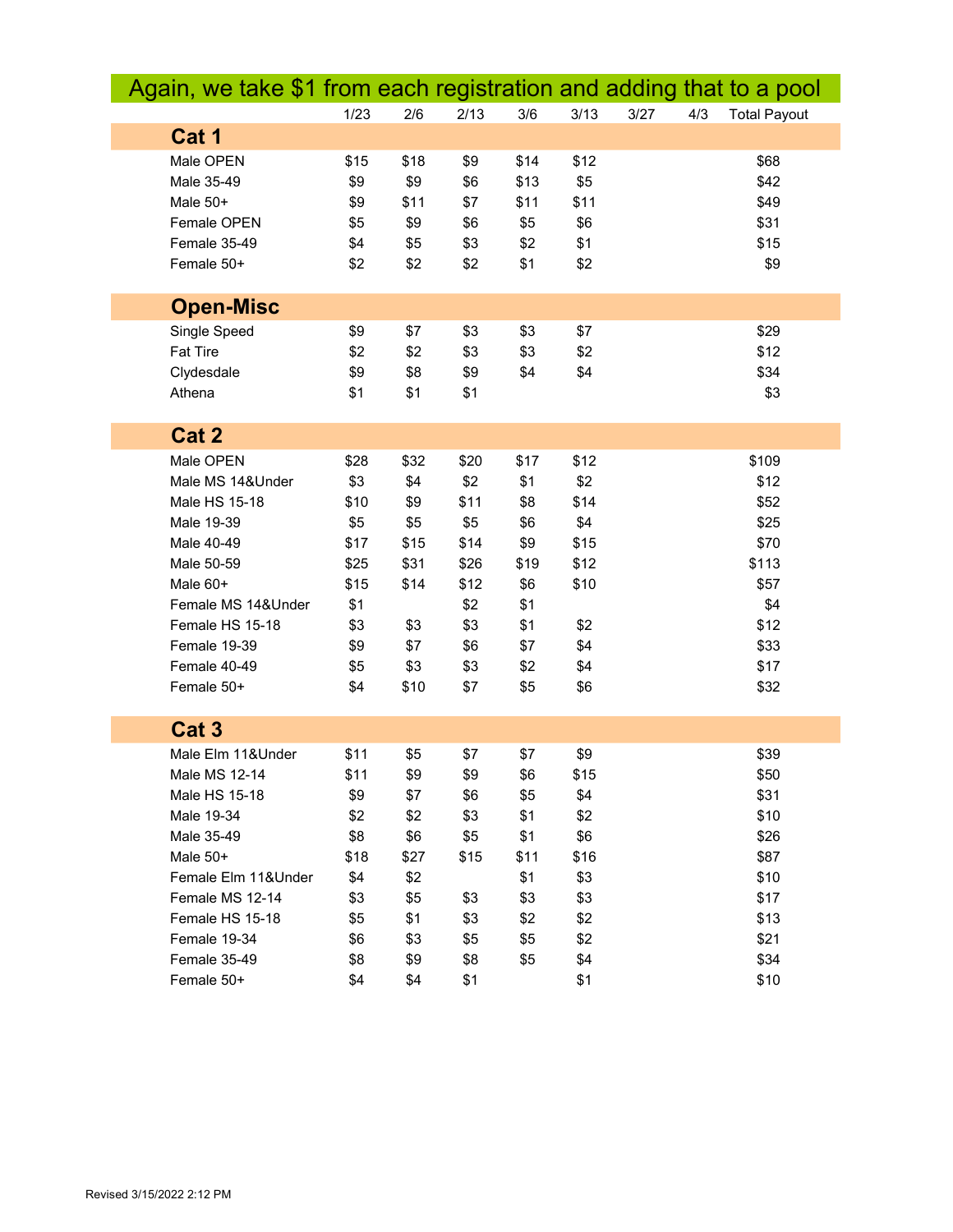Please support the following sponsors: Work Safe Access, Bayview BIcycle, Buck's Northwest, Central Puget Sound Carpenters Local 30, Cycle Therapy, Edge & Spoke, Eleven Winery, Jack's Bicycle Center, Jet City Equipment, Night Owl Cycling, Northwest Tri & Bike, Old Town Bicycle, Peak Performance and Prevention, Ridge Cyclesport, Singletrack Cycles, Steve Holton Real Estate, and Woodinville Bicycle.

| ent<br>$\overline{5}$ | <b>First Name Last Name</b> |                   |                                       |                           | Age | 겯<br>ෂී                            | Place<br>1/23                  | 1/23 Points | Place<br>2/6    | Points<br>2/6 | Time<br><u>I</u> Point<br>$\equiv$<br>$2/13$<br>Dash<br>$\overline{v}$ | Place<br>2/13   | 2/13 Points | the Kettles<br>Time<br>န္က ၀ိ | Place<br>3/6   | Points<br>3/6 | Ě<br>3/13 Tii<br>Henry's<br>Ridge | Laps<br>$3/13$<br># of $ $ | 3/13 Place    | Points<br>3/13 | Total<br>Points |  |
|-----------------------|-----------------------------|-------------------|---------------------------------------|---------------------------|-----|------------------------------------|--------------------------------|-------------|-----------------|---------------|------------------------------------------------------------------------|-----------------|-------------|-------------------------------|----------------|---------------|-----------------------------------|----------------------------|---------------|----------------|-----------------|--|
|                       | 118 Keith                   | Robinson          | <b>Team</b><br>Hagens Berman          | <b>Division</b><br>Open-1 |     | <b>City</b><br>37 M Kent           | $\mathbf{3}$                   | 115         | $\overline{4}$  | 110           | 01:05:33                                                               | $2^{\circ}$     | 120         |                               |                |               | 1:38:36                           | $\mathbf{3}$               | 1 125         |                | 470             |  |
|                       | 117 Mahlon                  | Houk              | Pizza Pals                            | Open-1                    |     | 29 M Seattle                       | $\overline{7}$                 | 96          |                 |               |                                                                        |                 |             | 1:43:59                       | 6              | 100           | 1:38:45                           | 3 <sup>1</sup>             | $2 \mid 120$  |                | 316             |  |
|                       | 104 Sterling                | Quinn             | <b>Pizza Pals</b>                     | Open-1                    |     | 29   M Seattle                     | 5 <sup>1</sup>                 | 105         |                 |               |                                                                        |                 |             | 1:39:54                       | $\mathbf{3}$   | 115           | 1:43:28                           | 3 <sup>2</sup>             | 3 115         |                | 335             |  |
|                       |                             | Wardle            |                                       | Open-1                    |     | 38 M Puyallup                      |                                |             |                 |               |                                                                        |                 |             |                               |                |               | 1:44:27                           | 3                          | 4 110         |                | 110             |  |
| 75                    | Alex                        |                   | Broadmark/Mt Si Racing                |                           |     |                                    |                                |             | 8               | 92            |                                                                        |                 |             |                               |                |               |                                   | 3 <sup>2</sup>             | 5 105         |                |                 |  |
|                       | 110 Aiden<br>Jordan         | Hong<br>Robertson |                                       | Open-1<br>Open-1          |     | 17   M   Sammamish<br>31 M Everett | 11<br>C18O-                    | 86<br>54    | $C2$ )-3 90     |               | 0:51:15                                                                | $C2$ )-2        | 95          | 1:51:25                       | 9              | 88            | 1:45:28<br>1:50:00                | $\mathbf{3}$               | $6 \mid$      | 100            | 283<br>427      |  |
| 60                    | 115 Alex                    | Walker            | Old Town Bicycle Ritzman Construction |                           |     | 41   M   Tacoma                    |                                | 87          | 13              |               | 01:16:06                                                               | $\overline{7}$  | 96          |                               |                |               | 1:51:14                           | $\mathbf{3}$               | 7 96          |                | 363             |  |
|                       |                             | Havill            | <b>Taco Time NW</b>                   | Open-1                    |     | 33 M Kirkland                      | 10 <sup>1</sup>                |             |                 | 84<br>85      |                                                                        |                 |             |                               |                |               | 1:51:35                           | 3                          | $8 \mid 92$   |                | 177             |  |
| 96                    | Ryan                        |                   |                                       | Open-1                    |     | 33 M Durham                        |                                |             | 12              |               |                                                                        |                 |             |                               |                |               |                                   | 3 <sup>2</sup>             | $9$ 88        |                | 88              |  |
|                       | 51   Tony                   | Gass              |                                       | Open-1                    |     |                                    |                                |             |                 |               | 01:22:45                                                               |                 |             |                               |                |               | 1:51:57                           | $\mathbf{3}$               |               |                |                 |  |
| 54                    | Michael                     | Copenhaver        |                                       | Open-1                    |     | 31 M Langley<br>15 M Poulsbo       | 15                             | 82          | 17              | 80            | 01:25:03                                                               | 8               | 92          | 1:21:30                       | 14             | 83            | 1:59:24                           |                            | $10$ 87       |                | 424             |  |
| 79                    | $ $ Theo                    | Mason-Todd        | North Kitsap Mt Vikes                 | Open-1                    |     |                                    | 14                             | 83          | 16              | 81            |                                                                        | 9               | 88          |                               |                |               | 2:02:43                           | 3 <sup>1</sup>             | 11 86         |                | 338             |  |
|                       | 130 Mark                    | Doane             |                                       | Open-1                    |     | 47   M Tacoma                      | C <sub>2</sub><br>$\mathbf{1}$ |             | 10 <sup>°</sup> | 87            | 01:12:22                                                               | $\overline{4}$  | 110         |                               |                |               | 0:34:26                           | $\mathbf{1}$               | $ 12 $ 85     |                | 283             |  |
|                       | $140$ Evan                  | Plews             | <b>RIDGE Cyclesport</b>               | Open-1                    |     | 46   M   Wenatchee                 |                                | 125         |                 | 125           | 01:05:25                                                               | $\mathbf{1}$    | 125         | 1:36:33                       | $\overline{2}$ | 120           |                                   |                            |               |                | 495             |  |
| 55                    | <b>Aran</b>                 | Connolly          | <b>Team Booger</b>                    | Open-1                    |     | $15$ M<br>Seattle                  | 12                             | 85          | 11<br>9         | 86            | 01:13:14<br>01:10:20                                                   | 6               | 100         | 1:50:19                       | 8              | 92            |                                   |                            |               |                | 363             |  |
| 100 <sub>1</sub>      | Patrick                     | Dunn              |                                       | Open-1                    |     | 33 M Everett                       | $\overline{4}$                 | 110         |                 | 88            |                                                                        | $\mathbf{3}$    | 115         |                               |                |               |                                   |                            |               |                | 313             |  |
| 105                   | John                        | Richardson        |                                       | Open-1                    |     | 23   M Bellingham                  | $\overline{2}$                 | 120         | $\overline{2}$  | 120           |                                                                        |                 |             |                               |                |               |                                   |                            |               |                | 240             |  |
| 95                    | lan                         | Fay               | Evil                                  | Open-1                    |     | 23 M Bellingham                    |                                |             | $5\phantom{.0}$ | 105           |                                                                        |                 |             | 1:43:44                       | 5              | 105           |                                   |                            |               |                | 210             |  |
| 63                    | Cal                         | Skilsky           | CZ Racing                             | Open-1                    |     | 27   M   Bellingham                |                                |             |                 |               |                                                                        |                 |             | 1:34:06                       | -1             | 125           |                                   |                            |               |                | 125             |  |
| 93                    | Eric                        | Olsen             | Fanatik/Forbidden Enduro Team         | Open-1                    |     | 23 M Bellingham                    |                                |             | $\mathbf{3}$    | 115           |                                                                        |                 |             |                               |                |               |                                   |                            |               |                | 115             |  |
| 64                    | Finn                        | Westover          | <b>Team Booger</b>                    | Open-1                    |     | 16 M Seattle                       |                                |             |                 |               |                                                                        |                 |             | 1:41:28                       | $\overline{4}$ | 110           |                                   |                            |               |                | 110             |  |
| 85                    | $\big $ Josh                | Stough            | <b>RIDGE Cyclesport</b>               | Open-1                    |     | 33 M Kirkland                      |                                |             | $\Omega$        |               | 01:12:41                                                               | 5 <sup>1</sup>  | 105         |                               |                |               |                                   |                            |               |                | 106             |  |
| 94                    | Felipe                      | Nystrom           | Costa Rica                            | Open-1                    |     | 39 M Portland                      |                                |             | 6               | 100           |                                                                        |                 |             |                               |                |               |                                   |                            |               |                | 100             |  |
|                       | 132 Harrison                | Gill              |                                       | Open-1                    |     | 32 M Seattle                       |                                | 6   100     |                 |               |                                                                        |                 |             |                               |                |               |                                   |                            |               |                | 100             |  |
| 73                    | Mark                        | Schroeder         |                                       | Open-1                    |     | 30 M Bellingham                    |                                |             |                 |               |                                                                        |                 |             | 1:45:08                       | $\overline{7}$ | 96            |                                   |                            |               |                | 96              |  |
| 82                    | Mikalai                     | Panasiuk          | Ravenna Capital Management            | Open-1                    |     | 41   M   Bellevue                  |                                |             | $\overline{7}$  | 96            |                                                                        |                 |             |                               |                |               |                                   |                            |               |                | 96              |  |
|                       | 112 Evan                    | Geary             |                                       | Open-1                    |     | 25   M Seattle                     | 8                              | 92          |                 |               |                                                                        |                 |             |                               |                |               |                                   |                            |               |                | 92              |  |
|                       | 144 Maguire                 | Manthey           | <b>Grit City Health</b>               | Open-1                    |     | 19   M   Tacoma                    | $9^{\circ}$                    | 88          |                 |               |                                                                        |                 |             |                               |                |               |                                   |                            |               |                | 88              |  |
| 57                    | Justin                      | Daniels           |                                       | Open-1                    |     | 23 M Bellingham                    |                                |             |                 |               |                                                                        |                 |             | 1:52:24                       | 10             | 87            |                                   |                            |               |                | 87              |  |
| 59                    | Calvin                      | Collander         | <b>Homegrown Racing</b>               | Open-1                    |     | 29 M Bellingham                    |                                |             |                 |               |                                                                        |                 |             | 1:52:25                       | 11             | 86            |                                   |                            |               |                | 86              |  |
| 68                    | Brian                       | Debronsky         | <b>Recycled Cycles Racing</b>         | Open-1                    |     | 33 M Freeland                      |                                |             |                 |               |                                                                        |                 |             | 1:55:24                       | 12             | 85            |                                   |                            |               |                | 85              |  |
| 69                    | Nicholas                    | Brecheen          |                                       | Open-1                    |     | 37   M   Bremerton                 |                                |             |                 |               |                                                                        |                 |             | 2:01:50                       | 13             | 84            |                                   |                            |               |                | 84              |  |
| 81                    | <b>Nick</b>                 | Stroud            | Old Town Bicycle Ritzman Construction | Open-1                    |     | 31   M   Bremerton                 | $O-SS-6$                       | -1          | 14              | 83            |                                                                        |                 |             |                               |                |               |                                   |                            |               |                | 84              |  |
| 109                   | Cam                         | Chowdah           |                                       | Open-1                    |     | 31 M Olympia                       | 13                             | 84          |                 |               |                                                                        |                 |             |                               |                |               |                                   |                            |               |                | 84              |  |
| 88                    | ∣lsaac                      | <b>Tilin</b>      |                                       | Open-1                    |     | 22   M   Tacoma                    |                                |             | 15              | 82            |                                                                        |                 |             |                               |                |               |                                   |                            |               |                | 82              |  |
|                       |                             |                   |                                       |                           |     |                                    |                                |             |                 |               |                                                                        |                 |             |                               |                |               |                                   |                            |               |                |                 |  |
|                       | 114 Scott                   | Scholz            | <b>Biciclista US</b>                  | 35-49                     |     | 39 M Portland                      | 1 <sup>1</sup>                 | 125         | $\overline{2}$  | 120           | 01:12:09                                                               | 1 <sup>1</sup>  | 125         | 1:55:30                       | 6              | 100           | 1:46:10                           | $\mathbf{3}$               | $\vert$ 1 125 |                | 595             |  |
| 138                   | Garth                       | Gourley           | Project 529 Legion                    | 35-49                     |     | 41   M   Port Ludlow               | $\overline{2}$                 | 120         | $\mathbf{3}$    | 115           | 01:13:28                                                               | $\overline{2}$  | 120         | 1:50:39                       | $\mathbf{3}$   | 115           | 1:51:21                           | 3 <sup>5</sup>             | 2             | 120            | 590             |  |
|                       | 135 Matt                    | Seguin            | <b>Unavita Racing</b>                 | 35-49                     |     | 43 M Kirkland                      | 4                              | 110         | 6               | 100           | 01:22:28                                                               | $5\phantom{.0}$ | 105         | 2:01:08                       | 8              | 92            | 1:51:59                           | 3                          | 3 115         |                | 522             |  |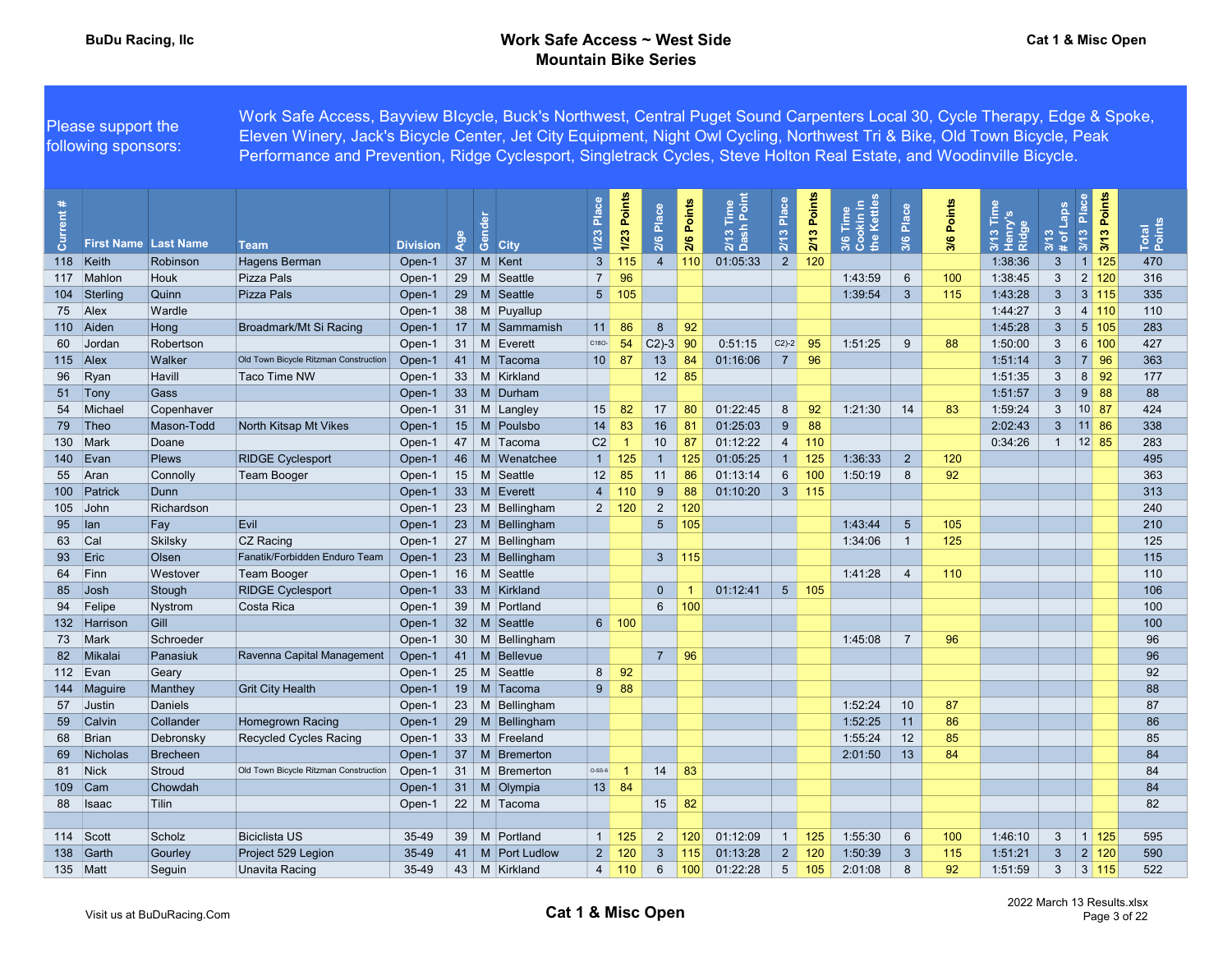|                            |                                       |                   |                                                |                          |          |                                   | Place           | Points       | Place           | Points | Time<br>Poir                 | Place           | Points       | Kettles<br>Time | Place                 | Points    | Ē                               | Laps                                 | Points<br>3/13 Place  |                 |  |
|----------------------------|---------------------------------------|-------------------|------------------------------------------------|--------------------------|----------|-----------------------------------|-----------------|--------------|-----------------|--------|------------------------------|-----------------|--------------|-----------------|-----------------------|-----------|---------------------------------|--------------------------------------|-----------------------|-----------------|--|
|                            |                                       |                   |                                                |                          | Age      | මී                                | 1/23            | $1/23$       | 2/6             |        | $=$<br>$\boldsymbol{\omega}$ | 2/13            | 2/13         | Le              | $\boldsymbol{\omega}$ |           | nry's<br>Henry<br>Ridge<br>3/13 | 3/13<br>$\overleftarrow{\mathrm{o}}$ | 3/13                  | Total<br>Points |  |
| $\bar{\bar{\sigma}}$<br>99 | <b>First Name Last Name</b><br>Nathan | Holmes            | Team<br>Broadmark/Mt Si Racing                 | <b>Division</b><br>35-49 |          | City<br>49   M   North Bend       | $C2-1$          | -1           | $C2O-5$         | 2/6    | ្ត ក្ន<br>01:19:03           | $\mathbf{3}$    | 115          | 1:58:57         | ಸ<br>$\overline{7}$   | 3/6<br>96 | 1:53:46                         | $\ast$<br>$\mathbf{3}$               | 4 110                 | 323             |  |
|                            | 137 Dustin                            | Shaffer           | Fell Swoop Racing                              | 35-49                    | 39       | M Lake Forest Park                | 8               | 92           | $\overline{7}$  | 96     | 01:27:28                     | $6\overline{6}$ | 100          | 2:06:56         | 9                     | 88        | 2:07:09                         | $\mathbf{3}$                         | 5 <sup>1</sup><br>105 | 481             |  |
|                            | 128 Justin                            | Valente           | Broadmark/Mt Si Racing                         | 35-49                    |          | 48   M   Fall City                | $6\overline{6}$ | 100          | 5               | 105    | 01:20:41                     | $\overline{4}$  | 110          |                 |                       |           |                                 |                                      |                       | 315             |  |
|                            | 129 Alden                             | Kroll             | <b>Black Sheep Velo</b>                        | 35-49                    |          | 40   M   Seattle                  | $5\overline{)}$ | 105          | $\overline{4}$  | 110    |                              |                 |              | 1:23:09         | 11                    | 86        |                                 |                                      |                       | 301             |  |
| 83                         | Calvin                                | Spranger          |                                                | 35-49                    |          | 48   M   sammamish                |                 |              | $\mathbf{1}$    | 125    |                              |                 |              | 1:45:56         | $\mathbf{1}$          | 125       |                                 |                                      |                       | 250             |  |
| 121                        | Adrian                                | Shulock           |                                                | 35-49                    | 46       | $\lfloor M \rfloor$<br>Bellingham |                 | $7 \mid 96$  |                 |        |                              |                 |              | 1:54:37         | $5\phantom{.0}$       | 105       |                                 |                                      |                       | 201             |  |
| 65                         | Steven                                | Westover          | <b>Team Booger</b>                             | 35-49                    |          | 49 M Seattle                      |                 |              |                 |        |                              |                 |              | 1:45:57         | $\overline{2}$        | 120       |                                 |                                      |                       | 120             |  |
| 113                        | Brent                                 | Morrow            |                                                | 35-49                    | 47       | M Vancouver                       |                 | $3 \mid 115$ |                 |        |                              |                 |              |                 |                       |           |                                 |                                      |                       | 115             |  |
| 77                         | Bryce                                 | Fegley            |                                                | 35-49                    |          | 48   M Bellingham                 |                 |              |                 |        |                              |                 |              | 1:51:29         | 4                     | 110       |                                 |                                      |                       | 110             |  |
| 92                         | <b>Nathan</b>                         | Marsh             |                                                | 35-49                    |          | 47   M   Sammamish                |                 |              | 8               | 92     |                              |                 |              |                 |                       |           |                                 |                                      |                       | 92              |  |
|                            | 142   Forest                          | Hietpas           | Hagens Berman                                  | 35-49                    |          | 38 M Sequim                       | 9               | 88           |                 |        |                              |                 |              |                 |                       |           |                                 |                                      |                       | 88              |  |
|                            | 74 Jacob                              | Stewart           |                                                | 35-49                    |          | 42   M   Bellingham               |                 |              |                 |        |                              |                 |              | 2:13:36         | 10 <sup>°</sup>       | 87        |                                 |                                      |                       | 87              |  |
|                            | 62 Peter                              | Wandera           |                                                | 35-49                    |          | 45   M   Oak Harbor               |                 |              |                 |        |                              |                 |              | 1:32:06         | 12                    | 85        |                                 |                                      |                       | 85              |  |
|                            | 71 John                               | Barbicas          |                                                | 35-49                    |          | 48   M   Coupeville               |                 |              |                 |        |                              |                 |              | 1:58:55         | 13                    | 84        |                                 |                                      |                       | 84              |  |
|                            |                                       |                   |                                                |                          |          |                                   |                 |              |                 |        |                              |                 |              |                 |                       |           |                                 |                                      |                       |                 |  |
|                            | 147 Brian                             | Smith             | Taco Time NW                                   | $50+$                    | 52       | M Renton                          | 1 <sup>1</sup>  | 125          | $\overline{2}$  | 120    | 01:13:09                     | $\overline{1}$  | 125          | 1:48:26         | $\overline{2}$        | 120       | 1:43:29                         | 3 <sup>5</sup>                       | 11125                 | 615             |  |
| 143                        | Matt                                  | Albee             | <b>Eleven Winery</b>                           | $50+$                    | 52       | M Bainbridge Island               | $\overline{2}$  | 120          | $\mathbf{1}$    | 125    | 01:13:41                     | $2^{\circ}$     | 120          | 1:47:16         | $\overline{1}$        | 125       | 1:43:41                         | $\mathbf{3}$                         | 2 <br>120             | 610             |  |
| 148                        | James                                 | Christensen       |                                                | $50+$                    | 55       | M Tacoma                          | $\overline{4}$  | 110          | $\mathbf{3}$    | 115    | 01:14:40                     | 3               | 115          | 1:49:32         | $\mathbf{3}$          | 115       | 1:44:37                         | 3                                    | 3 115                 | 570             |  |
|                            | 72 Mike                               | Rolcik            | <b>Taco Time NW</b>                            | $50+$                    |          | 53 M Seattle                      |                 |              |                 |        |                              |                 |              | 1:51:30         | $\overline{4}$        | 110       | 1:47:52                         | $\mathbf{3}$                         | 4 110                 | 220             |  |
|                            | 150 Chris                             | Wood              |                                                | $50+$                    |          | 58   M   Maple Valley             | $\mathbf{3}$    | 115          | 5               | 105    | 01:18:11                     | $5\overline{)}$ | 105          | 1:53:11         | 5                     | 105       | 1:48:52                         | $\mathbf{3}$                         | 5 105                 | 535             |  |
| 86                         | Pat                                   | Miller            | Hagens Berman                                  | $50+$                    |          | 51   M   Sammamish                | $C2-2$          | - 95         | $\overline{4}$  | 110    | 01:17:19                     |                 | 4   110      |                 |                       |           | 1:50:33                         | 3 <sup>2</sup>                       | 6 100                 | 415             |  |
| 58                         | Michael                               | Murdin            |                                                | $50+$                    | 51       | M Bothell                         |                 |              |                 |        | 01:24:57                     |                 |              | 1:59:57         | $\overline{7}$        | 96        | 1:50:40                         | 3                                    | 7 96                  | 192             |  |
| 136                        | Phillip                               | Kriss<br>Van Pelt | <b>NWTB Old Farts</b><br><b>NWTB Old Farts</b> | $50+$<br>$50+$           | 63       | M Maple Valley<br>M Renton        |                 | 7 96         | 9               | 88     |                              |                 | 6   100      |                 |                       |           | 2:16:07<br>2:27:16              | $\mathbf{3}$<br>$\mathbf{3}$         | $8 \mid 92$<br>$9$ 88 | 376<br>88       |  |
| 52                         | <b>Win</b><br>119 Chris               | Bond              | Dyna Racing                                    | $50+$                    | 65<br>54 | M Mercer Island                   |                 | 6   100      |                 |        | 01:26:19                     | $\overline{7}$  | 96           |                 |                       |           | 0:39:29                         | 1                                    | 10 87                 | 283             |  |
| 49                         | Mimmo                                 | Futia             | <b>RIDGE Cyclesport</b>                        | $50+$                    | 58       | M Kent                            |                 |              |                 |        |                              |                 |              |                 |                       |           | 0:34:04                         |                                      | $1 \t   11 \t 86$     | 86              |  |
|                            | 124 Matt                              | Johnson           |                                                | $50+$                    |          | 51 M Ellensburg                   | 5 <sup>1</sup>  | 105          | $\overline{7}$  | 96     |                              |                 |              |                 |                       |           |                                 |                                      |                       | 201             |  |
|                            | 145 Chad                              | Matteson          |                                                | $50+$                    |          | 51   M Seattle                    | 9               | 88           | 8               | 92     |                              |                 |              |                 |                       |           |                                 |                                      |                       | 180             |  |
|                            | $131$ Brad                            | Williams          | <b>NWTB Old Farts</b>                          | $50+$                    | 64       | M Kent                            | 8 <sup>°</sup>  | 92           | 11              | 86     |                              |                 |              |                 |                       |           |                                 |                                      |                       | 178             |  |
| 89                         | Lane                                  | Seeley            |                                                | $50+$                    | 50       | M Edmonds                         |                 |              | 6               | 100    |                              |                 |              |                 |                       |           |                                 |                                      |                       | 100             |  |
|                            | 133 Anthony                           | Dickson           |                                                | $50+$                    | 50       | M Seattle                         |                 |              |                 |        |                              |                 |              | 1:55:27         | 6                     | 100       |                                 |                                      |                       | 100             |  |
| 70                         | <b>Justin</b>                         | Bannerman         | <b>Bicycle Barn/Livit Coffee</b>               | $50+$                    | 62       | M Walla Walla                     |                 |              |                 |        |                              |                 |              | 2:00:54         | 8                     | 92        |                                 |                                      |                       | 92              |  |
| 61                         | Mike                                  | Hardenbergh       |                                                | $50+$                    | 65       | M Oak Harbor                      |                 |              |                 |        |                              |                 |              | 2:19:18         | $\overline{9}$        | 88        |                                 |                                      |                       | 88              |  |
| 67                         | <b>Shawr</b>                          | Needham           |                                                | $50+$                    | 52       | M Moses Lake                      |                 |              |                 |        |                              |                 |              | 0:47:32         | 10                    | 87        |                                 |                                      |                       | 87              |  |
| 87                         | <b>B</b>                              | <b>Blackburn</b>  | PAC Racing & Cycling Club                      | $50+$                    |          | 51   M   Issaquah                 |                 |              | 10 <sup>°</sup> | 87     |                              |                 |              |                 |                       |           |                                 |                                      |                       | 87              |  |
|                            |                                       |                   |                                                |                          |          |                                   |                 |              |                 |        |                              |                 |              |                 |                       |           |                                 |                                      |                       |                 |  |
|                            | 331 Doug                              | Graver            | <b>RIDGE Cyclesport</b>                        | <b>SS</b>                |          | 57   M   Snohomish                |                 | $3 \mid 115$ |                 |        | 01:12:52                     |                 | $2 \mid 120$ |                 |                       |           | 1:43:32                         | 3 <sup>1</sup>                       | 11125                 | 360             |  |
|                            | 354 Matthew                           | Kelley            |                                                | SS                       | 37       | M Seattle                         |                 |              | $\overline{7}$  | 96     |                              |                 |              | 1:53:49         | $\overline{2}$        | 120       | 1:47:08                         | $\mathbf{3}$                         | 2 120                 | 336             |  |
| 356 Tim                    |                                       | Wyckoff           |                                                | SS                       |          | 53   M Snoqualmie                 |                 |              | 2 <sup>2</sup>  | 120    | 01:13:45                     | $\mathbf{3}$    | $\vert$ 115  |                 |                       |           | 1:47:15                         | 3 <sup>1</sup>                       | $3 \mid 115$          | 350             |  |
| 363                        | Justin                                | Captis            | <b>PREMIER Racing</b>                          | SS                       | 46       | Seattle<br>M                      |                 |              |                 |        |                              |                 |              |                 |                       |           | 1:48:01                         | 3                                    | 4 110                 | 110             |  |
|                            | 341 Quin                              | Kennedy           | Seattle RUSH Racing                            | SS                       | 37       | Seattle<br><b>M</b>               |                 | 4 110        |                 |        |                              |                 |              | 1:58:43         | 3                     | 115       | 1:54:05                         | 3 <sup>5</sup>                       | 5 105                 | 330             |  |
| 364                        | John                                  | Caldwell          |                                                | SS                       | 44       | M Maple Valley                    |                 |              |                 |        |                              |                 |              |                 |                       |           | 1:38:52                         | $\overline{2}$                       | 6 100                 | 100             |  |
| 365                        | Kathryn                               | Staver            | <b>Breakfast Racing Team</b>                   | $\overline{\text{ss}}$   | 37       | Issaquah<br>F.                    |                 |              |                 |        |                              |                 |              |                 |                       |           | 0:51:34                         | 1                                    | 7 96                  | 96              |  |
|                            | 339 Brendan                           | Connolly          | <b>Black Sheep Velo</b>                        | SS                       | 49       | M Seattle                         |                 | $1 \mid 125$ |                 |        | 01:10:41                     | $\mathbf{1}$    | 125          |                 |                       |           |                                 |                                      |                       | 250             |  |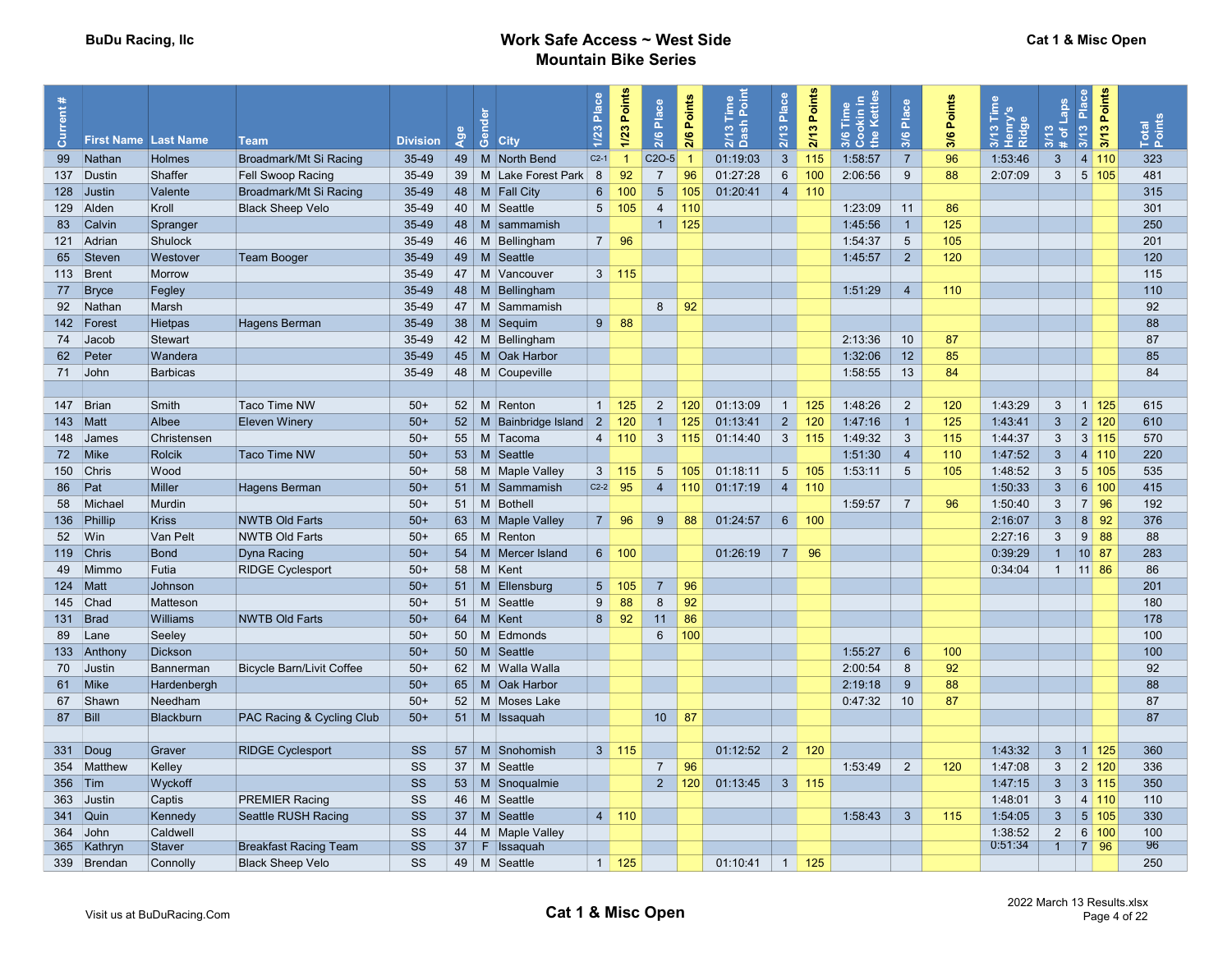|            |                                |                            |                                                                  |                  |          |         |                                      | Place           | Points       |                 |        |                         | Place           | Points |                 |                         |                |                                             |                                  |                               | Points |                 |
|------------|--------------------------------|----------------------------|------------------------------------------------------------------|------------------|----------|---------|--------------------------------------|-----------------|--------------|-----------------|--------|-------------------------|-----------------|--------|-----------------|-------------------------|----------------|---------------------------------------------|----------------------------------|-------------------------------|--------|-----------------|
|            |                                |                            |                                                                  |                  |          |         |                                      |                 |              | Place           | Points | 2/13 Time<br>Dash Point |                 |        | Kettle<br>Time  | Place                   | Points         | 3/13 Time<br><mark>S,</mark> ∕LueH<br>Ridge | Laps                             | 3/13 Place                    |        | Total<br>Points |
| ā          | <b>First Name Last Name</b>    |                            | <b>Team</b>                                                      | <b>Division</b>  | Age      | Gen     | <b>City</b>                          | 1/23            | $1/23$       | 2/6             | 2/6    |                         | 2/13            | 2/13   | Le<br>Ō         | 3/6                     | 3/6            |                                             | $3/13$<br># of                   |                               | 3/13   |                 |
| 356 Tim    |                                | Wyckoff                    |                                                                  | SS               |          |         | 53   M Snoqualmie                    |                 |              | 2 <sup>2</sup>  | 120    | 01:13:45                | $\mathbf{3}$    | 115    |                 |                         |                |                                             |                                  |                               |        | 235             |
|            | 337 Daniel                     | Tomko                      |                                                                  | SS               |          |         | 46   M Bellevue                      | $5\overline{)}$ | 105          | $\mathbf{3}$    | 115    |                         |                 |        |                 |                         |                |                                             |                                  |                               |        | 220             |
| 343 Lee    |                                | Peterson                   | Race Cascadia                                                    | <b>SS</b>        |          |         | 48   M   Olympia                     | 8 <sup>°</sup>  | 92           | $6\phantom{.}6$ | 100    |                         |                 |        |                 |                         |                |                                             |                                  |                               |        | 192             |
|            | 348 John                       | Scarafiotti                | <b>RIDGE Cyclesport</b>                                          | SS               |          |         | 46   M   Wenatchee                   |                 |              | $\mathbf{1}$    | 125    |                         |                 |        |                 |                         |                |                                             |                                  |                               |        | 125             |
| 361 Ben    |                                | Shaklee                    | Jack's Bicycle Center / Homegrown Racing                         | SS               |          |         | $42 \mid M \mid$ Bellingham          |                 |              |                 |        |                         |                 |        | 1:43:13         | $\overline{1}$          | 125            |                                             |                                  |                               |        | 125             |
| 334 Tim    |                                | Anderson                   | <b>Faster Mustache</b>                                           | SS               | 38       |         | M Renton                             |                 | 2   120      |                 |        |                         |                 |        |                 |                         |                |                                             |                                  |                               |        | 120             |
|            | 349 Benjamin                   | Enbom                      |                                                                  | SS               |          |         | 25   M Seattle                       |                 |              | $\overline{4}$  | 110    |                         |                 |        |                 |                         |                |                                             |                                  |                               |        | 110             |
| 357 Kyle   |                                | Curtin                     |                                                                  | SS               | 30       |         | M Olympia                            |                 |              | 5 <sup>5</sup>  | 105    |                         |                 |        |                 |                         |                |                                             |                                  |                               |        | 105             |
| 333 Nick   |                                | <b>Stroud</b>              | Old Town Bicycle Ritzman Construction                            | SS               | 31       |         | M Bremerton                          | $6\phantom{1}$  | 100          |                 |        |                         |                 |        |                 |                         |                |                                             |                                  |                               |        | 100             |
|            | 335 Roger                      | <b>Burton</b>              | <b>Recycled Cycles Racing</b>                                    | SS               |          |         | 51   M   Bothell                     | $\overline{7}$  | 96           |                 |        |                         |                 |        |                 |                         |                |                                             |                                  |                               |        | 96              |
| $345$ Trey |                                | Wilson                     | Race Cascadia                                                    | SS               |          |         | 49   M Olympia                       | 9               | 88           |                 |        |                         |                 |        |                 |                         |                |                                             |                                  |                               |        | 88              |
|            |                                |                            |                                                                  |                  |          |         |                                      |                 |              |                 |        |                         |                 |        |                 |                         |                |                                             |                                  |                               |        |                 |
|            | $325$ Jason                    | Martin                     |                                                                  | <b>FT</b>        |          |         | 42   M Everett                       | 1               | 125          | $\overline{1}$  | 125    | 00:53:18                | $\overline{1}$  | 125    | 1:26:50         | $\overline{1}$          | 125            | 1:15:08                                     | $\overline{2}$                   | $\vert$ 1 125                 |        | 625             |
| 366 Joe    |                                | Otto                       |                                                                  | <b>FT</b>        |          |         | 51   M Enumclaw                      |                 |              |                 |        |                         |                 |        |                 |                         |                | 1:31:28                                     | $2^{\circ}$                      | 2 120                         |        | 120             |
|            | 342 Stephen                    | Benson                     | <b>RIDGE Cyclesport</b>                                          | <b>FT</b>        |          |         | 57   M Snohomish                     |                 | $2 \mid 120$ | $\overline{2}$  | 120    | 01:07:23                | $\overline{2}$  | 120    | 1:39:37         | $\mathbf{3}$            | 115            |                                             |                                  |                               |        | 475             |
| 362 Dan    |                                | Knipstein                  |                                                                  | <b>FT</b>        |          |         | 43 M Langley                         |                 |              |                 |        |                         |                 |        | 1:31:09         | $\overline{2}$          | 120            |                                             |                                  |                               |        | 120             |
| 359 Ron    |                                | <b>Rice</b>                |                                                                  | <b>FT</b>        |          |         | 67   M Tacoma                        |                 |              |                 |        | 01:35:36                | 3 <sup>5</sup>  | 115    |                 |                         |                |                                             |                                  |                               |        | 115             |
|            |                                |                            |                                                                  |                  |          |         |                                      |                 |              |                 |        |                         |                 |        |                 |                         |                |                                             |                                  |                               |        |                 |
|            | $338$ John                     | <b>McConnell</b>           | Cascadia Wheel Co. Dirt Team                                     | <b>Clydes</b>    |          |         | 47 M Tacoma                          |                 | 1   125      |                 |        |                         |                 |        |                 |                         |                | 1:38:15                                     | $2^{\circ}$                      | $1 \overline{\smash{)}\ 125}$ |        | 250             |
|            | 347 Nathan                     | Thayer                     | Night Owl Cycling                                                | Clydes           |          |         | 49   M   Bainbridge Island           | 8               | 92           | $\overline{7}$  | 96     | 01:08:58                | $\overline{4}$  | 110    | 1:56:05         | $\mathbf{3}$            | 115            | 1:38:42                                     | $\overline{2}$                   | 2 120                         |        | 533             |
|            | 369 Shawn                      | Peerson                    | <b>Unavita Racing</b>                                            | Clydes           |          |         | 52   M   Woodinville                 | 5 <sup>5</sup>  | 105          | 5 <sup>5</sup>  | 105    | 01:09:53                | 5 <sup>5</sup>  | 105    | 1:49:24         | 2                       | 120            | 1:41:11                                     | $2^{\circ}$                      | 3 115                         |        | 550             |
| 332 Don    |                                | <b>McBride</b>             | Unavita Racing                                                   | Clydes           | 56       |         | M Ravensdale                         | 6               | 100          | $6\phantom{.}6$ | 100    | 01:13:56                | $6\overline{6}$ | 100    |                 |                         |                | 1:47:29                                     | 2                                | 4 110                         |        | 410             |
|            | 353 Derek                      | Parsons                    | <b>RIDGE Cyclesport</b>                                          | <b>Clydes</b>    | 34       |         | M Kirkland                           |                 |              | $\overline{1}$  | 125    | 01:19:08                | $\mathbf{1}$    | 125    | 1:21:04         | -1                      | 125            |                                             |                                  |                               |        | 375             |
| 326        | William                        | Wallace                    | <b>Buck's Northwest</b>                                          | Clydes           | 33       |         | M Copalis Beach                      | 7               | 96           | $\overline{4}$  | 110    | 01:04:07                | $\overline{2}$  | 120    |                 |                         |                |                                             |                                  |                               |        | 326             |
| 340        | $\vert$ Jeff                   | Evans                      | Nuun                                                             | <b>Clydes</b>    | 50       |         | M Tacoma                             | $\overline{4}$  | 110          |                 |        | 01:06:04                | 3               | 115    |                 |                         |                |                                             |                                  |                               |        | 225             |
| 328        | Michae                         | Kunz                       | Project 529 Legion                                               | Clydes           | 49       |         | M Seattle                            | $\overline{2}$  | 120          | 9               | 88     |                         |                 |        |                 |                         |                |                                             |                                  |                               |        | 208             |
| 358        | Jason                          | Sobottka                   | <b>BRID Bike Racing is Dumb</b>                                  | Clydes           | 47       |         | M Tacoma                             | $2 - 1$         | -1           |                 |        | 01:18:55                | 7               | 96     | 02:00:15        | $\overline{4}$          | 110            |                                             |                                  |                               |        | 207             |
|            | 329 Chris                      | Oughton                    | <b>Key Pen Pirates</b>                                           | Clydes           |          |         | 38   M   Gig Harbor                  | 9               | 88           |                 |        | 01:28:25                | 8               | 92     |                 |                         |                |                                             |                                  |                               |        | 180             |
| 352        | Jason                          | Konieczka                  | Issaquah                                                         | <b>Clydes</b>    | 53       |         | M Sammamish                          |                 |              | 2 <sup>2</sup>  | 120    |                         |                 |        |                 |                         |                |                                             |                                  |                               |        | 120             |
| 336        | (Moe) Ryan Kelsey<br>350 Roger | <b>Bialous</b>             |                                                                  | Clydes<br>Clydes | 49       |         | 45   M   Mount Vernon<br>$M$ Seattle |                 | $3 \mid 115$ | $\overline{3}$  | 115    |                         |                 |        |                 |                         |                |                                             |                                  |                               |        | 115<br>115      |
|            | 355 Jesse                      | Keating                    | Cascadia Wheel Co. Dirt Team                                     | Clydes           | 41       |         | M Tacoma                             |                 |              | 8               | 92     |                         |                 |        |                 |                         |                |                                             |                                  |                               |        | 92              |
|            | 360 Abraham                    | Ojeda                      |                                                                  | Clydes           |          |         | 39 M Tacoma                          |                 |              |                 |        | 01:36:26                | 9               | 88     |                 |                         |                |                                             |                                  |                               |        | 88              |
|            |                                |                            |                                                                  |                  |          |         |                                      |                 |              |                 |        |                         |                 |        |                 |                         |                |                                             |                                  |                               |        |                 |
|            | 53 Natasha                     | <b>Visnack</b>             | <b>WE Race</b>                                                   | Open-1           | 18       | F.      | Bend                                 |                 |              |                 |        |                         |                 |        |                 |                         |                | 1:54:13                                     | $\overline{3}$                   | 1 125                         |        | 125             |
|            | $103$ Myla                     | Doane                      |                                                                  | Open-1           | 14       |         | F Tacoma                             | $C2-1$ 100      |              | $\overline{2}$  | 120    | 01:24:09                | $\overline{2}$  | 120    |                 |                         |                | 1:54:47                                     | $\overline{3}$                   | $2 \mid 120$                  |        | 460             |
| 134        | $\blacksquare$ Linnea          | Rooke                      |                                                                  | Open-1           | 36       |         | $F$   Fall City                      |                 |              |                 |        |                         |                 |        | 02:12:08 C1AG-1 |                         | $\overline{1}$ | 2:04:00                                     | $\overline{3}$                   | 3 115                         |        | 116<br>110      |
| 50<br>84   | Roz<br>Kele                    | Patterson<br><b>Murdin</b> | <b>PNW Colavita HelloFresh</b><br><b>Keller Rorhbach</b>         | Open-1           | 33<br>48 | F<br>F. | Seattle<br>Bothell                   |                 |              | $\overline{3}$  | 115    | 01:24:25                | $\overline{3}$  | 115    | 02:06:25        |                         | 125            | 2:16:57<br>1:18:16                          | $\overline{3}$<br>$\overline{2}$ | 4 110<br>5 105                |        | 460             |
| 102        | Ella                           | Dorband                    | <b>Breakfast Racing Team</b>                                     | Open-1<br>Open-1 | 37       | F       | Seattle                              | 3               | 115          | $\overline{7}$  | 96     |                         |                 |        | 01:28:27        | $\overline{2}$          | 120            | 0:42:53                                     | $\overline{1}$                   | 6 100                         |        | 431             |
| 111        | Sarah                          | Fitsch                     | <b>RIDGE Cyclesport</b>                                          | Open-1           | 17       | F.      | Wenatchee                            | $5\overline{)}$ | 105          | 8               | 92     | 01:38:08                | $6\overline{6}$ | 100    | 01:35:15        | $\overline{\mathbf{3}}$ | 115            |                                             |                                  |                               |        | 412             |
| 66         | Torin                          | Kelsey                     | <b>Galbraith Gravity Riders</b>                                  | Open-1           | 16       |         | F   Mount Vernon                     | $C2-1$          | 100          | $C2-1$          | 100    | 00:57:02                | $C2-1$          | 100    | 01:26:21        | $\overline{4}$          | 110            |                                             |                                  |                               |        | 410             |
| 125        | Monilee                        | Keller                     | <b>Breakfast Racing Team</b>                                     | Open-1           | 45       | F.      | Redmond                              | $\overline{1}$  | 125          | $\mathbf{1}$    | 125    | 01:23:26                | $\overline{1}$  | 125    |                 |                         |                |                                             |                                  |                               |        | 375             |
|            | 123 Kathryn                    | Staver                     | <b>Breakfast Racing Team</b>                                     | Open-1           | 37       | F.      | Issaquah                             | $\overline{4}$  | 110          | 6               | 100    | 01:28:45                | $\overline{4}$  | 110    |                 |                         |                |                                             |                                  |                               |        | 320             |
| $126$ Bry  |                                | Osmonson                   | <b>Breakfast Racing Team</b>                                     | Open-1           | 31       | F       | Seattle                              | $\overline{2}$  | 120          | 9               | 88     |                         |                 |        | 00:48:06        | $5\overline{5}$         | 105            |                                             |                                  |                               |        | 313             |
| 97         | Coral                          | Ng                         | Spokeswomen Racing                                               | Open-1           | 25<br>49 | F.      | Bellevue                             |                 | $C2-1$ 100   | $\overline{4}$  | 110    | 01:34:53                |                 |        |                 |                         |                |                                             |                                  |                               |        | 210<br>105      |
| 78<br>98   | Gina<br>Malia                  | Estep<br>Greening          | <b>PNW Colavita HelloFresh</b><br><b>PNW Colavita HelloFresh</b> | Open-1<br>Open-1 | 47       | F       | $F$ Renton<br>Issaquah               |                 |              | 5 <sup>5</sup>  | 105    |                         | 5 <sup>7</sup>  | 105    |                 |                         |                |                                             |                                  |                               |        | 105             |
|            |                                |                            |                                                                  |                  |          |         |                                      |                 |              |                 |        |                         |                 |        |                 |                         |                |                                             |                                  |                               |        |                 |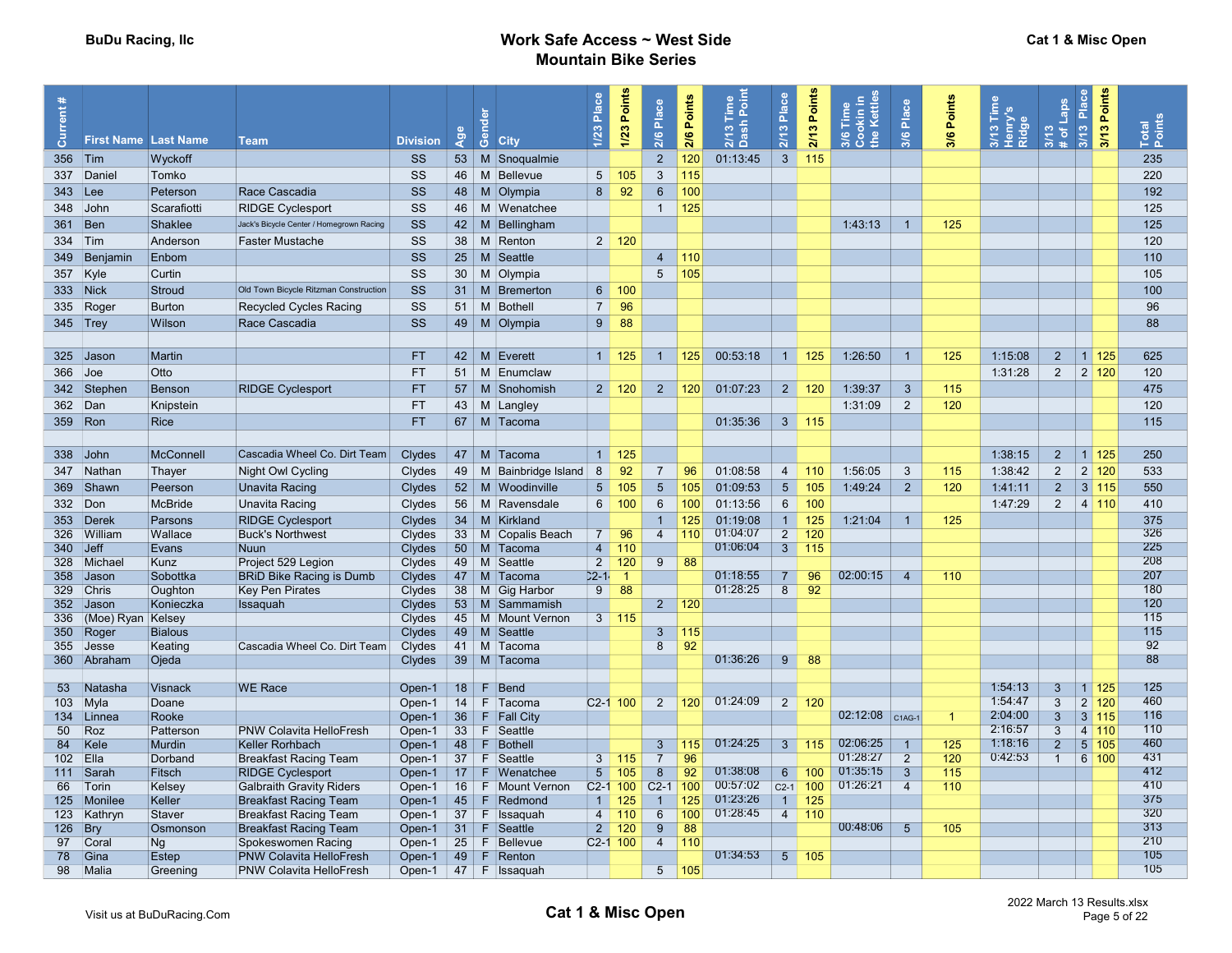|           | <b>First Name Last Name</b> |                 | <b>Team</b>                              | <b>Division</b> | న్ |    | ္လွ်ဳိ City       | Place<br>$1/23$ | Points<br>1/23 | 2/6 Place      | Points<br>2/6 | Time<br>L <sup>Doint</sup><br>្ល ÷្ល<br>ង ចំ | lace<br>$\infty$<br>Σ. | Points<br>2/13 | <b>Cettle</b><br>홀 |             | Points<br>3/6 | $\sim$<br><u> 온 동</u> | aps<br>್ಲಿ ಕ<br>$\frac{1}{2}$ | Place<br><b>CO</b><br>$\frac{1}{2}$ | oints<br>Δ.<br>3/13 | Total<br>Points |
|-----------|-----------------------------|-----------------|------------------------------------------|-----------------|----|----|-------------------|-----------------|----------------|----------------|---------------|----------------------------------------------|------------------------|----------------|--------------------|-------------|---------------|-----------------------|-------------------------------|-------------------------------------|---------------------|-----------------|
|           |                             |                 |                                          |                 |    |    |                   |                 |                |                |               |                                              |                        |                |                    |             |               |                       |                               |                                     |                     |                 |
|           | 139 Michelle                | Macartney       | Epic Racing                              | 35-49           | 49 | F  | <b>Fall City</b>  |                 |                | 5              | 105           |                                              |                        |                |                    |             |               | 2:21:42               | $\overline{3}$                |                                     | $\boxed{1}$ 125     | 230             |
|           | 56 Frances                  | Sun             | <b>Breakfast Racing Team</b>             | $35 - 49$       | 36 | F. | Seattle           | $C2-2$          | 95             | $\overline{2}$ |               | 01:31:41                                     | 2 <sup>7</sup>         | 120            | 01:32:31           | $2^{\circ}$ | 120           |                       |                               |                                     |                     | 455             |
|           | 107 Karine                  |                 | Valliant-Saunder PNW colavita HelloFresh | 35-49           | 42 | F. | Seattle           |                 | 125            |                | 125           | 01:33:47                                     | 3 <sup>1</sup>         | 115            |                    |             |               |                       |                               |                                     |                     | 365             |
|           | 116 Olivia                  | <b>Brown</b>    | Nemesis Racing                           | $35 - 49$       | 38 |    | F Des Moines      | 2               | 120            |                | 96            |                                              |                        |                |                    |             |               |                       |                               |                                     |                     | 216             |
|           | z134 Linnea                 | Rooke           |                                          | 35-49           | 36 | F  | <b>Fall City</b>  |                 |                |                |               |                                              |                        |                | 02:12:08           |             | 125           |                       |                               |                                     |                     | 125             |
|           | 76 Malia                    | Greening        | <b>PNW Colavita Hello Fresh</b>          | $35 - 49$       | 47 | F. | <b>Issaquah</b>   |                 |                |                |               | 01:30:07                                     |                        | 125            |                    |             |               |                       |                               |                                     |                     | 125             |
| 90        | Christina                   | <b>Polwarth</b> | <b>Recycled Cycles Racing</b>            | 35-49           | 40 | F. | Redmond           |                 |                | 3              | 115           |                                              |                        |                |                    |             |               |                       |                               |                                     |                     | 115             |
|           | 122 Jenni                   | Malloy          |                                          | $35-49$         | 47 |    | Bainbridge Island |                 | 115            |                |               |                                              |                        |                |                    |             |               |                       |                               |                                     |                     | 115             |
|           | 108 Kristina                | Spranger        |                                          | 35-49           | 48 |    | F Sammamish       | $\overline{4}$  | 110            |                |               |                                              |                        |                |                    |             |               |                       |                               |                                     |                     | 110             |
|           | 146 Jadine                  | Riley           | <b>PNW Colavita HelloFresh</b>           | $35 - 49$       | 48 |    | F Seattle         |                 |                | 4              | $ 110\rangle$ |                                              |                        |                |                    |             |               |                       |                               |                                     |                     | 110             |
| z78 Gina  |                             | Estep           | <b>PNW Colavita HelloFresh</b>           | $35-49$         | 49 |    | F Mercer Island   |                 |                | 6              | 100           |                                              |                        |                |                    |             |               |                       |                               |                                     |                     | 100             |
|           |                             |                 |                                          |                 |    |    |                   |                 |                |                |               |                                              |                        |                |                    |             |               |                       |                               |                                     |                     |                 |
| 141 Lori  |                             | <b>Brazel</b>   | <b>PCP Racing</b>                        | $50+$           | 60 | F. | Federal Way       | 2 <sup>1</sup>  | 120            | $\overline{2}$ | 120           | 01:35:55                                     | 2 <sup>1</sup>         | 120            | 01:39:09           |             | 125           | 2:19:12               | $\overline{3}$                | $\overline{1}$                      | 125                 | 610             |
|           | 48 Andrea                   | Leuschke        | <b>Black Sheep Velo</b>                  | $50+$           | 51 | F. | Seattle           |                 |                | $C2-10$        | 62            |                                              |                        |                |                    |             |               | 1:40:45               | $\overline{2}$                |                                     |                     | 182             |
|           | 80 Izette                   | Swan            | <b>Recycled Cycles Racing</b>            | $50+$           | 56 | F  | Seattle           |                 | 125            |                | 125           | 01:32:48                                     |                        | 125            |                    |             |               |                       |                               |                                     |                     | 375             |
|           |                             |                 |                                          |                 |    |    |                   |                 |                |                |               |                                              |                        |                |                    |             |               |                       |                               |                                     |                     |                 |
|           |                             | Peerson         | Unavita Racing                           | Athena          | 53 |    | F Woodinville     |                 |                |                | 125           | 00:52:28                                     |                        | 125            |                    |             |               |                       |                               |                                     |                     | 250             |
| 351       | Amy                         |                 |                                          |                 |    |    |                   |                 |                |                |               |                                              |                        |                |                    |             |               |                       |                               |                                     |                     | 125             |
| 344 Terri |                             | Cole            | See-Queens                               | Athena          | 47 |    | F Ruston          |                 | 125            |                |               |                                              |                        |                |                    |             |               |                       |                               |                                     |                     |                 |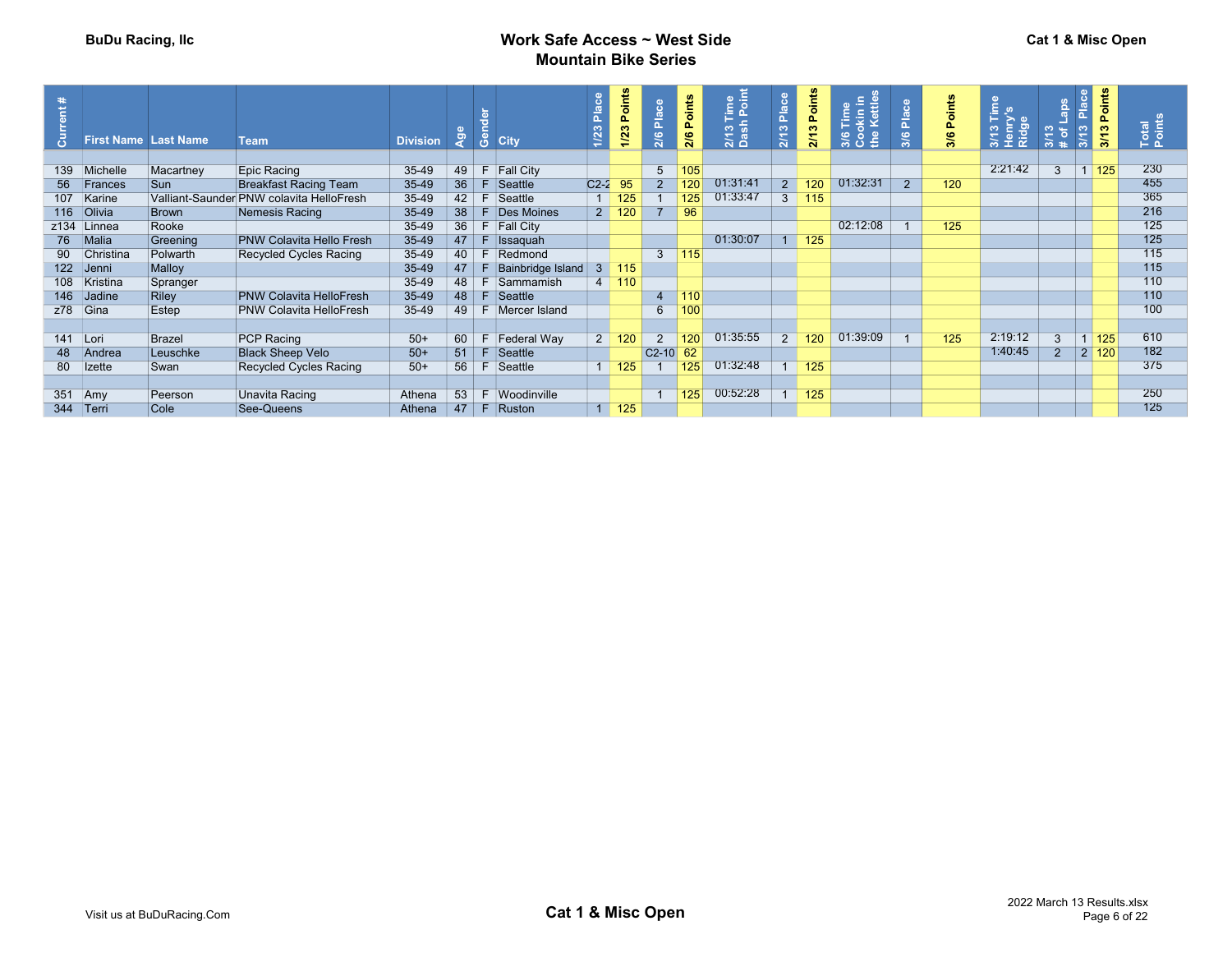Please support the following Therapy, Edge & Spoke, Eleven Winery, Jack's Bicycle Center, Jet City Equipment, Night Owl Cycling, sponsors: Work Safe Access, Bayview BIcycle, Buck's Northwest, Central Puget Sound Carpenters Local 30, Cycle Northwest Tri & Bike, Old Town Bicycle, Peak Performance and Prevention, Ridge Cyclesport, Singletrack Cycles, Steve Holton Real Estate, and Woodinville Bicycle.

| Current # |                   |                  |                           |                 |          | Gender |                 | Place          | 1/23 Points | Place          | Points | Place          | Points | 3/6 Place       | <b>Points</b> |                     | $3/13$<br>$\#$ of Laps | Place           | 3/13 Points | Total<br>Points |
|-----------|-------------------|------------------|---------------------------|-----------------|----------|--------|-----------------|----------------|-------------|----------------|--------|----------------|--------|-----------------|---------------|---------------------|------------------------|-----------------|-------------|-----------------|
|           | <b>First Name</b> | <b>Last Name</b> | <b>Team</b>               | <b>Division</b> | <b>Q</b> |        | <b>City</b>     | $1/23$         |             | 2/6            | 2/6    | 2/13           | 2/13   |                 | 3/6           | <b>Ridg</b><br>3/13 |                        | 3/13            |             |                 |
| 278       | Jacob             | Soares           | Broadmark/Mt Si Racing    | Open-2          | 16       |        | M Kirkland      | 13             | 59          | 10             | 62     | $\mathbf{3}$   | 90     | $\mathbf{3}$    | 90            | 1:11:43             | $\overline{2}$         | $\overline{1}$  | 100         | 401             |
| 279       | Linus             | <b>Bauer</b>     |                           | Open-2          | 21       |        | M Ellensburg    |                |             |                |        |                |        |                 |               | 1:12:09             | $\overline{2}$         | $\overline{2}$  | 95          | 95              |
| 232       | Jaxon             | Williams         | Broadmark/Mt Si Racing    | Open-2          | 13       |        | M Issaquah      | $9^{\circ}$    | 63          | $\overline{4}$ | 85     | $\overline{4}$ | 85     | $5\overline{)}$ | 80            | 1:12:51             | $\overline{2}$         | 3               | 90          | 403             |
| 225       | Jesse             | Favia            |                           | Open-2          | 41       |        | M Renton        |                |             | 8              | 67     | 5              | 80     | $\overline{2}$  | 95            | 1:13:38             | $\overline{2}$         | 4               | 85          | 327             |
| 240       | Michael           | <b>Brazel</b>    | <b>PCP Racing</b>         | Open-2          | 58       |        | M Federal Way   |                |             |                |        | 11             | 61     | $\mathbf 0$     | -1            | 1:15:50             | $\overline{a}$         | $5\phantom{.0}$ | 80          | 142             |
| 237       | Joshua            | Melanson         |                           | Open-2          | 43       |        | M Puyallup      | 15             | 57          | 18             | 54     | $\overline{7}$ | 71     | 8               | 67            | 1:17:30             | $\overline{2}$         | $\,6$           | 75          | 324             |
| 272       | Brian             | Howard           | soft like kitten          | Open-2          | 40       |        | M Seattle       |                |             |                |        | 12             | 60     |                 |               | 1:17:31             | $\overline{2}$         | $\overline{7}$  | 71          | 131             |
| 235       | <b>Buck</b>       | Giles            | <b>Buck's Northwest</b>   | Open-2          | 33       |        | M Hoquiam       | 16             | 56          | 19             | 53     | 9              | 63     | 15              | 57            | 1:21:22             | $\overline{2}$         | 8               | 67          | 296             |
| 242       | Adam              | Wujick           | <b>Taco Time NW</b>       | Open-2          | 48       |        | M Kirkland      | 11             | 61          | 12             | 60     | 8              | 67     |                 |               | 1:22:56             | $\overline{2}$         | 9               | 63          | 251             |
| 244       | Albert            | Ordelheide       | <b>Buck's Northwest</b>   | Open-2          | 43       |        | M Pacific Beach | 17             | 55          | 16             | 56     | 10             | 62     | 10              | 62            | 1:30:26             | $\overline{2}$         | 10              | 62          | 297             |
| 249       | Vesa              | Suomalainen      |                           | Open-2          | 60       |        | M Woodinville   | $\mathbf{3}$   | 90          | $\overline{2}$ | 95     | $\mathbf 1$    | 100    | $\overline{1}$  | 100           | <b>DNF</b>          |                        | $\mathbf{0}$    |             | 386             |
| 228       | Antoine           | Issa             | Night Owl Cycling         | Open-2          | 58       |        | M Kingston      | 5              | 80          | 6              | 75     |                |        | $\overline{4}$  | 85            |                     |                        |                 |             | 240             |
| 226       | Jordan            | Robertson        |                           | Open-2          | 31       |        | M Everett       | 18             | 54          | 3              | 90     | $\overline{2}$ | 95     |                 |               |                     |                        |                 |             | 239             |
| 227       | Johann            | Lahud-Zahner     |                           | Open-2          | 27       |        | M Bellingham    | 12             | 60          | 9              | 63     | 11             | 61     |                 |               |                     |                        |                 |             | 184             |
| 277       | Parker            | King             |                           | Open-2          | 18       |        | M Anacortes     |                |             |                |        | $C20-1$        | 100    | $\,6\,$         | 75            |                     |                        |                 |             | 175             |
| 248       | Steven            | Moe              | Nemesis Racing            | Open-2          | 50       |        | M Kingston      | 14             | 58          | 15             | 57     | 16             | 56     |                 |               |                     |                        |                 |             | 171             |
| 252       | $\vert$ Joe       | Spranger         |                           | Open-2          | 16       |        | M sammamish     | $\overline{1}$ | 100         |                |        |                |        | 12              | 60            |                     |                        |                 |             | 160             |
| 251       | ∣lan              | Hansen           |                           | Open-2          | 16       |        | M Wenatchee     | 22             | 50          | 23             | 49     | 17             | 55     |                 |               |                     |                        |                 |             | 154             |
| 250       | Robby             | Hansen           |                           | Open-2          | 48       |        | M Wenatchee     | 23             | 49          | 30             | 42     | 19             | 53     |                 |               |                     |                        |                 |             | 144             |
| 239       | Tony              | Labriola         | Unavita Racing            | Open-2          | 54       |        | M Lakewood      | $\overline{4}$ | 85          | 14             | 58     |                |        |                 |               | <b>DNF</b>          |                        | $\mathbf{0}$    |             | 144             |
| 241       | Austin            | Treloar          | Dyna Racing               | Open-2          | 45       |        | M North Bend    | $6^{\circ}$    | 75          | 13             | 59     |                |        |                 |               |                     |                        |                 |             | 134             |
| 255       | Jim               | Peot             | Unavita Racing            | Open-2          | 59       |        | M Woodinville   | $\overline{7}$ | 71          | 11             | 61     |                |        |                 |               |                     |                        |                 |             | 132             |
| 267       | Kenton            | Kostenko         |                           | Open-2          | 16       |        | M Wenatchee     |                |             |                |        | 13             | 59     | 9               | 63            |                     |                        |                 |             | 122             |
| 273       | Jesse             | Smith            | <b>Bucks Northwest</b>    | Open-2          | 47       |        | M Pacific Beach |                |             |                |        | $ C3-3 $       | 65     | 16              | 56            |                     |                        |                 |             | 121             |
| 258       | Yasser            | Rodriguez        |                           | Open-2          | 35       |        | M Seattle       |                |             | 22             | 50     | 14             | 58     |                 |               |                     |                        |                 |             | 108             |
| 253       | Randy             | Yao              | Gene Johnson Cycling Team | Open-2          | 34       |        | M Seattle       | 19             | 53          | 20             | 52     |                |        |                 |               |                     |                        |                 |             | 105             |
| 265       | Adrian            | Magun            | <b>Apex Racing</b>        | Open-2          | 18       |        | M Mercer Island |                |             | $\mathbf{1}$   | 100    |                |        |                 |               |                     |                        |                 |             | 100             |
| 238       | Michael           | Manthey          |                           | Open-2          | 46       |        | M Tacoma        | $\overline{2}$ | 95          |                |        |                |        |                 |               |                     |                        |                 |             | 95              |
| 231       | Greg              | Gizinski         | ChainSlap Racing          | Open-2          | 54       |        | M Seattle       | 25             | 47          | 27             | 45     |                |        |                 |               |                     |                        |                 |             | 92              |
| 233       | Kyle              | Williams         | Broadmark/Mt Si Racing    | Open-2          | 41       |        | M Issaquah      | 21             | 51          | 31             | 41     |                |        |                 |               |                     |                        |                 |             | 92              |
| 243       | Robert            | Velez            | Gene Johnson Cycling Team | Open-2          | 49       |        | M Issaquah      | 26             | 46          | 29             | 43     |                |        |                 |               |                     |                        |                 |             | 89              |
|           |                   |                  |                           |                 |          |        |                 |                |             |                |        |                |        |                 |               |                     |                        |                 |             |                 |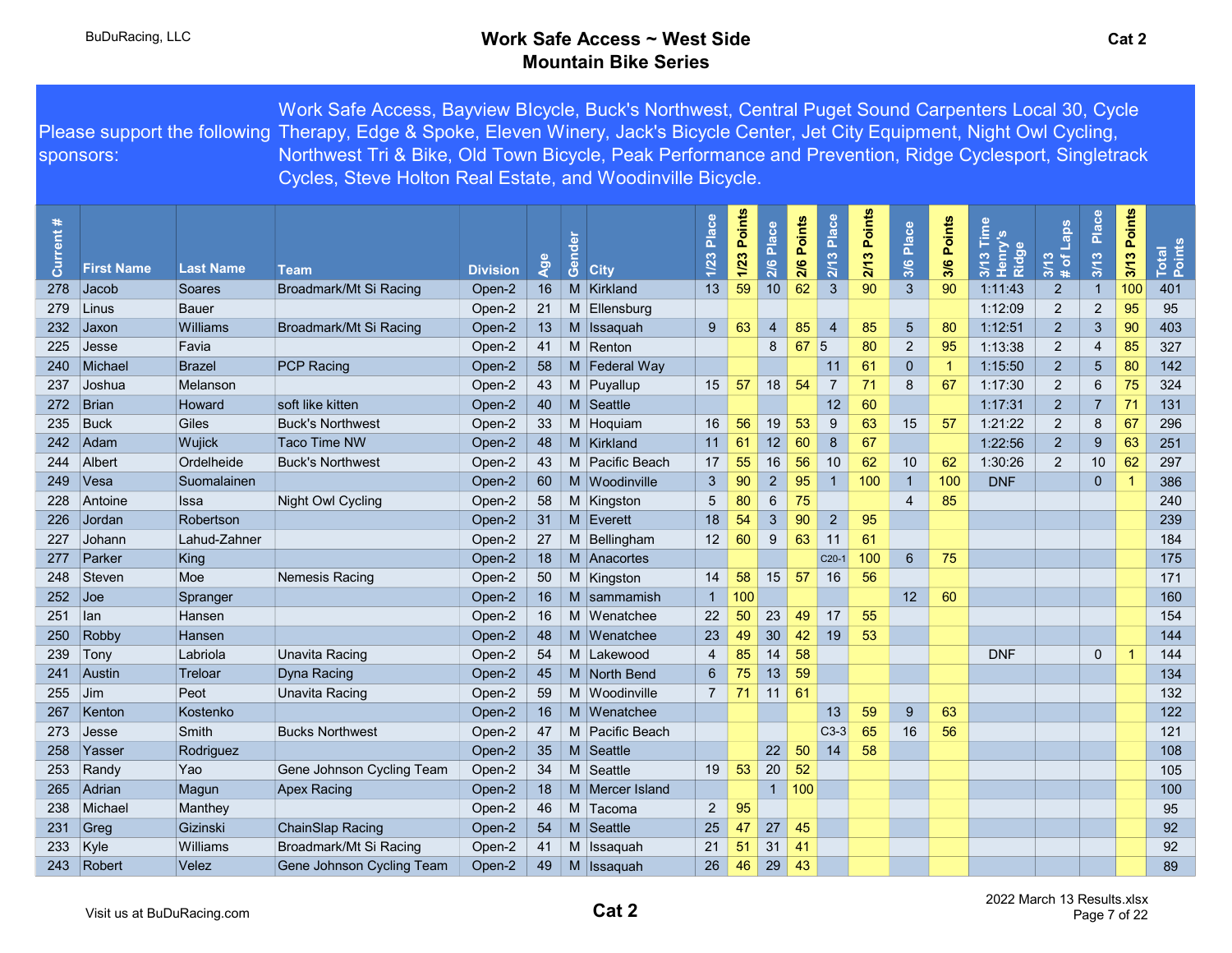| #<br>Current a | <b>First Name</b> | <b>Last Name</b>   | <b>Team</b>                  | <b>Division</b>   | $\overline{S}$  | nde<br>ලී | <b>City</b>    | Place<br>1/23 | 1/23 Points | 2/6 Place       | 2/6 Points   | Place<br>2/13  | 3 Points<br>21 | 3/6 Place      | 3/6 Points | 3/13 Time<br>Henry's<br>Ridge | $\frac{3/13}{\text{\# of Laps}}$ | 3/13 Place     | 3/13 Points | Total<br>Points |
|----------------|-------------------|--------------------|------------------------------|-------------------|-----------------|-----------|----------------|---------------|-------------|-----------------|--------------|----------------|----------------|----------------|------------|-------------------------------|----------------------------------|----------------|-------------|-----------------|
| 260            | Nathan            | <b>Holmes</b>      | Broadmark/Mt Si Racing       | Open-2            | 49              |           | M North Bend   | $C2-1$        |             | $\overline{5}$  | 80           |                |                |                |            |                               |                                  |                |             | 81              |
| 270            | Caleb             | Kimbrell           |                              | Open-2            | 41              |           | M Las Vegas    |               |             |                 |              | 6              | 75             |                |            |                               |                                  |                |             | 75              |
| 257            | Andrew            | Lynch              | Gene Johnson Cycling Team    | Open-2            | 52              |           | M Sammamish    |               |             | $\overline{7}$  | 71           |                |                |                |            |                               |                                  |                |             | 71              |
| 275            | Henri             | Devouton           |                              | Open-2            | 17 <sup>2</sup> |           | M Bellevue     |               |             |                 |              |                |                | $\overline{7}$ | 71         |                               |                                  |                |             | 71              |
| 246            | Tom               | Roetman            |                              | Open-2            | 34              |           | M Issaquah     | 8             | 67          |                 |              |                |                |                |            |                               |                                  |                |             | 67              |
| 254            | John              | <b>Bowie</b>       | Liquid Velo                  | Open-2            | 33              |           | M Bellingham   | 10            | 62          |                 |              |                |                |                |            |                               |                                  |                |             | 62              |
| 274            | (Moe) Ryan        | Kelsey             |                              | Open-2            | 45              |           | M Mount Vernon | $O-3$         |             | $C2A-8$         | -1           |                |                | 14             | 58         |                               |                                  |                |             | 61              |
|                | 276 Dylan         | <b>Bonsell</b>     |                              | Open-2            | 31              |           | M Bellingham   |               |             |                 |              |                |                | 11             | 61         |                               |                                  |                |             | 61              |
| 234            | Benjamin          | King               |                              | Open-2            | 22              |           | M Anacortes    |               |             |                 |              |                |                | 13             | 59         |                               |                                  |                |             | 59              |
| 271            | Anthonee          | <b>Gibbs</b>       |                              | Open-2            | 34              |           | M Seattle      |               |             |                 |              | 15             | 57             |                |            |                               |                                  |                |             | 57              |
| 261            | Cody              | Young              | Univita Racing               | Open-2            | 32              |           | M Everett      |               |             | 17 <sup>2</sup> | 55           |                |                |                |            |                               |                                  |                |             | 55              |
| 269            | George            | <b>Mount</b>       |                              | Open-2            | 49              |           | M Lakewood     |               |             |                 |              | 18             | 54             |                |            |                               |                                  |                |             | 54              |
| 229            | Andrew            | <b>Babcock</b>     | Cascadia Wheel Co. Dirt Team | Open-2            | 38              |           | M Tacoma       | 20            | 52          |                 |              |                |                |                |            |                               |                                  |                |             | 52              |
| 268            | $\vert$ Neil      | <b>Stubbs</b>      |                              | Open-2            | 29              |           | M Tacoma       |               |             |                 |              | 20             | 52             |                |            |                               |                                  |                |             | 52              |
| 262            | John              | Parejko            |                              | Open-2            | 43              |           | M Seattle      |               |             | 21              | 51           |                |                |                |            |                               |                                  |                |             | 51              |
| 236            | Tom               | Spoonemore         |                              | Open-2            | 39              |           | M Bonney Lake  | 24            | 48          |                 |              |                |                |                |            |                               |                                  |                |             | 48              |
| 263            | Todd              | Christiaens        |                              | Open-2            | 38              |           | M Gig Harbor   |               |             | 24              | 48           |                |                |                |            |                               |                                  |                |             | 48              |
| 247            | Paulius           | Juodisius          | <b>Taco Time NW</b>          | Open-2            | 36              |           | M Duvall       |               |             | 25              | 47           |                |                |                |            |                               |                                  |                |             | 47              |
| 256            | Reuben            | Andrews            |                              | Open-2            | 41              |           | M Olympia      |               |             | 26              | 46           |                |                |                |            |                               |                                  |                |             | 46              |
| 245            | William           | <b>Fowler</b>      | Team Booger                  | Open-2            | 17              |           | M Bellevue     | 27            | 45          |                 |              |                |                |                |            |                               |                                  |                |             | 45              |
| 264            | Andrew            | Harbison           |                              | Open-2            | 36              |           | M Gig Harbor   |               |             | 28              | 44           |                |                |                |            |                               |                                  |                |             | 44              |
| 266            | Cam               | Chowdah            |                              | Open-2            | 31              |           | M Olympia      | $C1-13$       |             | $\mathbf 0$     | $\mathbf 1$  |                |                |                |            |                               |                                  |                |             | 2               |
|                | 230 Matt          | <b>Fields</b>      | <b>BOTI Campers</b>          | Open-2            | 45              |           | M Auburn       | $\mathbf 0$   |             |                 |              |                |                |                |            |                               |                                  |                |             | $\overline{1}$  |
|                |                   |                    |                              |                   |                 |           |                |               |             |                 |              |                |                |                |            |                               |                                  |                |             | $\overline{0}$  |
| 588            | Hunter            | Sparks             | Tahoma Mountain Bike Team    | <b>MS14&amp;U</b> | 13              |           | M Covington    |               |             |                 |              |                |                |                |            | 1:26:54                       | $\overline{2}$                   | $\mathbf{1}$   | 100         | 100             |
| 565            | Lucas             | Shultz             | Tahoma Mountain Bike Team    | <b>MS14&amp;U</b> | 15              |           | M Maple Valley |               |             |                 |              | $\overline{2}$ | 95             |                |            | 1:42:46                       | $\overline{2}$                   | 2 <sup>2</sup> | 95          | 190             |
| 417            | Boris             | <b>Grant-Riess</b> |                              | <b>MS14&amp;U</b> | 13              |           | M Seattle      |               |             | $\mathbf{3}$    | 90           | $\overline{1}$ | 100            | $\mathbf{1}$   | 100        |                               |                                  |                |             | 290             |
| 492            | Ronan             | Kroll              | <b>Black Sheep Velo</b>      | <b>MS14&amp;U</b> | 12              |           | M Seattle      | 1             | 100         | $\mathbf 0$     | $\mathbf{1}$ |                |                |                |            |                               |                                  |                |             | 101             |
| 415            | Carter            | Oxford             | Issaquah MTB Team            | <b>MS14&amp;U</b> | 14              |           | M Sammamish    |               |             | $\overline{1}$  | 100          |                |                |                |            |                               |                                  |                |             | 100             |
| 416            | Austin            | Gibbons            | <b>Issaquah MTB Team</b>     | <b>MS14&amp;U</b> | 14              |           | M Bellevue     |               |             | $\sqrt{2}$      | 95           |                |                |                |            |                               |                                  |                |             | 95              |
| 491            | Kai               | Barney             |                              | <b>MS14&amp;U</b> | 13              |           | M Gig Harbor   | $2^{\circ}$   | 95          |                 |              |                |                |                |            |                               |                                  |                |             | 95              |
| 426            | Weston            | <b>Burnett</b>     | Issaquah MTB Team            | <b>MS14&amp;U</b> | 13              |           | M Issaquah     |               |             | $\overline{4}$  | 85           |                |                |                |            |                               |                                  |                |             | 85              |
| 448            | <b>Owen</b>       | Bowman             |                              | <b>MS14&amp;U</b> | 13              |           | M Gig Harbor   | $\mathbf 0$   | -1          |                 |              |                |                |                |            |                               |                                  |                |             | $\overline{1}$  |
|                |                   |                    |                              |                   |                 |           |                |               |             |                 |              |                |                |                |            |                               |                                  |                |             | $\overline{0}$  |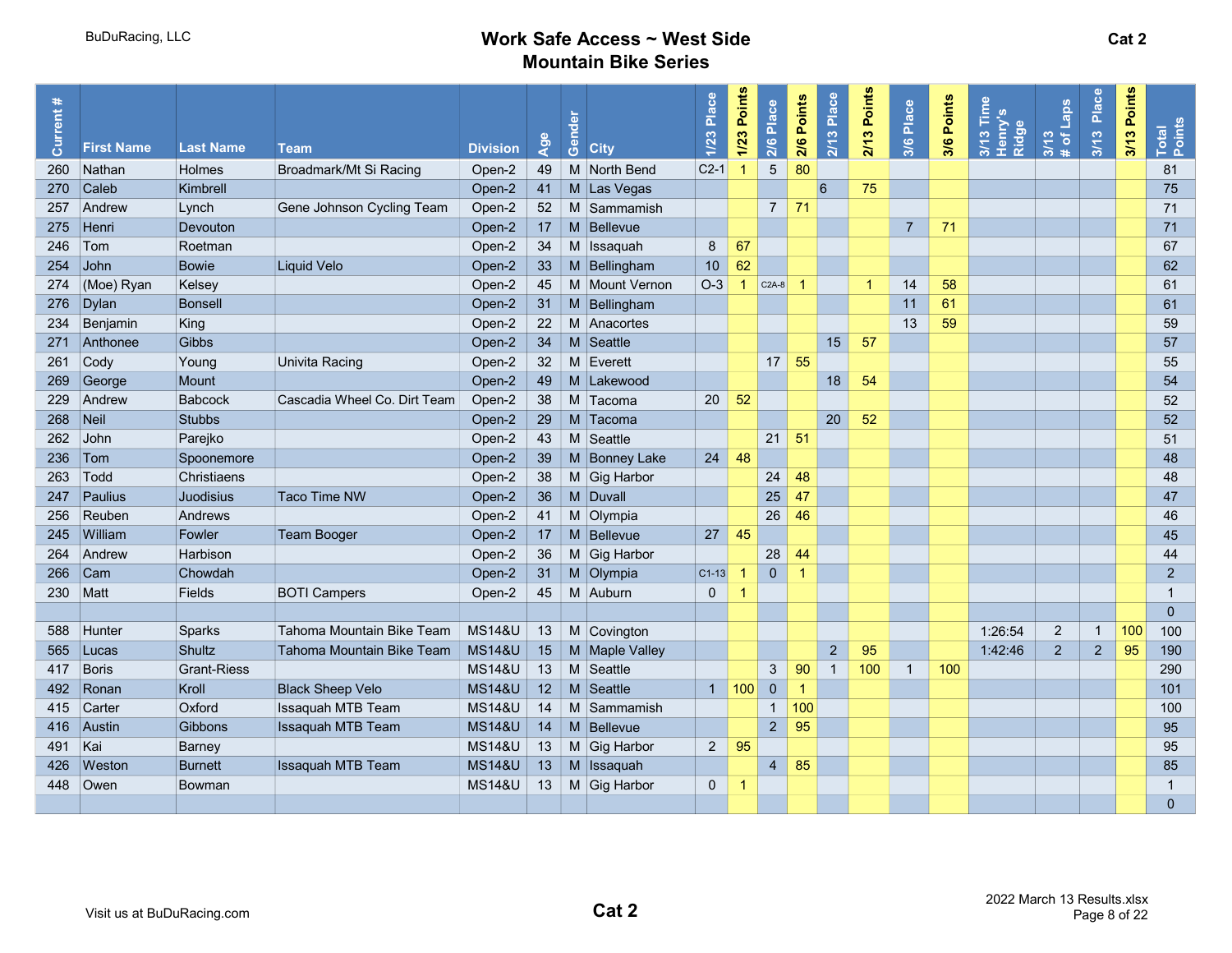| Current | <b>First Name</b> | <b>Last Name</b> | <b>Team</b>                          | <b>Division</b> | $\bullet$<br>$\overline{g}$ | Gende<br><b>City</b> | Place<br>1/23   | 1/23 Points    | 2/6 Place       | Points<br>2/6 | Place<br>2/13   | Points<br>2/13 | Place<br>3/6    | 3/6 Points | 3/13 Tim<br>Ridge<br>운 | Laps<br>$\overline{\sigma}$<br>3/13<br>$\mathbf{a}$ | Place<br>3/13   | Points<br>3/13 | Total<br>Point: |
|---------|-------------------|------------------|--------------------------------------|-----------------|-----------------------------|----------------------|-----------------|----------------|-----------------|---------------|-----------------|----------------|-----------------|------------|------------------------|-----------------------------------------------------|-----------------|----------------|-----------------|
| 464     | Hayden            | <b>Bond</b>      | Dyna Racing                          | HS15-18         | 15                          | M Mercer Island      |                 | -1             |                 |               | $\mathbf{3}$    | 90             |                 |            | 1:14:02                | $\overline{2}$                                      | $\overline{1}$  | 100            | 191             |
| 472     | Cameron           | <b>Hiers</b>     | Tahoma Mountain Bike Team            | HS15-18         | 17                          | M Maple Valley       | $\mathbf{3}$    | 90             | $\mathbf{1}$    | 100           | $\overline{7}$  | 71             | $\mathbf{3}$    | 90         | 1:17:00                | $\overline{2}$                                      | $\overline{2}$  | 95             | 446             |
| 530     | Gavin             | Lee              | Tahoma Mountain Bike Team            | <b>HS15-18</b>  | 16                          | M Kent               | 9               | 63             |                 |               | 4               | 85             | $\overline{4}$  | 85         | 1:17:44                | $\overline{2}$                                      | 3               | 90             | 323             |
| 490     | Win               | Jones            | North Kitsap Mt Vikes                | <b>HS15-18</b>  | 16                          | M Sequim             | $\overline{1}$  | 100            | $6\phantom{.}6$ | 75            | $\sqrt{2}$      | 95             |                 |            | 1:18:54                | $\overline{2}$                                      | $\overline{4}$  | 85             | 355             |
| 523     | Elliott           | Collamore        | Tahoma Mountain Bike Team            | HS15-18         | 15                          | M Enumclaw           | $C3-4$          | 60             |                 |               | $5\phantom{.0}$ | 80             |                 |            | 1:20:26                | $\overline{2}$                                      | 5               | 80             | 220             |
| 525     | Soren             | O'Neil           | North Kitsap Mt Vikes                | <b>HS15-18</b>  | 16                          | M Poulsbo            | $2^{\circ}$     | 95             | $\mathbf{3}$    | 90            | $6\phantom{1}6$ | 75             | $\mathbf{1}$    | 100        | 1:21:10                | $\overline{2}$                                      | $6\phantom{1}6$ | 75             | 435             |
| 587     | Jude              | Sparks           | Tahoma Mountain Bike Team            | HS15-18         | 15                          | M Covington          |                 |                |                 |               |                 |                |                 |            | 1:24:39                | $\overline{2}$                                      | 7               | 71             | 71              |
| 403     | Palladyn          | Adsitt           | Tahoma Mountain Bike Team            | <b>HS15-18</b>  | 15                          | M Maple Valley       | $C3-5$          | 5              | $\overline{7}$  | 71            | 10              | 62             | $\overline{7}$  | 71         | 1:26:10                | $\overline{2}$                                      | 8               | 67             | 276             |
| 589     | Quintin           | Shiers           |                                      | <b>HS15-18</b>  | 15                          | M Mercer Island      |                 |                |                 |               |                 |                |                 |            | 1:27:34                | $\overline{2}$                                      | 9               | 63             | 63              |
| 460     | Justin            | White            | Tahoma Mountain Bike Team            | <b>HS15-18</b>  | 16                          | M   Maple Valley     | $\overline{7}$  | 71 $ $ C3-3 65 |                 |               | 9               | 63             |                 |            | 1:33:19                | $\overline{2}$                                      | 10              | 62             | 261             |
| 590     | Danny             | Williams         | Tahoma Mountain Bike Team            | <b>HS15-18</b>  | 15                          | M Maple Valley       |                 |                |                 |               |                 |                |                 |            | 1:37:36                | $\overline{2}$                                      | 11              | 61             | 61              |
| 567     | <b>Orion</b>      | Koosmann         | Tahoma Mountain Bike Team            | <b>HS15-18</b>  | 16                          | M Lake Tapps         | $6^{\circ}$     | 75             | 8               | 67            | 11              | 61             | $\,8\,$         | 67         | 1:40:12                | $\overline{2}$                                      | 12              | 60             | 330             |
| 584     | Cole              | Green            |                                      | <b>HS15-18</b>  | 15                          | M Kent               |                 |                |                 |               |                 |                |                 |            | 1:58:57                | 2                                                   | 13              | 59             | 59              |
| 458     | <b>Isaac</b>      | <b>Betz</b>      |                                      | <b>HS15-18</b>  | 16                          | M Mount Vernon       |                 |                | $2^{\circ}$     | 95            | 8               | 67             | $2^{\circ}$     | 95         |                        |                                                     |                 |                | 257             |
| 520     | Parker            | King             |                                      | HS15-18         | 18                          | M Anacortes          |                 |                |                 |               | $\mathbf{1}$    | 100            |                 |            |                        |                                                     |                 |                | 100             |
| 461     | Sawyer            | Henderson        | <b>Key Pen Pirates</b>               | <b>HS15-18</b>  | 17                          | M Gig Harbor         | $\overline{4}$  | 85             |                 |               |                 |                |                 |            |                        |                                                     |                 |                | 85              |
| 419     | Aiden             | Rutherford       | Issaquah MTB Team                    | <b>HS15-18</b>  | 15                          | M Sammamish          |                 |                | 4               | 85            |                 |                |                 |            |                        |                                                     |                 |                | 85              |
| 418     | $\vert$ Shay      | Konieczka        |                                      | <b>HS15-18</b>  | 15                          | M Sammamish          |                 |                | $\overline{5}$  | 80            |                 |                |                 |            |                        |                                                     |                 |                | 80              |
| 449     | Hayden            | Leon             | <b>Key Pen Pirates</b>               | <b>HS15-18</b>  | 18                          | M Vaughn             | $5\overline{)}$ | 80             |                 |               |                 |                |                 |            |                        |                                                     |                 |                | 80              |
| 569     | Donovan           | Malone           |                                      | <b>HS15-18</b>  | 15                          | M   Mount Vernon     |                 |                |                 |               |                 |                | $5\phantom{1}$  | 80         |                        |                                                     |                 |                | 80              |
| 573     | <b>Jack</b>       | Picco            | <b>Galbraith Gravity Racing</b>      | HS15-18         | 15                          | M Bellingham         |                 |                |                 |               |                 |                | $6\,$           | 75         |                        |                                                     |                 |                | 75              |
| 531     | IEli.             | Jared            |                                      | <b>HS15-18</b>  | 15                          | M Maple Valley       | 8               | 67             |                 |               |                 |                |                 |            |                        |                                                     |                 |                | 67              |
| 427     | ∣Jack             | DeNike           |                                      | <b>HS15-18</b>  | 17                          | M Sammamish          |                 |                | 9               | 63            |                 |                |                 |            |                        |                                                     |                 |                | 63              |
|         | 592 Corson        | Keithly          | Tahoma Mountain Bike Team            | HS15-18         | 15                          | M Maple Valley       |                 |                |                 |               |                 |                |                 |            | <b>DNF</b>             |                                                     | $\overline{0}$  | 1              | $\overline{1}$  |
|         |                   |                  |                                      |                 |                             |                      |                 |                |                 |               |                 |                |                 |            |                        |                                                     |                 |                | $\Omega$        |
|         | 522 Zachary       | Oster            | Gene Johnson Cycling Team            | 19-39           | 25                          | M Renton             | $\overline{1}$  | $100 -$        | $\overline{1}$  | 100           | $\mathbf{1}$    | 100            | $\overline{1}$  | 100        | 1:15:44                | $\overline{2}$                                      | $\overline{1}$  | 100            | 500             |
|         | 471 Anthony       | Ottinger         | Tahoma Mountain Bike Team            | 19-39           | 19                          | M Maple Valley       | $\overline{2}$  | 95             | $\overline{2}$  | 95            | 3               | 90             | 2               | 95         | 1:16:58                | 2                                                   | $\overline{2}$  | 95             | 470             |
| 515     | <b>Josiah</b>     | Hudson           |                                      | 19-39           | 28                          | M Bremerton          | $\mathbf{3}$    | 90             | $\overline{4}$  | 85            | $\overline{4}$  | 85             | $\mathbf{3}$    | 90         | 1:23:53                | $\overline{2}$                                      | 3               | 90             | 440             |
| 470     | Joe               | Tucker           | Tahoma Mountain Bike Team            | 19-39           | 38                          | M Maple Valley       | $5\overline{)}$ | 80             |                 |               |                 |                |                 |            | 1:26:57                | $\overline{2}$                                      | $\overline{4}$  | 85             | 165             |
| 518     | $\mathsf{Y}$ uri  | Rabena           | <b>GT Bicycles   Magura Alliance</b> | 19-39           | 39                          | M Renton             | $\overline{4}$  | 85             | $5\overline{5}$ | 80            |                 |                |                 |            |                        |                                                     |                 |                | 165             |
|         | $z261$ Cody       | Young            | Univita Racing                       | 19-39           | 32                          | M Everett            |                 |                | 17              | 55            |                 |                | $\overline{4}$  | 85         |                        |                                                     |                 |                | 140             |
| 558     | $\mathsf{Set}$    | Sivinski         |                                      | 19-39           | 32 <sup>2</sup>             | M Wenatchee          |                 |                |                 |               | $\overline{2}$  | 95             |                 |            |                        |                                                     |                 |                | 95              |
| 425     | Ryan              | Stucky           | Nemesis Racing                       | 19-39           | 39                          | M Lake Tapps         |                 |                | $\mathbf{3}$    | 90            |                 |                |                 |            |                        |                                                     |                 |                | 90              |
| 424     | Gabriel           | Fernandez        |                                      | 19-39           | 30                          | M Portland           |                 |                |                 |               | $\overline{5}$  | 80             |                 |            |                        |                                                     |                 |                | 80              |
| 577     | Mark              | <b>Pollack</b>   | <b>Ruckus</b>                        | 19-39           | 35                          | M Bellingham         |                 |                |                 |               |                 |                | 5               | 80         |                        |                                                     |                 |                | 80              |
| 582     | Keaton            | Griglio          | Tahoma Mountain Bike Team            | 19-39           | 20                          | M Auburn             |                 |                |                 |               |                 |                | $6\phantom{1}6$ | 75         |                        |                                                     |                 |                | 75              |
|         |                   |                  |                                      |                 |                             |                      |                 |                |                 |               |                 |                |                 |            |                        |                                                     |                 |                | $\Omega$        |
|         |                   |                  |                                      |                 |                             |                      |                 |                |                 |               |                 |                |                 |            |                        |                                                     |                 |                |                 |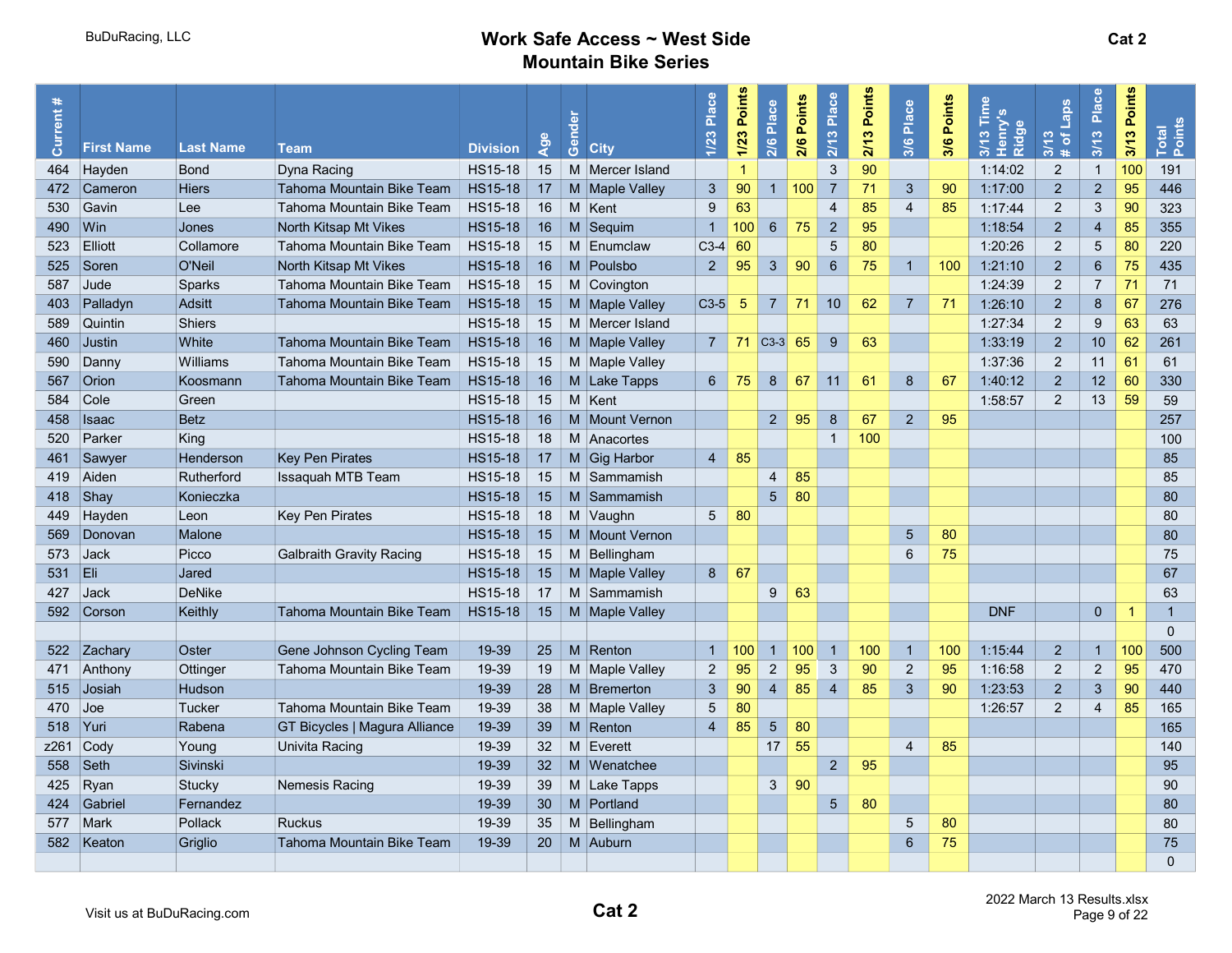| $\ast$<br>Current: | <b>First Name</b> | <b>Last Name</b>   | <b>Team</b>                     | <b>Division</b> | Age | Gender | <b>City</b>    | Place<br>$\overline{1/23}$ | 1/23 Points | 2/6 Place              | Points<br>2/6 | Place<br>2/13   | Points<br>2/13 | 3/6 Place       | 3/6 Points | 3/13 Time<br>Henry's<br>Ridge | # of Laps<br>3/13 | Place<br>3/13   | Points<br>3/13 | Total<br>Points |
|--------------------|-------------------|--------------------|---------------------------------|-----------------|-----|--------|----------------|----------------------------|-------------|------------------------|---------------|-----------------|----------------|-----------------|------------|-------------------------------|-------------------|-----------------|----------------|-----------------|
| 521                | <b>Jason</b>      | Eidsness           | Night Owl Cycling               | 40-49           | 45  |        | M Bremerton    | $5\overline{)}$            | 80          | $\mathbf{3}$           | 90            | $\sqrt{2}$      | 95             | 2 <sup>2</sup>  | 95         | 1:17:30                       | $\overline{2}$    | $\overline{1}$  | 100            | 460             |
| 488                | <b>Alan</b>       | Pavkovic           | Epic Racing                     | 40-49           | 48  |        | M Maple Valley | $6\phantom{1}$             | 75          | $6\phantom{1}6$        | 75            | $\overline{4}$  | 85             | $5\phantom{.0}$ | 80         | 1:20:21                       | $\overline{2}$    | $\overline{2}$  | 95             | 410             |
| 570                | <b>Justin</b>     | Widlund            |                                 | 40-49           | 44  |        | M Renton       |                            |             |                        |               |                 |                |                 |            | 1:21:18                       | $\overline{2}$    | 3               | 90             | 90              |
| 580                | Eric              | Kamila             | <b>EPIC Racing</b>              | 40-49           | 49  |        | M Edmonds      |                            |             |                        |               |                 |                | $\overline{4}$  | 85         | 1:21:58                       | $\overline{2}$    | $\overline{4}$  | 85             | 170             |
| 545                | Joshua            | <b>Miller</b>      |                                 | 40-49           | 46  |        | M Kirkland     | 8                          | 67          | $\overline{7}$         | 71            | $\mathbf{3}$    | 90             | $\mathbf{3}$    | 90         | 1:22:17                       | $\overline{2}$    | $5\phantom{.0}$ | 80             | 398             |
| 457                | ∣Christian        | Pappert            |                                 | 40-49           | 43  |        | M Kirkland     | $\overline{7}$             | 71          |                        |               | $\overline{7}$  | 71             |                 |            | 1:23:35                       | $\overline{2}$    | 6               | 75             | 217             |
| 600                | Jason             | Groepper           | Tahoma Mountain Bike Team       | 40-49           | 45  |        | M Maple Valley |                            |             |                        |               |                 |                |                 |            | 1:26:03                       | $\overline{2}$    | $\overline{7}$  | 71             | 71              |
|                    | 514   Randy       | Salamon            | Hodala                          | 40-49           | 49  |        | M Tacoma       | 10                         | 62          | $\overline{4}$         | 85            | $5\phantom{.0}$ | 80             |                 |            | 1:26:39                       | $\overline{2}$    | 8               | 67             | 294             |
| 585                | Kyle              | Sparks             |                                 | 40-49           | 42  |        | M Kent         |                            |             |                        |               |                 |                |                 |            | 1:32:10                       | $\overline{2}$    | 9               | 63             | 63              |
| 552                | Jerry             | England            | North Kitsap Mt. Vikes          | 40-49           | 41  |        | M Bremerton    | $C3-4$                     |             | $60$ C <sub>3</sub> -4 | 60            | 9               | 63             | 8               | 67         | 1:32:32                       | $\overline{2}$    | 10              | 62             | 312             |
| 566                | Batzaya           | Baatar             |                                 | 40-49           | 46  |        | M Tacoma       |                            |             |                        |               | 11              | 61             | 9               | 63         | 1:34:33                       | $\overline{2}$    | 11              | 61             | 185             |
| 595                | Seth              | <b>Bedwell</b>     | <b>Breakfast Racing Team</b>    | 40-49           | 47  |        | M Seattle      |                            |             |                        |               |                 |                |                 |            | 1:34:39                       | $\overline{2}$    | 12              | 60             | 60              |
| 463                | <b>Nathan</b>     | <b>Bankston</b>    | <b>Northwest Veterans MTB</b>   | 40-49           | 43  |        | M TacomaJBLM   | 13                         | 59          | 10 <sup>°</sup>        | 62            |                 |                | $\overline{7}$  | 71         | 1:34:56                       | $\overline{2}$    | 13              | 59             | 251             |
| 583                | David             | Urbina             | Tahoma Mountain Bike Team       | 40-49           | 49  |        | M Maple Valley |                            |             |                        |               |                 |                |                 |            | 1:42:32                       | $\overline{2}$    | 14              | 58             | 58              |
| 441                | Eric              | Trujillo           |                                 | 40-49           | 40  |        | M Tacoma       | 15                         | 57          | 13                     | 59            | 11              | 61             |                 |            | 0:54:08                       | $\overline{1}$    | 15              | 57             | 234             |
| 489                | Will              | Cortez             | Oregon Bike Shop Racing Team    | 40-49           | 44  |        | M Portland     | $\overline{4}$             | 85          |                        |               | $\mathbf{1}$    | 100            | $\mathbf{1}$    | 100        |                               |                   |                 |                | 285             |
| 445.               | Gerardo           | Gonzalez           |                                 | 40-49           | 43  |        | M Seattle      | 12                         | 60          | 9                      | 63            | $6\phantom{1}$  | 75             |                 |            |                               |                   |                 |                | 198             |
| 475                | ∣Kellen           | Rack               |                                 | 40-49           | 41  |        | M Seattle      | 3                          | 90          | $\overline{1}$         | 100           |                 |                |                 |            |                               |                   |                 |                | 190             |
| 443                | Ben               | Di Qual            | <b>Taco Time NW</b>             | 40-49           | 43  |        | M Woodinville  |                            |             | 5                      | 80            | 8               | 67             |                 |            |                               |                   |                 |                | 147             |
| 564                | Millan            | Alonso             | Recycled cycles Racing          | 40-49           | 42  |        | M Sammamish    |                            |             | $C3-2$                 | 70            | 10              | 62             |                 |            |                               |                   |                 |                | 132             |
| 513                | Nathan            | <b>Holmes</b>      | Broadmark/Mt Si Racing          | 40-49           | 49  |        | M North Bend   | $\mathbf{1}$               | 100         |                        |               |                 |                |                 |            |                               |                   |                 |                | 100             |
| 438                | Michael           | Grundmann          |                                 | 40-49           | 43  |        | M Kirkland     |                            |             | $2^{\circ}$            | 95            |                 |                |                 |            |                               |                   |                 |                | 95              |
| 543                | Jesse             | Favia              |                                 | 40-49           | 41  |        | M Renton       | $2^{\circ}$                | 95          |                        |               |                 |                |                 |            |                               |                   |                 |                | 95              |
|                    | 574 Mike          | Picco              | <b>Galbraith Gravity Racing</b> | 40-49           | 47  |        | M Bellingham   |                            |             |                        |               |                 |                | $6\phantom{1}6$ | 75         |                               |                   |                 |                | 75              |
| 561                | (Moe) Ryan        | Kelsey             |                                 | 40-49           | 45  |        | M Mount Vernon | $O-3$                      | -1          | $8\phantom{1}$         | 67            |                 |                |                 |            |                               |                   |                 |                | 69              |
| 432                | Jalen             | Johanson           |                                 | 40-49           | 41  |        | M Buckley      | 9                          | 63          |                        |               |                 |                |                 |            |                               |                   |                 |                | 63              |
|                    | 412 $ $ Ryan      | <b>Brien</b>       |                                 | 40-49           | 42  |        | M Lake Stevens |                            |             | 11                     | 61            |                 |                |                 |            |                               |                   |                 |                | 61              |
| 439                | David             | Schutte            |                                 | 40-49           | 49  |        | M Seattle      | 11 <sup>1</sup>            | 61          |                        |               |                 |                |                 |            |                               |                   |                 |                | 61              |
| 423                | Tim               | Taylor             | <b>Plush Global</b>             | 40-49           | 47  |        | M Seattle      |                            |             | 12 <sup>°</sup>        | 60            |                 |                |                 |            |                               |                   |                 |                | 60              |
| 551                | Oliver            | Hansen             |                                 | 40-49           | 41  |        | M Federal Way  |                            |             |                        |               | 12              | 60             |                 |            |                               |                   |                 |                | 60              |
| 477                | $\vert$ Jason     | Sobottka           | <b>BRID Bike Racing is Dumb</b> | 40-49           | 47  |        | M Tacoma       | 14                         | 58          |                        |               |                 |                |                 |            |                               |                   |                 |                | 58              |
| 526                | Ezequiel          | Andres             | Unavita Racing                  | 40-49           | 41  |        | M Woodinville  |                            |             | 14                     | 58            |                 |                |                 |            |                               |                   |                 |                | 58              |
|                    | 411 Sacha         | Jerrems            |                                 | 40-49           | 42  |        | M Bellevue     |                            |             | 15 <sup>2</sup>        | 57            |                 |                |                 |            |                               |                   |                 |                | 57              |
| 440                | Chris             | Villa              |                                 | 40-49           | 42  |        | M Tacoma       | 16                         | 56          |                        |               |                 |                |                 |            |                               |                   |                 |                | 56              |
| 542                | Mark              | Doane              |                                 | 40-49           | 47  |        | M Tacoma       |                            | -1          |                        |               |                 |                |                 |            |                               |                   |                 |                | $\overline{1}$  |
| 544                | ∣Devin            | <b>Branstetter</b> |                                 | 40-49           | 48  |        | M Tacoma       |                            |             |                        |               |                 |                |                 |            |                               |                   |                 |                | $\Omega$        |
|                    |                   |                    |                                 |                 |     |        |                |                            |             |                        |               |                 |                |                 |            |                               |                   |                 |                | $\Omega$        |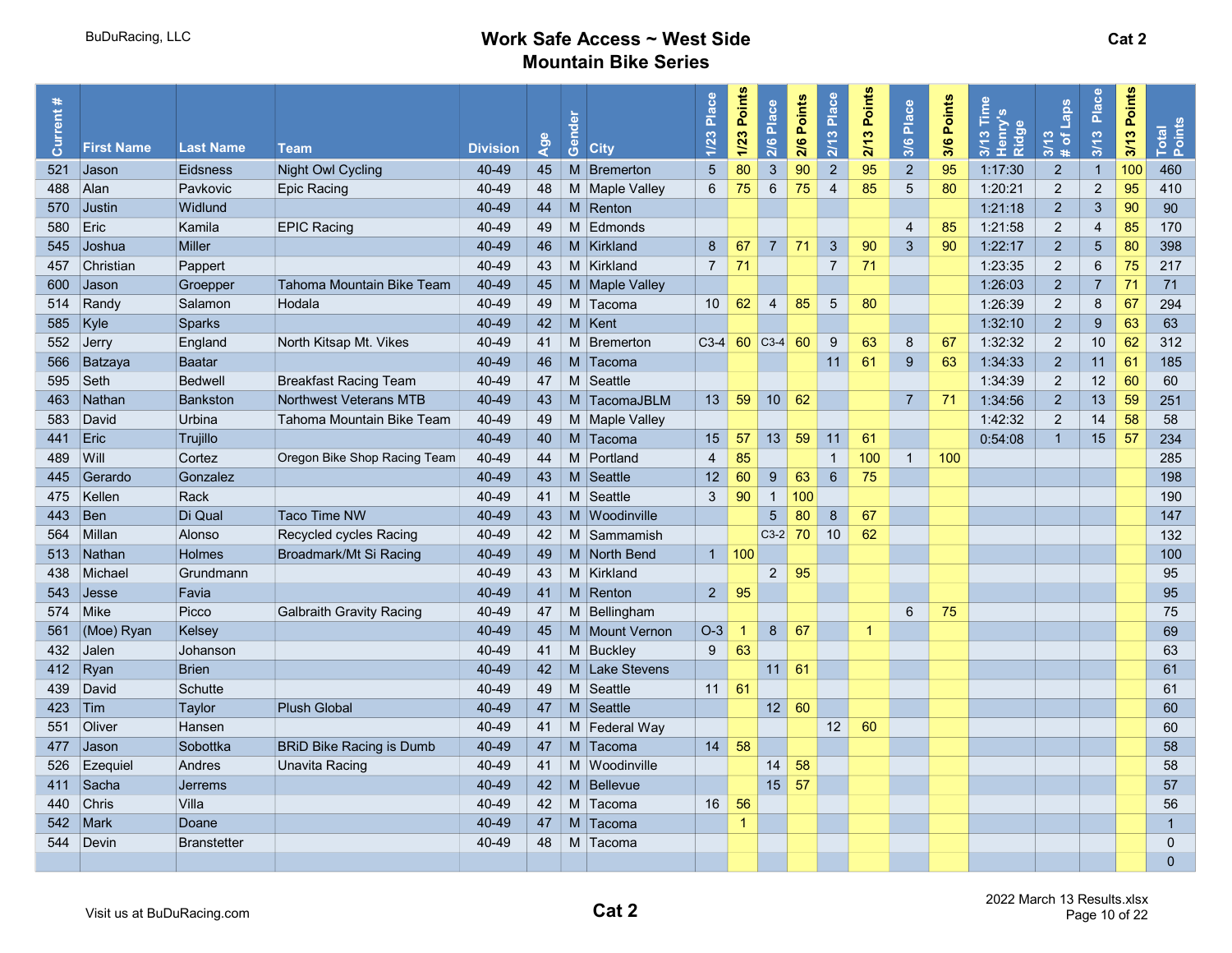| $\mathfrak{Z}$<br>$\overline{7}$<br>71<br>90<br>$5\phantom{.0}$<br>$\overline{2}$<br>95<br>Carl<br>M Anacortes<br>80<br>1:14:50<br>$\overline{2}$<br>100<br>436<br>508<br>50-59<br>58<br>$\mathbf{1}$<br>Franssen<br>$\overline{2}$<br>1:15:53<br>$\overline{2}$<br>95<br>95<br> Chris<br>Webb<br>50-59<br>55<br>M Black Diamond<br>593<br>$\overline{2}$<br>90<br><b>Unavita Racing</b><br>50-59<br>58<br>M Sammamish<br>$6\overline{6}$<br>75<br>$\overline{1}$<br>100<br>3<br>1:17:17<br>$\mathbf{3}$<br>355<br>539<br>Scott<br>Long<br>90<br>$\bf 8$<br>15<br>$\sqrt{2}$<br>85<br><b>RIDGE Cyclesport</b><br>50-59<br>M Wenatchee<br>57<br>67<br>1:19:17<br>$\overline{4}$<br>209<br>Christopher<br><b>Baxter</b><br>51<br>428<br>63<br>10<br>$\overline{2}$<br>80<br><b>Key Pen Pirates</b><br>50-59<br>59<br>M Lakebay<br>9<br>10<br>62<br>62<br>5<br>267<br>537<br><b>Mark</b><br>Michel<br>1:22:03<br>18<br>20<br>52<br>$\overline{2}$<br>$\,6\,$<br>75<br>Pruitt<br>54<br>181<br>Michael<br>Machete Squad p/b Long Live Rock<br>50-59<br>51<br>M Cashmere<br>1:27:36<br>601<br>50-59<br>M Seattle<br>61<br>1:28:29<br>$\overline{2}$<br>$\overline{7}$<br>71<br>132<br>Teeuw<br>51<br>11<br>579<br><b>Jeroen</b><br>$\overline{2}$<br>50-59<br>M Olympia<br>15<br>57<br>1:30:35<br>8<br>67<br>124<br>Bryan<br>Dolan<br>50<br>553<br>$\overline{2}$<br>50-59<br>M Seattle<br>29<br>43<br>10<br>62<br>9<br>63<br>462 Victor<br>Thrillarita<br>51<br>168<br>Araya<br>1:31:59<br>25<br>58<br>53<br>47<br>22<br>$\overline{2}$<br>10<br>62<br>Judson<br>50-59<br>51<br>M Seattle<br>19<br>50<br>14<br>1:34:26<br>270<br>536<br>Kevin<br>52<br>M Kent<br>61<br>61<br><b>Baltierra</b><br>50-59<br>0:59:45<br>$\overline{1}$<br>11<br>599<br>Michael<br>50-59<br>M Seattle<br>5 <sup>5</sup><br>80<br>85<br>265<br>Partridge<br><b>Unavita Racing</b><br>51<br>$\overline{4}$<br>$\mathbf{1}$<br>100<br>519<br>$ $ Vince<br>$\mathbf{3}$<br>90<br>$\overline{7}$<br>$\overline{c}$<br>256<br>Peter<br>Paulino<br>50-59<br>55<br>M Oak Harbor<br>71<br>95<br>468<br>Ipan Racing Team<br>$\overline{2}$<br>M Seattle<br>$\mathbf{1}$<br>252<br>Peter<br>Five Ply Design / Ridgecrest Racing<br>50-59<br>52 <sub>2</sub><br>15<br>57<br>95<br>100<br>487<br><b>Benarcik</b><br>5<br>Novikoff<br>Five Ply Design / Ridgecrest Racing<br>50-59<br>M Tacoma<br>85<br>80<br>9<br>228<br>401<br>Andrew<br>58<br>$\overline{4}$<br>63<br>52<br>26<br>25<br>17<br>55<br>200<br><b>North Kitsap Mt Vikes</b><br>M Poulsbo<br>20<br>46<br>47<br>Robert<br>Pommier<br>50-59<br>53<br>540<br>58<br>$\overline{7}$<br>71<br>Thrillarita<br>M Redmond<br>14<br>13<br>59<br>188<br>466<br><b>Mike</b><br>Ermak<br>50-59<br>50<br>9<br>West<br>Hagens Berman<br>50-59<br>10<br>62<br>63<br>11<br>186<br>54<br>M University Place<br>61<br>431<br><b>James</b><br>M Redmond<br>Thrillarita<br>50-59<br>59<br>19<br>53<br>16<br>12 <sup>2</sup><br>60<br>169<br>430<br>Daniel<br>DeLong<br>56<br>16<br>56<br>19<br>50-59<br>M Woodway<br>13<br>59<br>53<br>168<br>Anderson<br><b>Night Owl Cycling</b><br>59<br>538<br>$\mathsf{Tom}$<br>52<br>8<br>167<br>469<br>Boyd<br>Cascadia Wheel Co. Dirt Team<br>50-59<br>M Tacoma<br>$\overline{1}$<br>100<br>67<br> Jim<br>50-59<br>58<br>16<br>56<br>17<br>55<br>20<br>52<br>163<br>Mike<br>Doherty<br>M Lake forest park<br>446<br>28<br>M Redmond<br>21<br>51<br>Sarin<br>Project 529 Legion<br>50-59<br>53<br>44<br>15<br>57<br>152<br>529<br>Raman<br>$\overline{5}$<br>80<br><b>Team Nemesis</b><br>50-59<br>51<br>M Poulsbo<br>$\overline{7}$<br>$\sqrt{\text{Scott}}$<br><b>McNees</b><br>71<br>151<br>409<br>48<br>$30\,$<br>16<br>56<br>465<br>Erik<br><b>Unavita Racing</b><br>50-59<br>53<br>M Snohomish<br>24<br>42<br>146<br>Sigurdson<br>75<br>126<br>50-59<br>53<br>M Bellevue<br>21<br>51<br>6<br>410 Ralph<br><b>Knolly Bikes</b><br><b>Havens</b><br>13<br>59<br>12<br>50-59<br>50<br>M Tacoma<br>60<br>119<br>414<br>Scott<br>Nelson<br>$\boldsymbol{9}$<br>Smith<br><b>Epic Racing</b><br>50-59<br>51<br>M Edmonds<br>24<br>48<br>63<br>111<br>404<br>Kent<br>21<br>13<br>59<br>Dale<br>King<br>50-59<br>50<br>M Anacortes<br>51<br>554<br>110<br>58<br>23<br>49<br>107<br>50-59<br>58<br>M Gig Harbor<br>14<br>434<br>$ $ Jim<br>Lykins<br>50-59<br>M Seattle<br>22<br>50<br>18<br>54<br>104<br>Kinsella<br>54<br>405<br><b>Chris</b><br>M Granite Falls<br>50<br>18<br>54<br>104<br>Carter<br>58<br>22<br>486<br>Robert<br>50-59<br>12<br>60<br>31<br>497<br>Mike<br>50-59<br>53<br>M Wenatchee<br>41<br>101<br>Dana<br>46<br>Neil<br>Calissendorff<br>Thrillarita<br>50-59<br>M Everett<br>17<br>101<br>555<br>57<br>$C2-7$<br>55<br><b>Miller</b><br>M Sammamish<br>$2^{\circ}$<br>95<br>95<br>Pat<br>Hagens Berman<br>50-59<br>51<br>480<br>23<br>Peralta<br><b>Unavita Racing</b><br>50-59<br>51<br>M Issaquah<br>49<br>26<br>46<br>95<br>496<br>Tony<br>M Seattle<br>Thomas<br>Gene Johnson Cycling Team<br>50-59<br>56<br>85<br>85<br>581<br><b>Riess</b><br>4<br>Brent<br><b>Thrillarita</b><br>50-59<br>55<br>M Seattle<br>6<br>75<br><b>DNF</b><br>$\mathbf{0}$<br>76<br>562<br>Perez<br>1<br>67<br>575 Eddie<br>50-59<br>59<br>8<br>67<br>M Hayden Lake<br>Whittemore | $\ast$<br>Current; | <b>First Name</b> | <b>Last Name</b> | Team | <b>Division</b> | Age | Gender | <b>City</b> | Place<br>1/23 | 1/23 Points | 2/6 Place | <b>Points</b><br>2/6 | Place<br>2/13 | Points<br>$\bullet$<br>2/1 | Place<br>3/6 | Points<br>3/6 | 3/13 Tim<br>Henry's<br>Ridge | Laps<br>3/13<br># of | Place<br>3/13 | Points<br>3/13 | Total<br>Points |
|---------------------------------------------------------------------------------------------------------------------------------------------------------------------------------------------------------------------------------------------------------------------------------------------------------------------------------------------------------------------------------------------------------------------------------------------------------------------------------------------------------------------------------------------------------------------------------------------------------------------------------------------------------------------------------------------------------------------------------------------------------------------------------------------------------------------------------------------------------------------------------------------------------------------------------------------------------------------------------------------------------------------------------------------------------------------------------------------------------------------------------------------------------------------------------------------------------------------------------------------------------------------------------------------------------------------------------------------------------------------------------------------------------------------------------------------------------------------------------------------------------------------------------------------------------------------------------------------------------------------------------------------------------------------------------------------------------------------------------------------------------------------------------------------------------------------------------------------------------------------------------------------------------------------------------------------------------------------------------------------------------------------------------------------------------------------------------------------------------------------------------------------------------------------------------------------------------------------------------------------------------------------------------------------------------------------------------------------------------------------------------------------------------------------------------------------------------------------------------------------------------------------------------------------------------------------------------------------------------------------------------------------------------------------------------------------------------------------------------------------------------------------------------------------------------------------------------------------------------------------------------------------------------------------------------------------------------------------------------------------------------------------------------------------------------------------------------------------------------------------------------------------------------------------------------------------------------------------------------------------------------------------------------------------------------------------------------------------------------------------------------------------------------------------------------------------------------------------------------------------------------------------------------------------------------------------------------------------------------------------------------------------------------------------------------------------------------------------------------------------------------------------------------------------------------------------------------------------------------------------------------------------------------------------------------------------------------------------------------------------------------------------------------------------------------------------------------------------------------------------------------------------------------------------------------------------------------------------------------------------------------------------------------------------------------------------------------------------------------------------------------------------------------------------------------------------------------------------------------------------------------------------------------------------------------------------------------------------------------------------------------------------------------------------------------------------------------------------------------------------------------------------------------------------------------------------------------------------------------------------------------------------------------------------------------------------------------------------------------------------------------------------------------------------------------------------------------------------------------------------------------------------------------------------------------------------------------------------------------|--------------------|-------------------|------------------|------|-----------------|-----|--------|-------------|---------------|-------------|-----------|----------------------|---------------|----------------------------|--------------|---------------|------------------------------|----------------------|---------------|----------------|-----------------|
|                                                                                                                                                                                                                                                                                                                                                                                                                                                                                                                                                                                                                                                                                                                                                                                                                                                                                                                                                                                                                                                                                                                                                                                                                                                                                                                                                                                                                                                                                                                                                                                                                                                                                                                                                                                                                                                                                                                                                                                                                                                                                                                                                                                                                                                                                                                                                                                                                                                                                                                                                                                                                                                                                                                                                                                                                                                                                                                                                                                                                                                                                                                                                                                                                                                                                                                                                                                                                                                                                                                                                                                                                                                                                                                                                                                                                                                                                                                                                                                                                                                                                                                                                                                                                                                                                                                                                                                                                                                                                                                                                                                                                                                                                                                                                                                                                                                                                                                                                                                                                                                                                                                                                                                                                                 |                    |                   |                  |      |                 |     |        |             |               |             |           |                      |               |                            |              |               |                              |                      |               |                |                 |
|                                                                                                                                                                                                                                                                                                                                                                                                                                                                                                                                                                                                                                                                                                                                                                                                                                                                                                                                                                                                                                                                                                                                                                                                                                                                                                                                                                                                                                                                                                                                                                                                                                                                                                                                                                                                                                                                                                                                                                                                                                                                                                                                                                                                                                                                                                                                                                                                                                                                                                                                                                                                                                                                                                                                                                                                                                                                                                                                                                                                                                                                                                                                                                                                                                                                                                                                                                                                                                                                                                                                                                                                                                                                                                                                                                                                                                                                                                                                                                                                                                                                                                                                                                                                                                                                                                                                                                                                                                                                                                                                                                                                                                                                                                                                                                                                                                                                                                                                                                                                                                                                                                                                                                                                                                 |                    |                   |                  |      |                 |     |        |             |               |             |           |                      |               |                            |              |               |                              |                      |               |                |                 |
|                                                                                                                                                                                                                                                                                                                                                                                                                                                                                                                                                                                                                                                                                                                                                                                                                                                                                                                                                                                                                                                                                                                                                                                                                                                                                                                                                                                                                                                                                                                                                                                                                                                                                                                                                                                                                                                                                                                                                                                                                                                                                                                                                                                                                                                                                                                                                                                                                                                                                                                                                                                                                                                                                                                                                                                                                                                                                                                                                                                                                                                                                                                                                                                                                                                                                                                                                                                                                                                                                                                                                                                                                                                                                                                                                                                                                                                                                                                                                                                                                                                                                                                                                                                                                                                                                                                                                                                                                                                                                                                                                                                                                                                                                                                                                                                                                                                                                                                                                                                                                                                                                                                                                                                                                                 |                    |                   |                  |      |                 |     |        |             |               |             |           |                      |               |                            |              |               |                              |                      |               |                |                 |
|                                                                                                                                                                                                                                                                                                                                                                                                                                                                                                                                                                                                                                                                                                                                                                                                                                                                                                                                                                                                                                                                                                                                                                                                                                                                                                                                                                                                                                                                                                                                                                                                                                                                                                                                                                                                                                                                                                                                                                                                                                                                                                                                                                                                                                                                                                                                                                                                                                                                                                                                                                                                                                                                                                                                                                                                                                                                                                                                                                                                                                                                                                                                                                                                                                                                                                                                                                                                                                                                                                                                                                                                                                                                                                                                                                                                                                                                                                                                                                                                                                                                                                                                                                                                                                                                                                                                                                                                                                                                                                                                                                                                                                                                                                                                                                                                                                                                                                                                                                                                                                                                                                                                                                                                                                 |                    |                   |                  |      |                 |     |        |             |               |             |           |                      |               |                            |              |               |                              |                      |               |                |                 |
|                                                                                                                                                                                                                                                                                                                                                                                                                                                                                                                                                                                                                                                                                                                                                                                                                                                                                                                                                                                                                                                                                                                                                                                                                                                                                                                                                                                                                                                                                                                                                                                                                                                                                                                                                                                                                                                                                                                                                                                                                                                                                                                                                                                                                                                                                                                                                                                                                                                                                                                                                                                                                                                                                                                                                                                                                                                                                                                                                                                                                                                                                                                                                                                                                                                                                                                                                                                                                                                                                                                                                                                                                                                                                                                                                                                                                                                                                                                                                                                                                                                                                                                                                                                                                                                                                                                                                                                                                                                                                                                                                                                                                                                                                                                                                                                                                                                                                                                                                                                                                                                                                                                                                                                                                                 |                    |                   |                  |      |                 |     |        |             |               |             |           |                      |               |                            |              |               |                              |                      |               |                |                 |
|                                                                                                                                                                                                                                                                                                                                                                                                                                                                                                                                                                                                                                                                                                                                                                                                                                                                                                                                                                                                                                                                                                                                                                                                                                                                                                                                                                                                                                                                                                                                                                                                                                                                                                                                                                                                                                                                                                                                                                                                                                                                                                                                                                                                                                                                                                                                                                                                                                                                                                                                                                                                                                                                                                                                                                                                                                                                                                                                                                                                                                                                                                                                                                                                                                                                                                                                                                                                                                                                                                                                                                                                                                                                                                                                                                                                                                                                                                                                                                                                                                                                                                                                                                                                                                                                                                                                                                                                                                                                                                                                                                                                                                                                                                                                                                                                                                                                                                                                                                                                                                                                                                                                                                                                                                 |                    |                   |                  |      |                 |     |        |             |               |             |           |                      |               |                            |              |               |                              |                      |               |                |                 |
|                                                                                                                                                                                                                                                                                                                                                                                                                                                                                                                                                                                                                                                                                                                                                                                                                                                                                                                                                                                                                                                                                                                                                                                                                                                                                                                                                                                                                                                                                                                                                                                                                                                                                                                                                                                                                                                                                                                                                                                                                                                                                                                                                                                                                                                                                                                                                                                                                                                                                                                                                                                                                                                                                                                                                                                                                                                                                                                                                                                                                                                                                                                                                                                                                                                                                                                                                                                                                                                                                                                                                                                                                                                                                                                                                                                                                                                                                                                                                                                                                                                                                                                                                                                                                                                                                                                                                                                                                                                                                                                                                                                                                                                                                                                                                                                                                                                                                                                                                                                                                                                                                                                                                                                                                                 |                    |                   |                  |      |                 |     |        |             |               |             |           |                      |               |                            |              |               |                              |                      |               |                |                 |
|                                                                                                                                                                                                                                                                                                                                                                                                                                                                                                                                                                                                                                                                                                                                                                                                                                                                                                                                                                                                                                                                                                                                                                                                                                                                                                                                                                                                                                                                                                                                                                                                                                                                                                                                                                                                                                                                                                                                                                                                                                                                                                                                                                                                                                                                                                                                                                                                                                                                                                                                                                                                                                                                                                                                                                                                                                                                                                                                                                                                                                                                                                                                                                                                                                                                                                                                                                                                                                                                                                                                                                                                                                                                                                                                                                                                                                                                                                                                                                                                                                                                                                                                                                                                                                                                                                                                                                                                                                                                                                                                                                                                                                                                                                                                                                                                                                                                                                                                                                                                                                                                                                                                                                                                                                 |                    |                   |                  |      |                 |     |        |             |               |             |           |                      |               |                            |              |               |                              |                      |               |                |                 |
|                                                                                                                                                                                                                                                                                                                                                                                                                                                                                                                                                                                                                                                                                                                                                                                                                                                                                                                                                                                                                                                                                                                                                                                                                                                                                                                                                                                                                                                                                                                                                                                                                                                                                                                                                                                                                                                                                                                                                                                                                                                                                                                                                                                                                                                                                                                                                                                                                                                                                                                                                                                                                                                                                                                                                                                                                                                                                                                                                                                                                                                                                                                                                                                                                                                                                                                                                                                                                                                                                                                                                                                                                                                                                                                                                                                                                                                                                                                                                                                                                                                                                                                                                                                                                                                                                                                                                                                                                                                                                                                                                                                                                                                                                                                                                                                                                                                                                                                                                                                                                                                                                                                                                                                                                                 |                    |                   |                  |      |                 |     |        |             |               |             |           |                      |               |                            |              |               |                              |                      |               |                |                 |
|                                                                                                                                                                                                                                                                                                                                                                                                                                                                                                                                                                                                                                                                                                                                                                                                                                                                                                                                                                                                                                                                                                                                                                                                                                                                                                                                                                                                                                                                                                                                                                                                                                                                                                                                                                                                                                                                                                                                                                                                                                                                                                                                                                                                                                                                                                                                                                                                                                                                                                                                                                                                                                                                                                                                                                                                                                                                                                                                                                                                                                                                                                                                                                                                                                                                                                                                                                                                                                                                                                                                                                                                                                                                                                                                                                                                                                                                                                                                                                                                                                                                                                                                                                                                                                                                                                                                                                                                                                                                                                                                                                                                                                                                                                                                                                                                                                                                                                                                                                                                                                                                                                                                                                                                                                 |                    |                   |                  |      |                 |     |        |             |               |             |           |                      |               |                            |              |               |                              |                      |               |                |                 |
|                                                                                                                                                                                                                                                                                                                                                                                                                                                                                                                                                                                                                                                                                                                                                                                                                                                                                                                                                                                                                                                                                                                                                                                                                                                                                                                                                                                                                                                                                                                                                                                                                                                                                                                                                                                                                                                                                                                                                                                                                                                                                                                                                                                                                                                                                                                                                                                                                                                                                                                                                                                                                                                                                                                                                                                                                                                                                                                                                                                                                                                                                                                                                                                                                                                                                                                                                                                                                                                                                                                                                                                                                                                                                                                                                                                                                                                                                                                                                                                                                                                                                                                                                                                                                                                                                                                                                                                                                                                                                                                                                                                                                                                                                                                                                                                                                                                                                                                                                                                                                                                                                                                                                                                                                                 |                    |                   |                  |      |                 |     |        |             |               |             |           |                      |               |                            |              |               |                              |                      |               |                |                 |
|                                                                                                                                                                                                                                                                                                                                                                                                                                                                                                                                                                                                                                                                                                                                                                                                                                                                                                                                                                                                                                                                                                                                                                                                                                                                                                                                                                                                                                                                                                                                                                                                                                                                                                                                                                                                                                                                                                                                                                                                                                                                                                                                                                                                                                                                                                                                                                                                                                                                                                                                                                                                                                                                                                                                                                                                                                                                                                                                                                                                                                                                                                                                                                                                                                                                                                                                                                                                                                                                                                                                                                                                                                                                                                                                                                                                                                                                                                                                                                                                                                                                                                                                                                                                                                                                                                                                                                                                                                                                                                                                                                                                                                                                                                                                                                                                                                                                                                                                                                                                                                                                                                                                                                                                                                 |                    |                   |                  |      |                 |     |        |             |               |             |           |                      |               |                            |              |               |                              |                      |               |                |                 |
|                                                                                                                                                                                                                                                                                                                                                                                                                                                                                                                                                                                                                                                                                                                                                                                                                                                                                                                                                                                                                                                                                                                                                                                                                                                                                                                                                                                                                                                                                                                                                                                                                                                                                                                                                                                                                                                                                                                                                                                                                                                                                                                                                                                                                                                                                                                                                                                                                                                                                                                                                                                                                                                                                                                                                                                                                                                                                                                                                                                                                                                                                                                                                                                                                                                                                                                                                                                                                                                                                                                                                                                                                                                                                                                                                                                                                                                                                                                                                                                                                                                                                                                                                                                                                                                                                                                                                                                                                                                                                                                                                                                                                                                                                                                                                                                                                                                                                                                                                                                                                                                                                                                                                                                                                                 |                    |                   |                  |      |                 |     |        |             |               |             |           |                      |               |                            |              |               |                              |                      |               |                |                 |
|                                                                                                                                                                                                                                                                                                                                                                                                                                                                                                                                                                                                                                                                                                                                                                                                                                                                                                                                                                                                                                                                                                                                                                                                                                                                                                                                                                                                                                                                                                                                                                                                                                                                                                                                                                                                                                                                                                                                                                                                                                                                                                                                                                                                                                                                                                                                                                                                                                                                                                                                                                                                                                                                                                                                                                                                                                                                                                                                                                                                                                                                                                                                                                                                                                                                                                                                                                                                                                                                                                                                                                                                                                                                                                                                                                                                                                                                                                                                                                                                                                                                                                                                                                                                                                                                                                                                                                                                                                                                                                                                                                                                                                                                                                                                                                                                                                                                                                                                                                                                                                                                                                                                                                                                                                 |                    |                   |                  |      |                 |     |        |             |               |             |           |                      |               |                            |              |               |                              |                      |               |                |                 |
|                                                                                                                                                                                                                                                                                                                                                                                                                                                                                                                                                                                                                                                                                                                                                                                                                                                                                                                                                                                                                                                                                                                                                                                                                                                                                                                                                                                                                                                                                                                                                                                                                                                                                                                                                                                                                                                                                                                                                                                                                                                                                                                                                                                                                                                                                                                                                                                                                                                                                                                                                                                                                                                                                                                                                                                                                                                                                                                                                                                                                                                                                                                                                                                                                                                                                                                                                                                                                                                                                                                                                                                                                                                                                                                                                                                                                                                                                                                                                                                                                                                                                                                                                                                                                                                                                                                                                                                                                                                                                                                                                                                                                                                                                                                                                                                                                                                                                                                                                                                                                                                                                                                                                                                                                                 |                    |                   |                  |      |                 |     |        |             |               |             |           |                      |               |                            |              |               |                              |                      |               |                |                 |
|                                                                                                                                                                                                                                                                                                                                                                                                                                                                                                                                                                                                                                                                                                                                                                                                                                                                                                                                                                                                                                                                                                                                                                                                                                                                                                                                                                                                                                                                                                                                                                                                                                                                                                                                                                                                                                                                                                                                                                                                                                                                                                                                                                                                                                                                                                                                                                                                                                                                                                                                                                                                                                                                                                                                                                                                                                                                                                                                                                                                                                                                                                                                                                                                                                                                                                                                                                                                                                                                                                                                                                                                                                                                                                                                                                                                                                                                                                                                                                                                                                                                                                                                                                                                                                                                                                                                                                                                                                                                                                                                                                                                                                                                                                                                                                                                                                                                                                                                                                                                                                                                                                                                                                                                                                 |                    |                   |                  |      |                 |     |        |             |               |             |           |                      |               |                            |              |               |                              |                      |               |                |                 |
|                                                                                                                                                                                                                                                                                                                                                                                                                                                                                                                                                                                                                                                                                                                                                                                                                                                                                                                                                                                                                                                                                                                                                                                                                                                                                                                                                                                                                                                                                                                                                                                                                                                                                                                                                                                                                                                                                                                                                                                                                                                                                                                                                                                                                                                                                                                                                                                                                                                                                                                                                                                                                                                                                                                                                                                                                                                                                                                                                                                                                                                                                                                                                                                                                                                                                                                                                                                                                                                                                                                                                                                                                                                                                                                                                                                                                                                                                                                                                                                                                                                                                                                                                                                                                                                                                                                                                                                                                                                                                                                                                                                                                                                                                                                                                                                                                                                                                                                                                                                                                                                                                                                                                                                                                                 |                    |                   |                  |      |                 |     |        |             |               |             |           |                      |               |                            |              |               |                              |                      |               |                |                 |
|                                                                                                                                                                                                                                                                                                                                                                                                                                                                                                                                                                                                                                                                                                                                                                                                                                                                                                                                                                                                                                                                                                                                                                                                                                                                                                                                                                                                                                                                                                                                                                                                                                                                                                                                                                                                                                                                                                                                                                                                                                                                                                                                                                                                                                                                                                                                                                                                                                                                                                                                                                                                                                                                                                                                                                                                                                                                                                                                                                                                                                                                                                                                                                                                                                                                                                                                                                                                                                                                                                                                                                                                                                                                                                                                                                                                                                                                                                                                                                                                                                                                                                                                                                                                                                                                                                                                                                                                                                                                                                                                                                                                                                                                                                                                                                                                                                                                                                                                                                                                                                                                                                                                                                                                                                 |                    |                   |                  |      |                 |     |        |             |               |             |           |                      |               |                            |              |               |                              |                      |               |                |                 |
|                                                                                                                                                                                                                                                                                                                                                                                                                                                                                                                                                                                                                                                                                                                                                                                                                                                                                                                                                                                                                                                                                                                                                                                                                                                                                                                                                                                                                                                                                                                                                                                                                                                                                                                                                                                                                                                                                                                                                                                                                                                                                                                                                                                                                                                                                                                                                                                                                                                                                                                                                                                                                                                                                                                                                                                                                                                                                                                                                                                                                                                                                                                                                                                                                                                                                                                                                                                                                                                                                                                                                                                                                                                                                                                                                                                                                                                                                                                                                                                                                                                                                                                                                                                                                                                                                                                                                                                                                                                                                                                                                                                                                                                                                                                                                                                                                                                                                                                                                                                                                                                                                                                                                                                                                                 |                    |                   |                  |      |                 |     |        |             |               |             |           |                      |               |                            |              |               |                              |                      |               |                |                 |
|                                                                                                                                                                                                                                                                                                                                                                                                                                                                                                                                                                                                                                                                                                                                                                                                                                                                                                                                                                                                                                                                                                                                                                                                                                                                                                                                                                                                                                                                                                                                                                                                                                                                                                                                                                                                                                                                                                                                                                                                                                                                                                                                                                                                                                                                                                                                                                                                                                                                                                                                                                                                                                                                                                                                                                                                                                                                                                                                                                                                                                                                                                                                                                                                                                                                                                                                                                                                                                                                                                                                                                                                                                                                                                                                                                                                                                                                                                                                                                                                                                                                                                                                                                                                                                                                                                                                                                                                                                                                                                                                                                                                                                                                                                                                                                                                                                                                                                                                                                                                                                                                                                                                                                                                                                 |                    |                   |                  |      |                 |     |        |             |               |             |           |                      |               |                            |              |               |                              |                      |               |                |                 |
|                                                                                                                                                                                                                                                                                                                                                                                                                                                                                                                                                                                                                                                                                                                                                                                                                                                                                                                                                                                                                                                                                                                                                                                                                                                                                                                                                                                                                                                                                                                                                                                                                                                                                                                                                                                                                                                                                                                                                                                                                                                                                                                                                                                                                                                                                                                                                                                                                                                                                                                                                                                                                                                                                                                                                                                                                                                                                                                                                                                                                                                                                                                                                                                                                                                                                                                                                                                                                                                                                                                                                                                                                                                                                                                                                                                                                                                                                                                                                                                                                                                                                                                                                                                                                                                                                                                                                                                                                                                                                                                                                                                                                                                                                                                                                                                                                                                                                                                                                                                                                                                                                                                                                                                                                                 |                    |                   |                  |      |                 |     |        |             |               |             |           |                      |               |                            |              |               |                              |                      |               |                |                 |
|                                                                                                                                                                                                                                                                                                                                                                                                                                                                                                                                                                                                                                                                                                                                                                                                                                                                                                                                                                                                                                                                                                                                                                                                                                                                                                                                                                                                                                                                                                                                                                                                                                                                                                                                                                                                                                                                                                                                                                                                                                                                                                                                                                                                                                                                                                                                                                                                                                                                                                                                                                                                                                                                                                                                                                                                                                                                                                                                                                                                                                                                                                                                                                                                                                                                                                                                                                                                                                                                                                                                                                                                                                                                                                                                                                                                                                                                                                                                                                                                                                                                                                                                                                                                                                                                                                                                                                                                                                                                                                                                                                                                                                                                                                                                                                                                                                                                                                                                                                                                                                                                                                                                                                                                                                 |                    |                   |                  |      |                 |     |        |             |               |             |           |                      |               |                            |              |               |                              |                      |               |                |                 |
|                                                                                                                                                                                                                                                                                                                                                                                                                                                                                                                                                                                                                                                                                                                                                                                                                                                                                                                                                                                                                                                                                                                                                                                                                                                                                                                                                                                                                                                                                                                                                                                                                                                                                                                                                                                                                                                                                                                                                                                                                                                                                                                                                                                                                                                                                                                                                                                                                                                                                                                                                                                                                                                                                                                                                                                                                                                                                                                                                                                                                                                                                                                                                                                                                                                                                                                                                                                                                                                                                                                                                                                                                                                                                                                                                                                                                                                                                                                                                                                                                                                                                                                                                                                                                                                                                                                                                                                                                                                                                                                                                                                                                                                                                                                                                                                                                                                                                                                                                                                                                                                                                                                                                                                                                                 |                    |                   |                  |      |                 |     |        |             |               |             |           |                      |               |                            |              |               |                              |                      |               |                |                 |
|                                                                                                                                                                                                                                                                                                                                                                                                                                                                                                                                                                                                                                                                                                                                                                                                                                                                                                                                                                                                                                                                                                                                                                                                                                                                                                                                                                                                                                                                                                                                                                                                                                                                                                                                                                                                                                                                                                                                                                                                                                                                                                                                                                                                                                                                                                                                                                                                                                                                                                                                                                                                                                                                                                                                                                                                                                                                                                                                                                                                                                                                                                                                                                                                                                                                                                                                                                                                                                                                                                                                                                                                                                                                                                                                                                                                                                                                                                                                                                                                                                                                                                                                                                                                                                                                                                                                                                                                                                                                                                                                                                                                                                                                                                                                                                                                                                                                                                                                                                                                                                                                                                                                                                                                                                 |                    |                   |                  |      |                 |     |        |             |               |             |           |                      |               |                            |              |               |                              |                      |               |                |                 |
|                                                                                                                                                                                                                                                                                                                                                                                                                                                                                                                                                                                                                                                                                                                                                                                                                                                                                                                                                                                                                                                                                                                                                                                                                                                                                                                                                                                                                                                                                                                                                                                                                                                                                                                                                                                                                                                                                                                                                                                                                                                                                                                                                                                                                                                                                                                                                                                                                                                                                                                                                                                                                                                                                                                                                                                                                                                                                                                                                                                                                                                                                                                                                                                                                                                                                                                                                                                                                                                                                                                                                                                                                                                                                                                                                                                                                                                                                                                                                                                                                                                                                                                                                                                                                                                                                                                                                                                                                                                                                                                                                                                                                                                                                                                                                                                                                                                                                                                                                                                                                                                                                                                                                                                                                                 |                    |                   |                  |      |                 |     |        |             |               |             |           |                      |               |                            |              |               |                              |                      |               |                |                 |
|                                                                                                                                                                                                                                                                                                                                                                                                                                                                                                                                                                                                                                                                                                                                                                                                                                                                                                                                                                                                                                                                                                                                                                                                                                                                                                                                                                                                                                                                                                                                                                                                                                                                                                                                                                                                                                                                                                                                                                                                                                                                                                                                                                                                                                                                                                                                                                                                                                                                                                                                                                                                                                                                                                                                                                                                                                                                                                                                                                                                                                                                                                                                                                                                                                                                                                                                                                                                                                                                                                                                                                                                                                                                                                                                                                                                                                                                                                                                                                                                                                                                                                                                                                                                                                                                                                                                                                                                                                                                                                                                                                                                                                                                                                                                                                                                                                                                                                                                                                                                                                                                                                                                                                                                                                 |                    |                   |                  |      |                 |     |        |             |               |             |           |                      |               |                            |              |               |                              |                      |               |                |                 |
|                                                                                                                                                                                                                                                                                                                                                                                                                                                                                                                                                                                                                                                                                                                                                                                                                                                                                                                                                                                                                                                                                                                                                                                                                                                                                                                                                                                                                                                                                                                                                                                                                                                                                                                                                                                                                                                                                                                                                                                                                                                                                                                                                                                                                                                                                                                                                                                                                                                                                                                                                                                                                                                                                                                                                                                                                                                                                                                                                                                                                                                                                                                                                                                                                                                                                                                                                                                                                                                                                                                                                                                                                                                                                                                                                                                                                                                                                                                                                                                                                                                                                                                                                                                                                                                                                                                                                                                                                                                                                                                                                                                                                                                                                                                                                                                                                                                                                                                                                                                                                                                                                                                                                                                                                                 |                    |                   |                  |      |                 |     |        |             |               |             |           |                      |               |                            |              |               |                              |                      |               |                |                 |
|                                                                                                                                                                                                                                                                                                                                                                                                                                                                                                                                                                                                                                                                                                                                                                                                                                                                                                                                                                                                                                                                                                                                                                                                                                                                                                                                                                                                                                                                                                                                                                                                                                                                                                                                                                                                                                                                                                                                                                                                                                                                                                                                                                                                                                                                                                                                                                                                                                                                                                                                                                                                                                                                                                                                                                                                                                                                                                                                                                                                                                                                                                                                                                                                                                                                                                                                                                                                                                                                                                                                                                                                                                                                                                                                                                                                                                                                                                                                                                                                                                                                                                                                                                                                                                                                                                                                                                                                                                                                                                                                                                                                                                                                                                                                                                                                                                                                                                                                                                                                                                                                                                                                                                                                                                 |                    |                   |                  |      |                 |     |        |             |               |             |           |                      |               |                            |              |               |                              |                      |               |                |                 |
|                                                                                                                                                                                                                                                                                                                                                                                                                                                                                                                                                                                                                                                                                                                                                                                                                                                                                                                                                                                                                                                                                                                                                                                                                                                                                                                                                                                                                                                                                                                                                                                                                                                                                                                                                                                                                                                                                                                                                                                                                                                                                                                                                                                                                                                                                                                                                                                                                                                                                                                                                                                                                                                                                                                                                                                                                                                                                                                                                                                                                                                                                                                                                                                                                                                                                                                                                                                                                                                                                                                                                                                                                                                                                                                                                                                                                                                                                                                                                                                                                                                                                                                                                                                                                                                                                                                                                                                                                                                                                                                                                                                                                                                                                                                                                                                                                                                                                                                                                                                                                                                                                                                                                                                                                                 |                    |                   |                  |      |                 |     |        |             |               |             |           |                      |               |                            |              |               |                              |                      |               |                |                 |
|                                                                                                                                                                                                                                                                                                                                                                                                                                                                                                                                                                                                                                                                                                                                                                                                                                                                                                                                                                                                                                                                                                                                                                                                                                                                                                                                                                                                                                                                                                                                                                                                                                                                                                                                                                                                                                                                                                                                                                                                                                                                                                                                                                                                                                                                                                                                                                                                                                                                                                                                                                                                                                                                                                                                                                                                                                                                                                                                                                                                                                                                                                                                                                                                                                                                                                                                                                                                                                                                                                                                                                                                                                                                                                                                                                                                                                                                                                                                                                                                                                                                                                                                                                                                                                                                                                                                                                                                                                                                                                                                                                                                                                                                                                                                                                                                                                                                                                                                                                                                                                                                                                                                                                                                                                 |                    |                   |                  |      |                 |     |        |             |               |             |           |                      |               |                            |              |               |                              |                      |               |                |                 |
|                                                                                                                                                                                                                                                                                                                                                                                                                                                                                                                                                                                                                                                                                                                                                                                                                                                                                                                                                                                                                                                                                                                                                                                                                                                                                                                                                                                                                                                                                                                                                                                                                                                                                                                                                                                                                                                                                                                                                                                                                                                                                                                                                                                                                                                                                                                                                                                                                                                                                                                                                                                                                                                                                                                                                                                                                                                                                                                                                                                                                                                                                                                                                                                                                                                                                                                                                                                                                                                                                                                                                                                                                                                                                                                                                                                                                                                                                                                                                                                                                                                                                                                                                                                                                                                                                                                                                                                                                                                                                                                                                                                                                                                                                                                                                                                                                                                                                                                                                                                                                                                                                                                                                                                                                                 |                    |                   |                  |      |                 |     |        |             |               |             |           |                      |               |                            |              |               |                              |                      |               |                |                 |
|                                                                                                                                                                                                                                                                                                                                                                                                                                                                                                                                                                                                                                                                                                                                                                                                                                                                                                                                                                                                                                                                                                                                                                                                                                                                                                                                                                                                                                                                                                                                                                                                                                                                                                                                                                                                                                                                                                                                                                                                                                                                                                                                                                                                                                                                                                                                                                                                                                                                                                                                                                                                                                                                                                                                                                                                                                                                                                                                                                                                                                                                                                                                                                                                                                                                                                                                                                                                                                                                                                                                                                                                                                                                                                                                                                                                                                                                                                                                                                                                                                                                                                                                                                                                                                                                                                                                                                                                                                                                                                                                                                                                                                                                                                                                                                                                                                                                                                                                                                                                                                                                                                                                                                                                                                 |                    |                   |                  |      |                 |     |        |             |               |             |           |                      |               |                            |              |               |                              |                      |               |                |                 |
|                                                                                                                                                                                                                                                                                                                                                                                                                                                                                                                                                                                                                                                                                                                                                                                                                                                                                                                                                                                                                                                                                                                                                                                                                                                                                                                                                                                                                                                                                                                                                                                                                                                                                                                                                                                                                                                                                                                                                                                                                                                                                                                                                                                                                                                                                                                                                                                                                                                                                                                                                                                                                                                                                                                                                                                                                                                                                                                                                                                                                                                                                                                                                                                                                                                                                                                                                                                                                                                                                                                                                                                                                                                                                                                                                                                                                                                                                                                                                                                                                                                                                                                                                                                                                                                                                                                                                                                                                                                                                                                                                                                                                                                                                                                                                                                                                                                                                                                                                                                                                                                                                                                                                                                                                                 |                    |                   |                  |      |                 |     |        |             |               |             |           |                      |               |                            |              |               |                              |                      |               |                |                 |
|                                                                                                                                                                                                                                                                                                                                                                                                                                                                                                                                                                                                                                                                                                                                                                                                                                                                                                                                                                                                                                                                                                                                                                                                                                                                                                                                                                                                                                                                                                                                                                                                                                                                                                                                                                                                                                                                                                                                                                                                                                                                                                                                                                                                                                                                                                                                                                                                                                                                                                                                                                                                                                                                                                                                                                                                                                                                                                                                                                                                                                                                                                                                                                                                                                                                                                                                                                                                                                                                                                                                                                                                                                                                                                                                                                                                                                                                                                                                                                                                                                                                                                                                                                                                                                                                                                                                                                                                                                                                                                                                                                                                                                                                                                                                                                                                                                                                                                                                                                                                                                                                                                                                                                                                                                 |                    |                   |                  |      |                 |     |        |             |               |             |           |                      |               |                            |              |               |                              |                      |               |                |                 |
|                                                                                                                                                                                                                                                                                                                                                                                                                                                                                                                                                                                                                                                                                                                                                                                                                                                                                                                                                                                                                                                                                                                                                                                                                                                                                                                                                                                                                                                                                                                                                                                                                                                                                                                                                                                                                                                                                                                                                                                                                                                                                                                                                                                                                                                                                                                                                                                                                                                                                                                                                                                                                                                                                                                                                                                                                                                                                                                                                                                                                                                                                                                                                                                                                                                                                                                                                                                                                                                                                                                                                                                                                                                                                                                                                                                                                                                                                                                                                                                                                                                                                                                                                                                                                                                                                                                                                                                                                                                                                                                                                                                                                                                                                                                                                                                                                                                                                                                                                                                                                                                                                                                                                                                                                                 |                    |                   |                  |      |                 |     |        |             |               |             |           |                      |               |                            |              |               |                              |                      |               |                |                 |
|                                                                                                                                                                                                                                                                                                                                                                                                                                                                                                                                                                                                                                                                                                                                                                                                                                                                                                                                                                                                                                                                                                                                                                                                                                                                                                                                                                                                                                                                                                                                                                                                                                                                                                                                                                                                                                                                                                                                                                                                                                                                                                                                                                                                                                                                                                                                                                                                                                                                                                                                                                                                                                                                                                                                                                                                                                                                                                                                                                                                                                                                                                                                                                                                                                                                                                                                                                                                                                                                                                                                                                                                                                                                                                                                                                                                                                                                                                                                                                                                                                                                                                                                                                                                                                                                                                                                                                                                                                                                                                                                                                                                                                                                                                                                                                                                                                                                                                                                                                                                                                                                                                                                                                                                                                 |                    |                   |                  |      |                 |     |        |             |               |             |           |                      |               |                            |              |               |                              |                      |               |                |                 |
|                                                                                                                                                                                                                                                                                                                                                                                                                                                                                                                                                                                                                                                                                                                                                                                                                                                                                                                                                                                                                                                                                                                                                                                                                                                                                                                                                                                                                                                                                                                                                                                                                                                                                                                                                                                                                                                                                                                                                                                                                                                                                                                                                                                                                                                                                                                                                                                                                                                                                                                                                                                                                                                                                                                                                                                                                                                                                                                                                                                                                                                                                                                                                                                                                                                                                                                                                                                                                                                                                                                                                                                                                                                                                                                                                                                                                                                                                                                                                                                                                                                                                                                                                                                                                                                                                                                                                                                                                                                                                                                                                                                                                                                                                                                                                                                                                                                                                                                                                                                                                                                                                                                                                                                                                                 |                    |                   |                  |      |                 |     |        |             |               |             |           |                      |               |                            |              |               |                              |                      |               |                |                 |
|                                                                                                                                                                                                                                                                                                                                                                                                                                                                                                                                                                                                                                                                                                                                                                                                                                                                                                                                                                                                                                                                                                                                                                                                                                                                                                                                                                                                                                                                                                                                                                                                                                                                                                                                                                                                                                                                                                                                                                                                                                                                                                                                                                                                                                                                                                                                                                                                                                                                                                                                                                                                                                                                                                                                                                                                                                                                                                                                                                                                                                                                                                                                                                                                                                                                                                                                                                                                                                                                                                                                                                                                                                                                                                                                                                                                                                                                                                                                                                                                                                                                                                                                                                                                                                                                                                                                                                                                                                                                                                                                                                                                                                                                                                                                                                                                                                                                                                                                                                                                                                                                                                                                                                                                                                 |                    |                   |                  |      |                 |     |        |             |               |             |           |                      |               |                            |              |               |                              |                      |               |                |                 |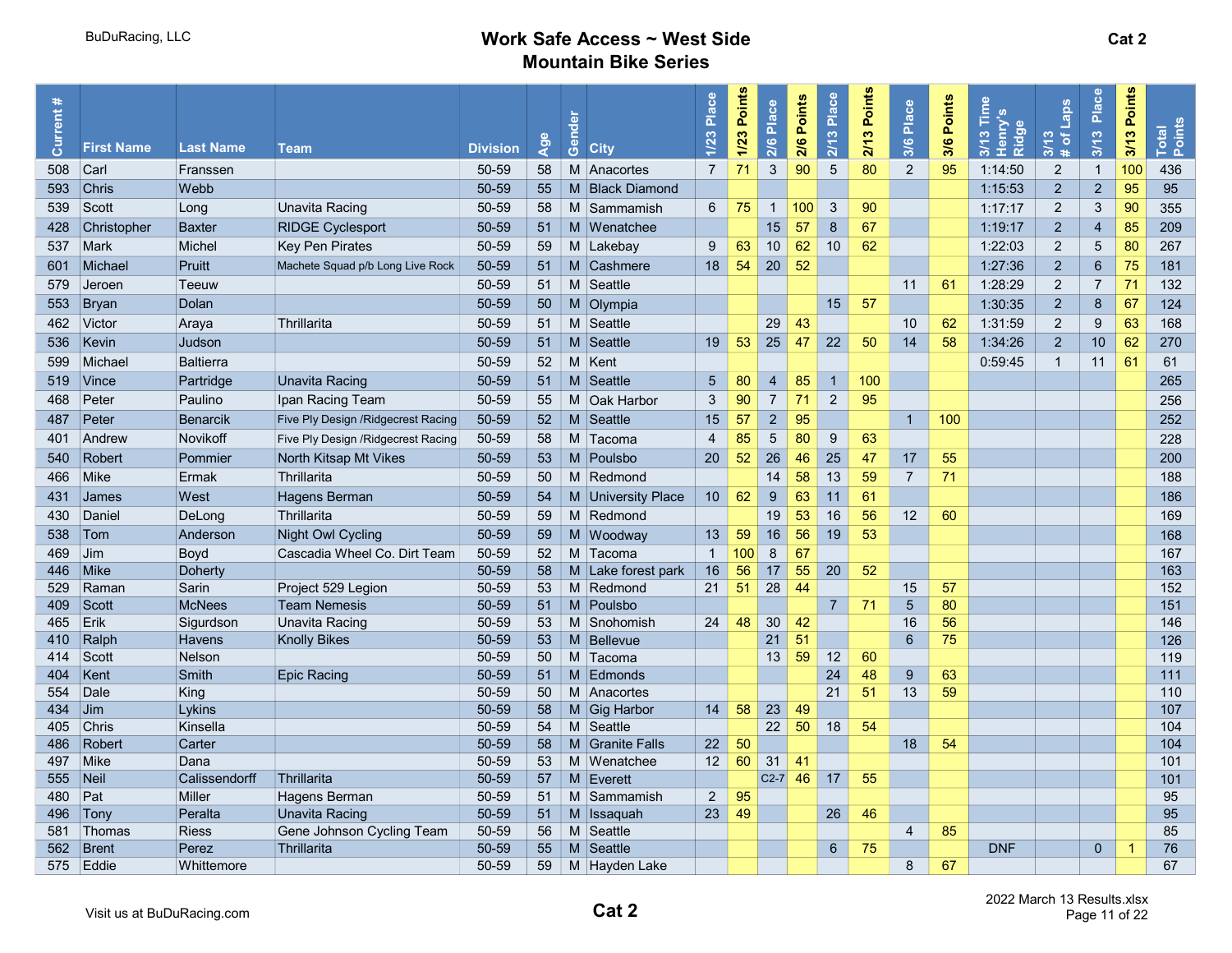| Current #       | <b>First Name</b> | <b>Last Name</b> | Team                                  | <b>Division</b>   | $\overline{Q}$ | Gender                                                                                                     | <b>City</b>                    | Place<br>1/23   | 1/23 Points | 2/6 Place       | 2/6 Points | Place<br>2/13  | 3 Points<br>21 | 3/6 Place       | 3/6 Points | 3/13 Tim<br>Henry's<br>Ridge | # of Laps<br>3/13 | Place<br>3/13  | 3/13 Points | Total<br>Points |
|-----------------|-------------------|------------------|---------------------------------------|-------------------|----------------|------------------------------------------------------------------------------------------------------------|--------------------------------|-----------------|-------------|-----------------|------------|----------------|----------------|-----------------|------------|------------------------------|-------------------|----------------|-------------|-----------------|
| 422 $\vert$ Tim |                   | Walsh            | Project 529 Legion                    | 50-59             | 58             |                                                                                                            | M Leavenworth                  |                 |             | 11              | 61         |                |                |                 |            |                              |                   |                |             | 61              |
| 456             | Phil              | <b>Heffernan</b> |                                       | 50-59             | 50             |                                                                                                            | M Tacoma                       | $11 \ 61$       |             |                 |            |                |                |                 |            |                              |                   |                |             | 61              |
|                 | 402 Warlan        | Wight            | Gene Johnson                          | 50-59             | 52             | $\mathsf{M}% _{T}=\mathsf{M}_{T}\!\left( a,b\right) ,\ \mathsf{M}_{T}=\mathsf{M}_{T}\!\left( a,b\right) ,$ | <b>IVIUUIIIIanc</b><br>Tarroco |                 |             | 12              | 60         |                |                |                 |            |                              |                   |                |             | 60              |
| 559             | Robert            | Lasker           | Sons of Sasquatch Racing              | 50-59             | 53             |                                                                                                            | M Kirkland                     |                 |             |                 |            | 14             | 58             |                 |            |                              |                   |                |             | 58              |
| 444             | John              | Frias            | CBC Racing                            | 50-59             | 57             |                                                                                                            | M Bonney Lake                  | 17 <sup>1</sup> | 55          |                 |            |                |                |                 |            |                              |                   |                |             | 55              |
| 400             | Kelly             | Johnson          |                                       | 50-59             | 52             |                                                                                                            | M Carnation                    |                 |             | 18              | 54         |                |                |                 |            |                              |                   |                |             | 54              |
| 568             | Stephen           | Hart             | <b>Epic Racing</b>                    | 50-59             | 53             |                                                                                                            | M Edmonds                      |                 |             |                 |            |                |                | 19              | 53         |                              |                   |                |             | 53              |
|                 | 556 Andrew        | Demeter          | Hodala                                | 50-59             | 50             |                                                                                                            | M Seattle                      |                 |             |                 |            | 23             | 49             |                 |            |                              |                   |                |             | 49              |
|                 | 512 Chad          | Ronaldson        |                                       | 50-59             | 51             |                                                                                                            | M Normandy Park                |                 |             | 24              | 48         |                |                |                 |            |                              |                   |                |             | 48              |
| 509             | Ford              | Northen          |                                       | 50-59             | 57             |                                                                                                            | M Snohomish                    | $25 \mid 47$    |             |                 |            |                |                |                 |            |                              |                   |                |             | 47              |
| 535 Tom         |                   | Cowin            | <b>Blackfin Webware Racing</b>        | 50-59             | 58             |                                                                                                            | M Kirkland                     |                 |             | 27              | 45         |                |                |                 |            |                              |                   |                |             | 45              |
|                 |                   |                  |                                       |                   |                |                                                                                                            |                                |                 |             |                 |            |                |                |                 |            |                              |                   |                |             | $\mathbf{0}$    |
| 507 Rick        |                   | Raymond          | Old Town Bicycle Ritzman Construction | $60+$             | 62             |                                                                                                            | M Olalla                       | $\mathbf{1}$    | 100         | $\overline{1}$  | 100        | $\overline{2}$ | 95             |                 |            | 1:15:04                      | $\overline{2}$    | $\overline{1}$ | 100         | 395             |
| 437             | Kevin             | Johnson          | <b>Recycled Cycle Racing</b>          | $60+$             | 68             |                                                                                                            | M Silverdale                   | 3               | 90          | $\mathbf{3}$    | 90         | $\mathbf{3}$   | 90             | $\overline{2}$  | 95         | 1:15:26                      | $\overline{2}$    | $\overline{2}$ | 95          | 460             |
| 474   Mark      |                   | Holtzinger       | <b>RIDGE Cyclesport</b>               | $60+$             | 64             |                                                                                                            | M Yakima                       | 5 <sup>5</sup>  | 80          | $\overline{2}$  | 95         |                |                |                 |            | 1:17:59                      | $\overline{2}$    | $\sqrt{3}$     | 90          | 265             |
| 591             | Art               | Tuftee           | <b>BBTC</b>                           | $60+$             | 61             |                                                                                                            | M Seattle                      |                 |             |                 |            |                |                |                 |            | 1:22:16                      | $\overline{2}$    | $\overline{4}$ | 85          | 85              |
| 451 Roy         |                   | Colven           |                                       | $60+$             | 63             |                                                                                                            | M Seattle                      | 8               | 67          | $\bf 8$         | 67         | $6\phantom{.}$ | 75             |                 |            | 1:29:13                      | $\overline{2}$    | $\overline{5}$ | 80          | 289             |
| 504             | Michael           | Gaudio           | Singletrack                           | $60+$             | 62             |                                                                                                            | M North Bend                   |                 |             |                 |            | 10             | 62             | 3               | 90         | 1:31:31                      | 2                 | 6              | 75          | 227             |
| 499             | $\Box$ Glen       | Conley           |                                       | $60+$             | 66             |                                                                                                            | M Bothell                      | 9               | 63          | 9               | 63         | $\overline{7}$ | 71             |                 |            | 1:32:17                      | $\overline{2}$    | $\overline{7}$ | 71          | 268             |
| 560             | $\mathsf{J}$ eff  | <b>Beers</b>     | Unavita Race Team                     | $60+$             | 63             |                                                                                                            | M Issaquah                     |                 |             |                 |            | 8              | 67             |                 |            | 1:32:45                      | $\overline{2}$    | 8              | 67          | 134             |
| 533 Kelly       |                   | Campo            | Night Owl Cycling                     | $60+$             | 64             |                                                                                                            | M Kingston                     | 14              | 58          | 14              | 58         | 12             | 60             | $5\phantom{.0}$ | 80         | 1:41:24                      | $\overline{2}$    | 9              | 63          | 319             |
| 450             | Dave              | Stanton          | Taco Time NW                          | $60+$             | 64             |                                                                                                            | M Kenmore                      | 15              | 57          | 13              | 59         |                |                | 6               | 75         | 1:48:52                      | $\overline{2}$    | 10             | 62          | 253             |
| 467             | Denny             | Christensen      | <b>NWTB Old Farts</b>                 | $60+$             | 60             |                                                                                                            | M Bonney Lake                  | $\overline{2}$  | 95          | $\overline{4}$  | 85         | $\overline{4}$ | 85             |                 |            |                              |                   |                |             | 265             |
| 453             | Ken               | Harmon           | Taco Time NW                          | $60+$             | 60             |                                                                                                            | M Snoqualmie                   | $\overline{7}$  | 71          | $\,6\,$         | 75         | $\overline{5}$ | 80             |                 |            |                              |                   |                |             | 226             |
| 563             | Chris             | <b>Adolf</b>     | <b>Fell Swoop</b>                     | $60+$             | 60             |                                                                                                            | $M$ everett                    |                 |             |                 |            | $\mathbf{1}$   | 100            | $\overline{1}$  | 100        |                              |                   |                |             | 200             |
| 484             | Kevin             | Raymond          | Caliber Home Loans / Gerk's           | $60+$             | 65             |                                                                                                            | M Seattle                      | 10              | 62          | 10 <sup>1</sup> | 62         | $9\,$          | 63             |                 |            |                              |                   |                |             | 187             |
|                 | 502 Steve         | <b>Holton</b>    | <b>Unavita Racing</b>                 | $60+$             | 67             |                                                                                                            | M Sammamish                    | 11              | 61          | 11              | 61         | 11             | 61             |                 |            |                              |                   |                |             | 183             |
| 452             | Christopher       | Mendoza          | Green Bike Team                       | $60+$             | 60             |                                                                                                            | M Olympia                      | 4               | 85          | $\overline{5}$  | 80         |                |                |                 |            |                              |                   |                |             | 165             |
| 534             | Marshall          | Will             |                                       | $60+$             | 69             |                                                                                                            | M Stanwood                     | 12              | 60          | 12              | 60         |                |                |                 |            |                              |                   |                |             | 120             |
| 578             | Tom               | Petersen         | Upriver Racing                        | $60+$             | 61             |                                                                                                            | M Anacortes                    |                 |             |                 |            |                |                | $\overline{4}$  | 85         |                              |                   |                |             | 85              |
| 478 Erik        |                   | Goodfriend       | <b>Eliel Factory Team</b>             | $60+$             | 62             |                                                                                                            | M Portland                     | 6 <sup>1</sup>  | 75          |                 |            |                |                |                 |            |                              |                   |                |             | 75              |
| 421 Mark        |                   | Runyan           | Team Sasquatch                        | $60+$             | 62             |                                                                                                            | M Sammamish                    |                 |             | $\overline{7}$  | 71         |                |                |                 |            |                              |                   |                |             | 71              |
| 485   Matt      |                   | Baumgartner      |                                       | $60+$             | 61             |                                                                                                            | M Federal Way                  | 13              | 59          |                 |            |                |                |                 |            |                              |                   |                |             | 59              |
|                 |                   |                  |                                       |                   |                |                                                                                                            |                                |                 |             |                 |            |                |                |                 |            |                              |                   |                |             | $\mathbf{0}$    |
| 407             | Kassidy           | <b>McNees</b>    | <b>NK Vikes</b>                       | <b>MS14&amp;U</b> | 14             |                                                                                                            | $F$ Poulsbo                    |                 |             |                 |            | $\mathbf{1}$   | 100            | $\overline{1}$  | 100        |                              |                   |                |             | 200             |
| 541 Myla        |                   | Doane            |                                       | <b>MS14&amp;U</b> | 14             |                                                                                                            | F Tacoma                       |                 | 1   100     |                 |            |                |                |                 |            |                              |                   |                |             | 100             |
| 454             | Emelia            | Di Qual          |                                       | <b>MS14&amp;U</b> | 14             |                                                                                                            | F Woodinville                  |                 |             |                 |            | $\overline{2}$ | 95             |                 |            |                              |                   |                |             | 95              |
|                 |                   |                  |                                       |                   |                |                                                                                                            |                                |                 |             |                 |            |                |                |                 |            |                              |                   |                |             | $\Omega$        |
|                 |                   |                  |                                       |                   |                |                                                                                                            |                                |                 |             |                 |            |                |                |                 |            |                              |                   |                |             |                 |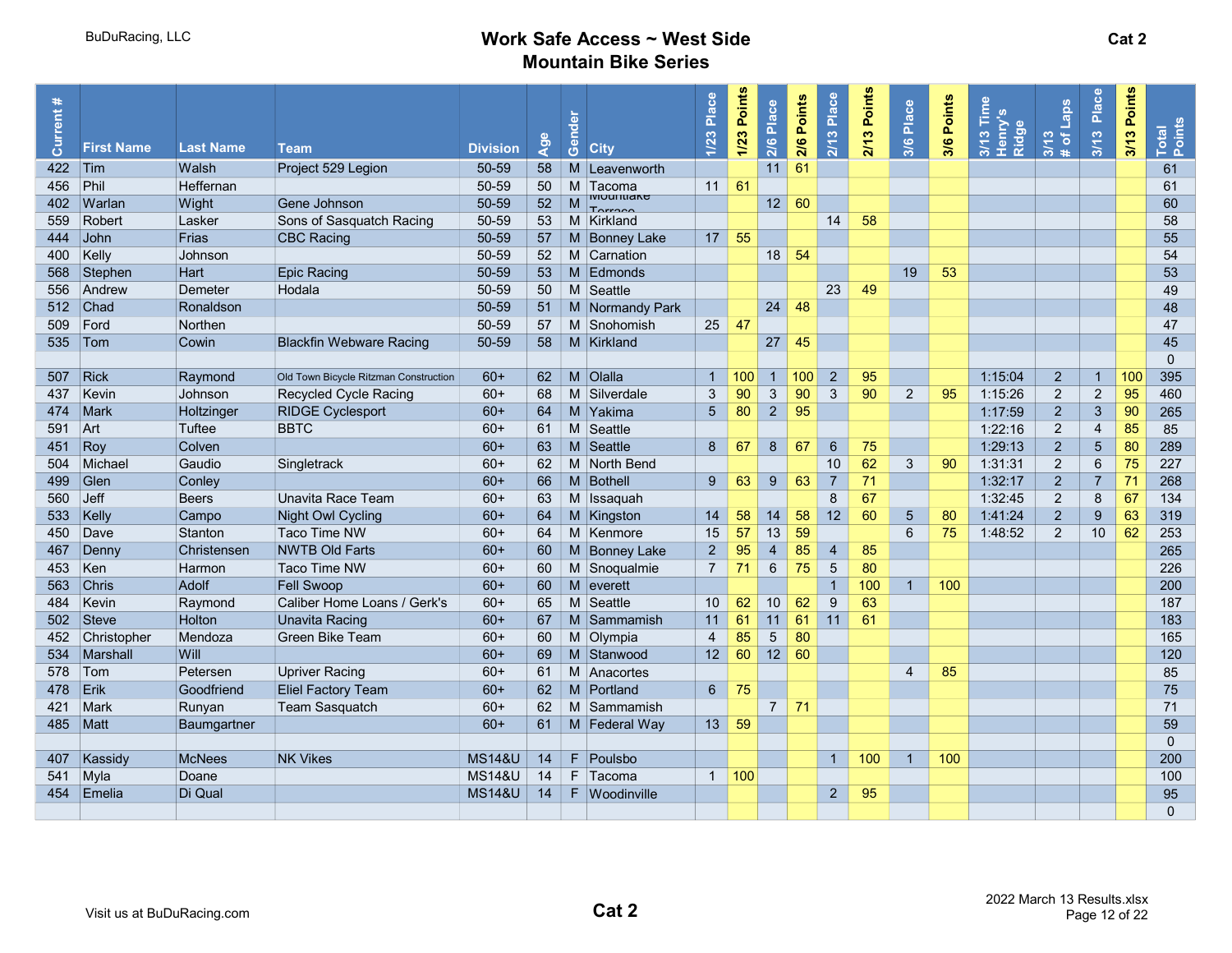| ∗<br>Current: | <b>First Name</b> | <b>Last Name</b> |                                       |                                   | $\bullet$<br><b>DO</b> | Gender | <b>City</b>     | Place<br>1/23   | 1/23 Points | 2/6 Place       | Points<br>2/6 | Place<br>2/13   | Points<br>$\bullet$<br>2/1 | Place<br>3/6    | Points<br>3/6  | Ě<br>Henry's<br>Ridge<br>3/13 | Laps<br>3/13<br>$\overline{\sigma}$ | Place<br>3/13  | Points<br>3/13 | Total<br>Points |
|---------------|-------------------|------------------|---------------------------------------|-----------------------------------|------------------------|--------|-----------------|-----------------|-------------|-----------------|---------------|-----------------|----------------------------|-----------------|----------------|-------------------------------|-------------------------------------|----------------|----------------|-----------------|
|               | Sophie            | Imbeau           | Team                                  | <b>Division</b><br><b>HS15-18</b> | 15                     |        | F Monroe        | $\mathbf{3}$    | 90          | $\mathbf{3}$    | 90            | $\sqrt{2}$      | 95                         | $\overline{1}$  | 100            | 1:33:40                       | $\ast$<br>$\overline{2}$            | $\overline{1}$ | 100            | 475             |
| 532<br>506    | Amelia            | Goode            | Tahoma Mountain Bike Team             | <b>HS15-18</b>                    |                        |        | F Maple Valley  | $\overline{2}$  | 95          | $\overline{2}$  | 95            | $\mathfrak{Z}$  | 90                         |                 |                | 1:39:27                       | $\overline{2}$                      | $\overline{2}$ | 95             | 375             |
| 479           | Torin             | Kelsey           | <b>Galbraith Gravity Riders</b>       | <b>HS15-18</b>                    | 15<br>16               |        | F Mount Vernon  | $\overline{1}$  | 100         | $\overline{1}$  | 100           | $\overline{1}$  | 100                        |                 |                |                               |                                     |                |                | 300             |
|               |                   |                  |                                       |                                   |                        |        |                 |                 |             |                 |               |                 |                            |                 |                |                               |                                     |                |                | $\mathbf{0}$    |
| 517 Elly      |                   | West             | <b>PNW MTB Brew Crew</b>              | 19-39                             | 36                     |        | $F$ Renton      | $\mathbf{3}$    | 90          | $\mathbf{3}$    | 90            | $\overline{4}$  | 85                         | $\overline{4}$  | 85             | 1:26:36                       | $\overline{2}$                      | $\overline{1}$ | 100            | 450             |
| 420           | Josephine         | Hegeberg         |                                       | 19-39                             | 27                     |        | F Bellingham    |                 |             | $C3-1$          | 75            |                 |                            | 3               | 90             | 1:28:31                       | $\overline{2}$                      | $\overline{2}$ | 95             | 260             |
| 594           | Josie             | LaCoe            |                                       | 19-39                             | 27                     |        | F Seattle       |                 |             |                 |               |                 |                            |                 |                | 1:32:08                       | $\overline{2}$                      | $\mathbf{3}$   | 90             | 90              |
| 455           | Harriet           | Morgan           | <b>Breakfast Racing Team</b>          | 19-39                             | 32                     |        | F Seattle       |                 |             |                 |               | $C3-1$          | 75                         | 6               | 75             | 1:33:40                       | $\overline{c}$                      | 4              | 85             | 235             |
| 442           | Adrienne          | <b>Banks</b>     | <b>Breakfast Racing Team</b>          | 19-39                             | 24                     |        | $F$ Seattle     | 8               | 67          | $6\phantom{1}6$ | 75            | $5\phantom{.0}$ | 80                         | $\overline{2}$  | 95             |                               |                                     |                |                | 317             |
| 482           | <b>Jasmine</b>    | Eucogco          | <b>Breakfast Racing Team</b>          | 19-39                             | 38                     |        | F Seattle       | $\overline{4}$  | 85          | $\overline{1}$  | 100           | $\overline{1}$  | 100                        |                 |                |                               |                                     |                |                | 285             |
| 550           | Kristine          | <b>Deibler</b>   | <b>Liquid Velo</b>                    | 19-39                             | 32                     |        | F Bellingham    | $C3-1$          | 75          |                 |               | $\overline{2}$  | 95                         | $\mathbf{1}$    | 100            |                               |                                     |                |                | 270             |
| 481           | Sarah             | Schoenfeldt      | <b>Breakfast Racing Team</b>          | 19-39                             | 33                     |        | F Seattle       | $5\phantom{.0}$ | 80          | $\overline{2}$  | 95            | $\mathbf{3}$    | 90                         |                 |                |                               |                                     |                |                | 265             |
| 435           | Elisa             | Dawson           |                                       | 19-39                             | 31                     |        | $F$ Everett     | 9               | 63          | $\overline{7}$  | 71            | $\,6\,$         | 75                         |                 |                |                               |                                     |                |                | 209             |
| 476           | Elizabeth         | Putnam           | <b>PNW Colavita Hello Fresh</b>       | 19-39                             | 35                     |        | F Seattle       | $6\overline{6}$ | 75          | 5               | 80            |                 |                            |                 |                |                               |                                     |                |                | 155             |
| 459           | Coral             | Ng               | Spokeswomen Racing                    | 19-39                             | 25                     |        | F Bellevue      | $\overline{1}$  | 100         |                 |               |                 |                            |                 |                |                               |                                     |                |                | 100             |
| 516           | Frances           | Sun              | <b>Breakfast Racing Team</b>          | 19-39                             | 36                     |        | F Seattle       | $2^{\circ}$     | 95          |                 |               |                 |                            |                 |                |                               |                                     |                |                | 95              |
| 406           | Kamila            | Gwiazda          | Spokeswomen Racing                    | 19-39                             | 38                     |        | F North Bend    |                 |             | $\overline{4}$  | 85            |                 |                            |                 |                |                               |                                     |                |                | 85              |
| 572           | Rachel            | <b>Wills</b>     | Velocio // Exploro                    | 19-39                             | 39                     |        | F Oak Harbor    |                 |             |                 |               |                 |                            | 5               | 80             |                               |                                     |                |                | 80              |
| 500           | Cydney            | Kronlund         | Old Town Bicycle Ritzman Construction | 19-39                             | 37                     |        | $F$ Bonney Lake | $7^{\circ}$     | 71          |                 |               |                 |                            |                 |                |                               |                                     |                |                | 71              |
|               | 576 Corina        | Cheever          | Queens of Dirt                        | 19-39                             | 33                     |        | $F$ Bellingham  |                 |             |                 |               |                 |                            | $\mathbf{0}$    | $\overline{1}$ |                               |                                     |                |                | $\overline{1}$  |
|               |                   |                  |                                       |                                   |                        |        |                 |                 |             |                 |               |                 |                            |                 |                |                               |                                     |                |                | $\mathbf{0}$    |
| 546           | Mary              | <b>Neff</b>      |                                       | 40-49                             | 43                     |        | F Tacoma        | 2               | 95          | $\overline{1}$  | 100           | $\overline{1}$  | 100                        | $\mathbf{1}$    | 100            | 1:26:31                       | $\overline{2}$                      | $\overline{1}$ | 100            | 495             |
|               | $571$ Lisa        | Adams            |                                       | 40-49                             | 45                     |        | F Monroe        |                 |             |                 |               |                 |                            | $\overline{2}$  | 95             | 1:27:39                       | $\overline{2}$                      | $\overline{2}$ | 95             | 190             |
| 586           | Michelle          | Sparks           |                                       | 40-49                             | 41                     |        | $F$ Covington   |                 |             |                 |               |                 |                            |                 |                | 1:28:57                       | 2                                   | 3              | 90             | 90              |
| 549           | Laura             | Gould            |                                       | 40-49                             | 46                     |        | $F$ Sequim      | $\overline{4}$  | 85          | 3               | 90            | $\overline{2}$  | 95                         |                 |                | 1:31:09                       | 2                                   | $\overline{4}$ | 85             | 355             |
| 498           | Michelle          | Valko            |                                       | 40-49                             | 44                     |        | F Seattle       | $\mathbf{1}$    | 100         | $\overline{2}$  | 95            |                 |                            |                 |                |                               |                                     |                |                | 195             |
| 548           | Jov               | <b>Baer</b>      | Spokeswomen Racing                    | 40-49                             | 41                     |        | $F$ Seattle     | 3               | 90          |                 |               | 3               | 90                         |                 |                |                               |                                     |                |                | 180             |
| 524           | Heather           | Fourie           | Spokeswomen Racing                    | 40-49                             | 41                     |        | F Seattle       | $5\overline{)}$ | 80          |                 |               |                 |                            |                 |                |                               |                                     |                |                | 80              |
|               |                   |                  |                                       |                                   |                        |        |                 |                 |             |                 |               |                 |                            |                 |                |                               |                                     |                |                | $\overline{0}$  |
| 505           | Beth              | Hunter           |                                       | $W50+$                            | 51                     |        | F Sammamish     |                 |             | $\blacklozenge$ | 100           | $\overline{1}$  | 100                        |                 |                | 1:40:23                       | $\overline{2}$                      | $\overline{1}$ | 100            | 300             |
| 503           | Cindy             | Gaudio           | Singletrack                           | $W50+$                            | 63                     |        | F North Bend    |                 |             | $\overline{4}$  | 85            | $\overline{4}$  | 85                         | $\overline{1}$  | 100            | 1:41:15                       | $\overline{2}$                      | $\overline{2}$ | 95             | 365             |
| 598           | <b>Nicole</b>     | Weiss            | Colavita / HelloFresh                 | $W50+$                            | 51                     |        | $F$ Seattle     |                 |             |                 |               |                 |                            |                 |                | 1:47:38                       | $\overline{2}$                      | 3              | 90             | 90              |
| 429           | Susan             | Walsh            | Unavita Racing                        | $W50+$                            | 59                     |        | $F$ Tacoma      |                 |             | $\overline{7}$  | -71           | $5\overline{)}$ | 80                         | 3               | 90             | 1:58:44                       | $\overline{2}$                      | $\overline{4}$ | 85             | 326             |
| 501           | Karen             | Metcalfe         | Unavita Racing                        | $W50+$                            | 61                     |        | $F$ Edmonds     | $\overline{2}$  | 95          | $9\,$           | 63            |                 |                            |                 |                | 2:00:50                       | $\overline{2}$                      | 5              | 80             | 238             |
| 436           | Sheryl            | Johnson          | Recycled Cycle Racong                 | $W50+$                            | 67                     |        | F Silverdale    | 3               | 90          | 8               | 67            | $6\phantom{1}$  | 75                         | $\overline{2}$  | 95             | 2:03:06                       | 2                                   | 6              | 75             | 402             |
| 528           | Sharon            | Gregg            | <b>PNW Colavita HelloFresh</b>        | $W50+$                            | 56                     |        | F Seattle       | $\overline{1}$  | 100         | $\overline{2}$  | 95            |                 |                            | $\overline{4}$  | 85             |                               |                                     |                |                | 280             |
| 547           | ⊺Tina             | Sarin            | Project 529 Legion                    | $W50+$                            | 54                     |        | $F$ Redmond     | $\overline{4}$  | 85          | $6\phantom{1}6$ | 75            |                 |                            | $5\phantom{.0}$ | 80             |                               |                                     |                |                | 240             |
| 557           | Heather           | Dawson           | Gene Johnson Cycling Team             | $W50+$                            | 51                     |        | F Seattle       |                 |             | $C3-1$          | 75            | $\overline{c}$  | 95                         |                 |                |                               |                                     |                |                | 170             |
| 527           | <b>Ellsa</b>      | Kunz             | Egencia                               | $W50+$                            | 50                     |        | $F$ Seattle     |                 |             | 3               | 90            | $\overline{7}$  | 71                         |                 |                |                               |                                     |                |                | 161             |
| 408           | Kelli             | <b>McNees</b>    | <b>Night Owl Cycling</b>              | W50+                              | 50                     |        | F Poulsbo       |                 |             |                 |               | 3               | 90                         |                 |                |                               |                                     |                |                | 90              |
|               | 447 Jessica       | Peterson         | Spokeswomen Racing                    | $W50+$                            | 59                     |        | F Monroe        |                 |             | 5 <sub>5</sub>  | 80            |                 |                            |                 |                |                               |                                     |                |                | 80              |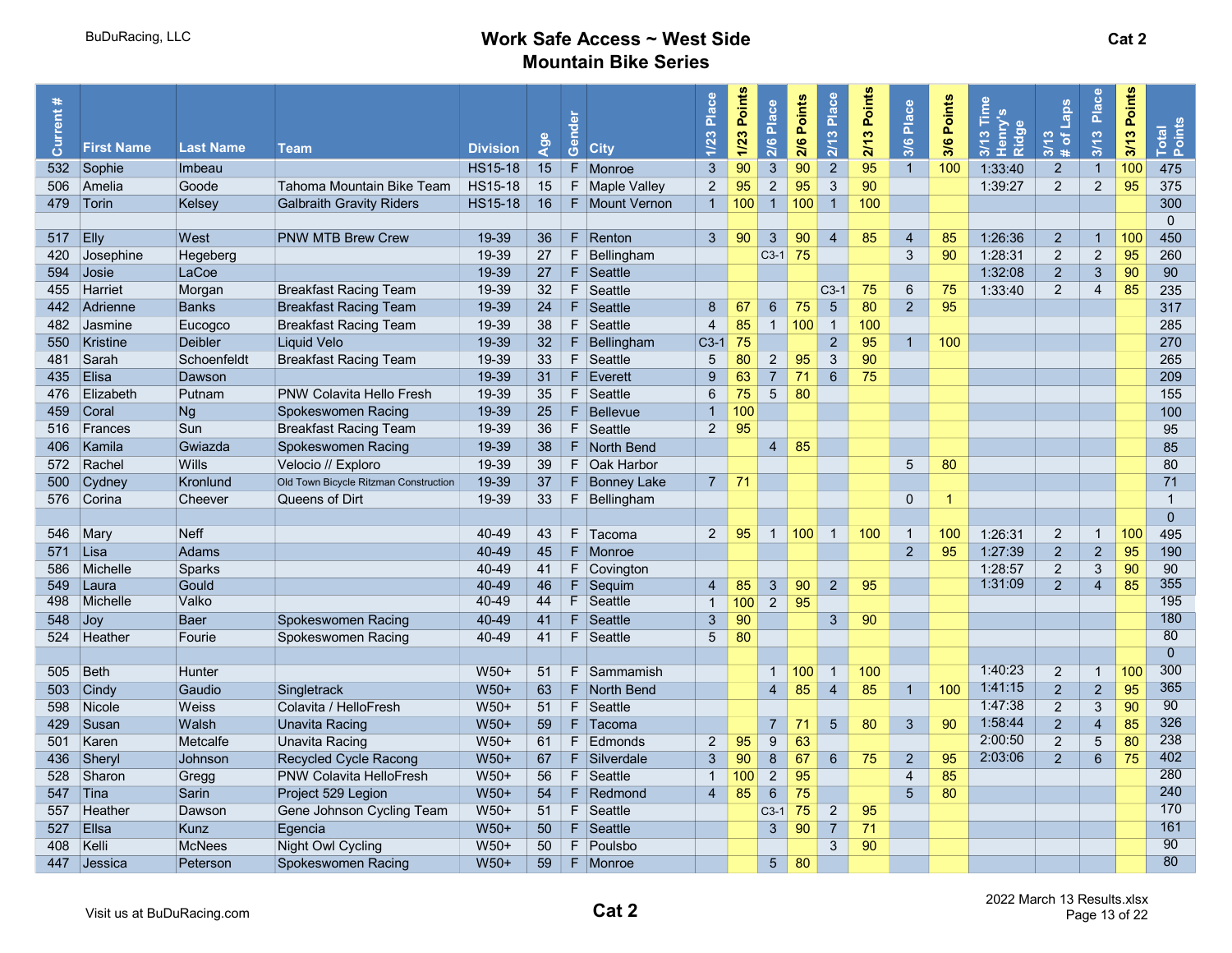| ÷ | <b>First Name</b> | <b>Last Name</b> | Team                    | <b>Division</b> |    |    | <b>City</b> | ∼<br>23 | <b>SC</b><br>- 30<br><b>L</b><br>23 |         |  | .ш<br><b>CO</b><br>$\sim$ | <b>SG</b><br>-<br>$\sim$<br>. .<br>$\circ$ | - - |  | ഇ<br>$\sim$<br>0<br>$\mathbf{a}$<br>ຶ<br>$\sim$ |    |  |
|---|-------------------|------------------|-------------------------|-----------------|----|----|-------------|---------|-------------------------------------|---------|--|---------------------------|--------------------------------------------|-----|--|-------------------------------------------------|----|--|
|   | 413 Andrea        | Leuschke         | <b>Black Sheep Velo</b> | W50+            | 51 | Ε. | Seattle     |         |                                     | $10$ 62 |  |                           |                                            |     |  |                                                 | 62 |  |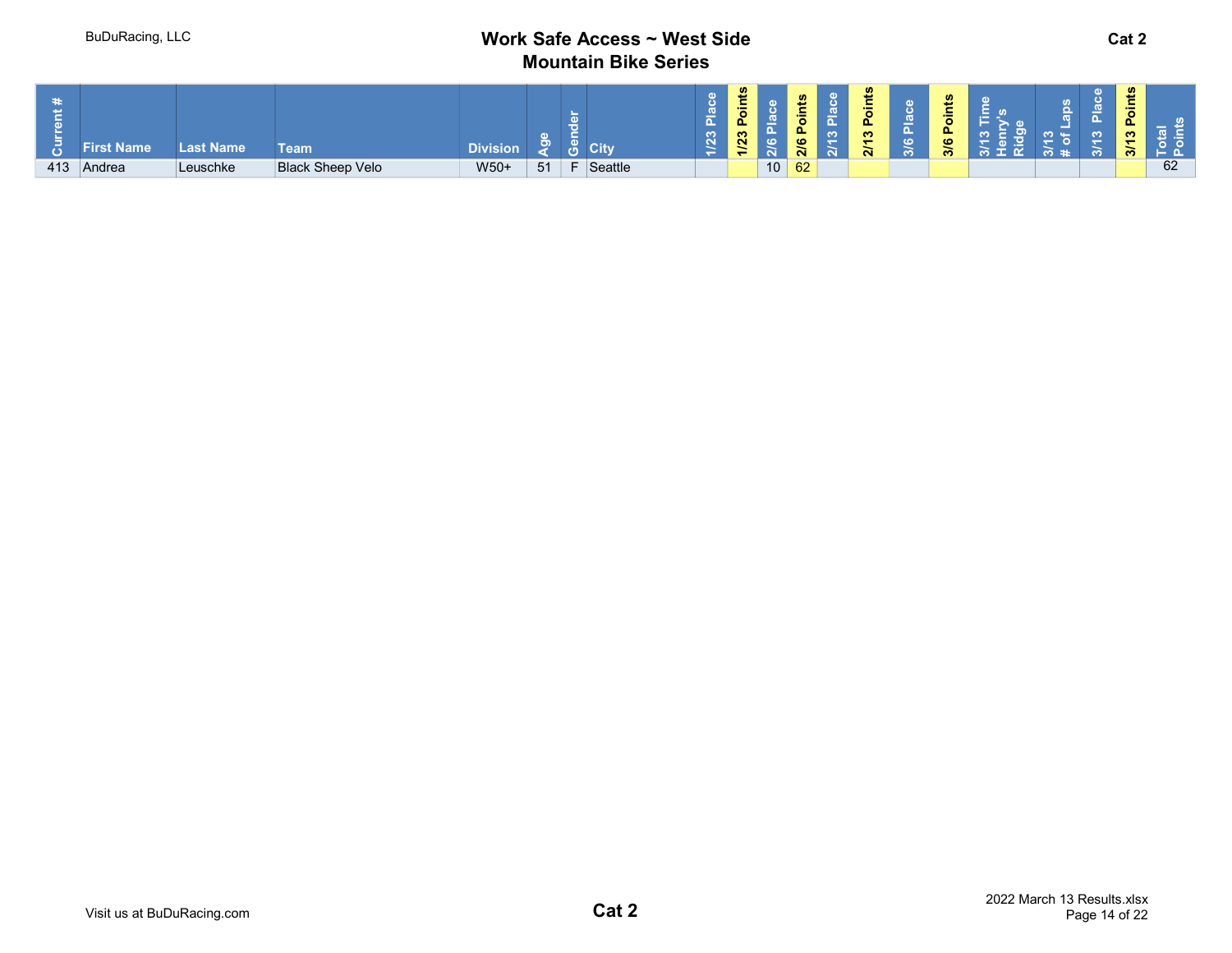|            |                   |                              | Work Safe Access, Bayview Blcycle, Buck's Northwest, Central Puget Sound Carpenters Local 30, Cycle    |                    |                 |         |                 |                 |                             |           |                                                          |                 |             |                                                              |                 |             |                           |                                       |                      |                 |
|------------|-------------------|------------------------------|--------------------------------------------------------------------------------------------------------|--------------------|-----------------|---------|-----------------|-----------------|-----------------------------|-----------|----------------------------------------------------------|-----------------|-------------|--------------------------------------------------------------|-----------------|-------------|---------------------------|---------------------------------------|----------------------|-----------------|
|            |                   | Please support the following | Therapy, Edge & Spoke, Eleven Winery, Jack's Bicycle Center, Jet City Equipment, Night Owl Cycling,    |                    |                 |         |                 |                 |                             |           |                                                          |                 |             |                                                              |                 |             |                           |                                       |                      |                 |
|            | sponsors:         |                              | Northwest Tri & Bike, Old Town Bicycle, Peak Performance and Prevention, Ridge Cyclesport, Singletrack |                    |                 |         |                 |                 |                             |           |                                                          |                 |             |                                                              |                 |             |                           |                                       |                      |                 |
|            |                   |                              |                                                                                                        |                    |                 |         |                 |                 |                             |           |                                                          |                 |             |                                                              |                 |             |                           |                                       |                      |                 |
|            |                   |                              | Cycles, Steve Holton Real Estate, and Woodinville Bicycle                                              |                    |                 |         |                 |                 |                             |           |                                                          |                 |             |                                                              |                 |             |                           |                                       |                      |                 |
| rent<br>ទី | <b>First Name</b> | <b>Last Name</b>             | <b>Team</b>                                                                                            | <b>Division</b>    | <b>Age</b>      | $\circ$ | <b>City</b>     | Place<br>1/23   | Points<br>1/2               | 2/6 Place | Points<br>$\circ$<br>$\Delta$<br>$2/13$ T<br>Dash<br>2/6 | 2/13 Place      | 2/13 Points | ookin ir<br>ne Kettle<br>3/6 Time<br>Cookin ir<br>the Kettle | Place<br>3/6    | 3/6 Points  | 3/13 Ti<br>Henry<br>Ridge | Place<br>$\boldsymbol{\infty}$<br>3/1 | 3/13 Points          | Total<br>Points |
| 883        | Bennett           | Valente                      | Broadmark/Mt Si Racing                                                                                 | <b>Elm11&amp;U</b> | 8               |         | M Fall City     | 9 <sup>°</sup>  |                             |           | 38 1 75 00:35:2                                          | $\overline{2}$  | 70          | 0:37:56                                                      | $\overline{1}$  | 75          | 0:45:15                   |                                       | $\mathbf{1}$         | 259             |
|            | 750 Isaac         | Leh                          | Tahoma Mountain Bike Team Elm11&U                                                                      |                    | 9               |         | M Ravensdale    |                 |                             |           |                                                          |                 |             |                                                              |                 |             | 0:51:13                   |                                       |                      | $\overline{1}$  |
|            | 757 Steven        | Trushnikov                   |                                                                                                        | Elm11&U            | -9              |         | M Redmond       |                 |                             |           |                                                          |                 |             |                                                              |                 |             | 0:56:50                   |                                       | 1                    | $\overline{1}$  |
|            | 870 Micah         | Ordelheide                   | <b>Buck's Northwest</b>                                                                                | Elm11&U            | 11              |         | M Pacific Beach | 8               |                             |           | $142$ 4 60 00:35:1                                       | $\overline{1}$  | 75          | 0:38:00                                                      | $\overline{2}$  | 70          | 0:59:48                   |                                       | $\mathbf{1}$         | 248             |
| 827        | Daniel            | Panasiuk                     |                                                                                                        | <b>Elm11&amp;U</b> | 8               | M       | Bellevue        |                 |                             |           | 4 60 2 70 00:38:5                                        | $\overline{4}$  | 60          | 0:40:23                                                      | 3 <sup>1</sup>  | 65          | 1:00:04                   |                                       | $\blacktriangleleft$ | 256             |
|            | 767 Sidney        | Magun                        | Team Magun                                                                                             | $E$ Im11&U         | 11              |         | M Mercer Island |                 |                             |           | 3 65 00:37:2 3                                           |                 | 65          |                                                              |                 |             | 1:00:30                   |                                       | $\mathbf{1}$         | 131             |
|            | 746 Haotian       | Huo                          |                                                                                                        | <b>Elm11&amp;U</b> | 9               | M       | Bellevue        |                 |                             |           |                                                          |                 |             |                                                              |                 |             | 1:18:21                   |                                       | $\mathbf{1}$         | $\vert$ 1       |
|            | 912 Graeme        | Holden                       |                                                                                                        | Elm11&U            | $6\phantom{.}6$ |         | M EDMONDS       |                 |                             |           |                                                          |                 |             | 1:05:11                                                      |                 | $7 \mid 46$ | 1:18:21                   |                                       | -1                   | 47              |
|            | 754 Oscar         | Turner                       |                                                                                                        | Elm11&U            | $\overline{7}$  |         | $M$ Renton      |                 |                             |           |                                                          |                 |             |                                                              |                 |             | 1:18:36                   |                                       | $\mathbf{1}$         | $\overline{1}$  |
| 804        | Emmerich          | Ordelheide                   | <b>Buck's Northwest</b>                                                                                | Elm11&U            | $\overline{7}$  |         | M Pacific Beach |                 |                             |           | $5 \,   \, 55 \,   \, 01:09:1 \,   \,$                   | $\overline{7}$  | 46          | 1:03:31                                                      | 6               | -50         |                           |                                       |                      | 151             |
|            | 847 Hal           | <b>Shulock</b>               |                                                                                                        | <b>Elm11&amp;U</b> | 10              |         | M Bellingham    |                 | $5 \vert 55$                |           |                                                          |                 |             | 0:52:49                                                      | $\overline{4}$  | 60          |                           |                                       |                      | 115             |
|            | 865 Ryan          | Halfacre                     | NOMBIES                                                                                                | Elm11&U            | 10              |         | M Port Angeles  |                 | $10 \vert 37$               |           |                                                          |                 |             | 0:53:07                                                      | $\sqrt{5}$      | 55          |                           |                                       |                      | 92              |
|            | 907 Ryan          | McLauchlin                   |                                                                                                        | <b>Elm11&amp;U</b> | 10              |         | M Bonney Lake   | 1               | 75                          |           |                                                          |                 |             |                                                              |                 |             |                           |                                       |                      | 75              |
|            | 917 Carson        | Hart                         |                                                                                                        | $E$ Im11&U         | 10              |         | M Bonney Lake   | $2^{\circ}$     | 70                          |           |                                                          |                 |             |                                                              |                 |             |                           |                                       |                      | 70              |
|            | 923 Owen          | <b>Branstetter</b>           |                                                                                                        | <b>Elm11&amp;U</b> | 10              |         | M Tacoma        |                 | 3   65                      |           |                                                          |                 |             |                                                              |                 |             |                           |                                       |                      | 65              |
|            | 772 Joshua        | Kimbrell                     |                                                                                                        | Elm11&U            | $8\phantom{1}$  |         | M Las Vegas     |                 |                             |           | 00:48:0                                                  | $\sqrt{5}$      | 55          |                                                              |                 |             |                           |                                       |                      | 55              |
|            | 770 Ashton        | <b>McDowell</b>              |                                                                                                        | Elm11&U            | $\overline{7}$  |         | M Seattle       |                 |                             |           | 00:48:3                                                  | $6\phantom{1}6$ | 50          |                                                              |                 |             |                           |                                       |                      | 50              |
|            | 877 Tyler         | Finklea                      |                                                                                                        | $E$ Im11&U         | 10              |         | M Port Orchard  | $6\overline{6}$ | 50                          |           |                                                          |                 |             |                                                              |                 |             |                           |                                       |                      | 50              |
|            | 866 Reese         | <b>Martin</b>                |                                                                                                        | <b>Elm11&amp;U</b> | 10              |         | M Gig Harbor    | 7 <sup>1</sup>  | 46                          |           |                                                          |                 |             |                                                              |                 |             |                           |                                       |                      | 46              |
|            | 864 Harley        | <b>Bullington</b>            | <b>NOMBIES</b>                                                                                         | Elm11&U            | 10              |         | M Port Angeles  |                 | $11 \overline{\smash{)}36}$ |           |                                                          |                 |             |                                                              |                 |             |                           |                                       |                      | 36              |
|            | 893 Hutchinson    | Williams                     | Broadmark/Mt Si Racing                                                                                 | Elm11&U            | $6\phantom{1}6$ |         | M Issaquah      |                 |                             |           |                                                          |                 |             |                                                              |                 |             |                           |                                       |                      | $\overline{0}$  |
|            |                   |                              |                                                                                                        |                    |                 |         |                 |                 |                             |           |                                                          |                 |             |                                                              |                 |             |                           |                                       |                      |                 |
|            | 921 Aiden         | England                      | North Kitsap Mt Vikes                                                                                  | MS12-14            | 14              |         | M Bremerton     | $\overline{1}$  |                             |           | 75 3 65 00:30:5                                          |                 | 75          | 0:47:52                                                      | $\mathbf{1}$    | 75          | 0:44:01                   | $\overline{1}$                        |                      | 75 365          |
|            | 882 Owen          | Valente                      | Broadmark/Mt Si Racing                                                                                 | MS12-14            | 10              |         | M Fall City     |                 |                             |           | $3 \t 65 \t 2 \t 70 \t 00:32:4$                          | $\mathbf{3}$    | 65          | 0:47:56                                                      | $2^{\circ}$     | 70          | 0:44:03                   | $2^{\circ}$                           |                      | 70 340          |
|            | 817 Sawyer        | Hall                         | <b>Galbraith Gravity Racing</b>                                                                        | MS12-14            | 12              | M       | Bellingham      |                 |                             |           | $1 \overline{75} \overline{00:31:3}$ 2                   |                 | 70          | 0:48:53                                                      | $\mathbf{3}$    | 65          | 0:44:06                   | $\mathbf{3}$                          | $65$ 275             |                 |
|            | 751 Levi          | Leh                          | Tahoma Mountain Bike Team MS12-14                                                                      |                    | 12              | M       | Ravensdale      |                 |                             |           |                                                          |                 |             |                                                              |                 |             | 0:44:06                   | $\overline{4}$                        | 60                   | 60              |
|            | 756 Zane          | <b>Shiers</b>                |                                                                                                        | MS12-14            | 12              |         | M Mercer Island |                 |                             |           |                                                          |                 |             |                                                              |                 |             | 0:48:20                   | $\sqrt{5}$                            | 55                   | 55              |
|            | 747 Owen          | Elmendorf                    | Tahoma Mountain Bike Team MS12-14                                                                      |                    | 14              |         | M Enumclaw      |                 |                             |           |                                                          |                 |             |                                                              |                 |             | 0:51:58                   | $\,6\,$                               | 50                   | 50              |
|            | 749 Coyle         | Jones                        |                                                                                                        | MS12-14            | 14              |         | M Silverdale    |                 |                             |           |                                                          |                 |             |                                                              |                 |             | 0:53:35                   | $7^{\circ}$                           | 46                   | 46              |
|            | 748 Hudson        | Elmendorf                    | Tahoma Mountain Bike Team   MS12-14                                                                    |                    | 11              |         | M Enumclaw      |                 |                             |           |                                                          |                 |             |                                                              |                 |             | 0:54:39                   | 8                                     | 42                   | 42              |
| 828 lan    |                   | <b>Stoops</b>                | Tahoma Mountain Bike Team MS12-14                                                                      |                    | 14              |         | M Maple Valley  | $\overline{7}$  | 46                          |           | 00:42:5                                                  | $\overline{7}$  | 46          | 1:04:39                                                      | $6\phantom{1}6$ | 50          | 0:57:59                   | $9$                                   | 38                   | 180             |
|            | 853 Benjamin      | Holmes                       | Broadmark/Mt Si Racing                                                                                 | MS12-14            | 11              |         | M North Bend    |                 | $8 \mid 42$                 |           | 00:39:4                                                  | $6\phantom{1}$  | 50          | 1:03:49                                                      | 5 <sup>5</sup>  | 55          | 0:58:24                   |                                       | 10 37 184            |                 |
|            | 760 $ R$ hett     | <b>Sparks</b>                |                                                                                                        | MS12-14            | 11              |         | M Covington     |                 |                             |           |                                                          |                 |             |                                                              |                 |             | 0:59:33                   | 11                                    | 36                   | 36              |
|            | 752 Ethan         | Walker                       | Tahoma Mountain Bike Team MS12-14                                                                      |                    | 14              |         | M Maple Valley  |                 |                             |           |                                                          |                 |             |                                                              |                 |             | 0:59:39                   |                                       | $12 \mid 35 \mid 35$ |                 |
|            | 744 Lucas         | Groepper                     | Tahoma Mountain Bike Team MS12-14                                                                      |                    | 14              |         | M Maple Valley  |                 |                             |           |                                                          |                 |             |                                                              |                 |             | 1:02:23                   | 13                                    |                      |                 |
|            | 844 Carter        | White                        | Tahoma Mountain Bike Team   MS12-14                                                                    |                    | 13              |         | M Maple Valley  |                 |                             |           | 11 36 8 42 00:49:2                                       | 8               | 42          |                                                              |                 |             | 1:05:57                   | 14                                    |                      | 33 153          |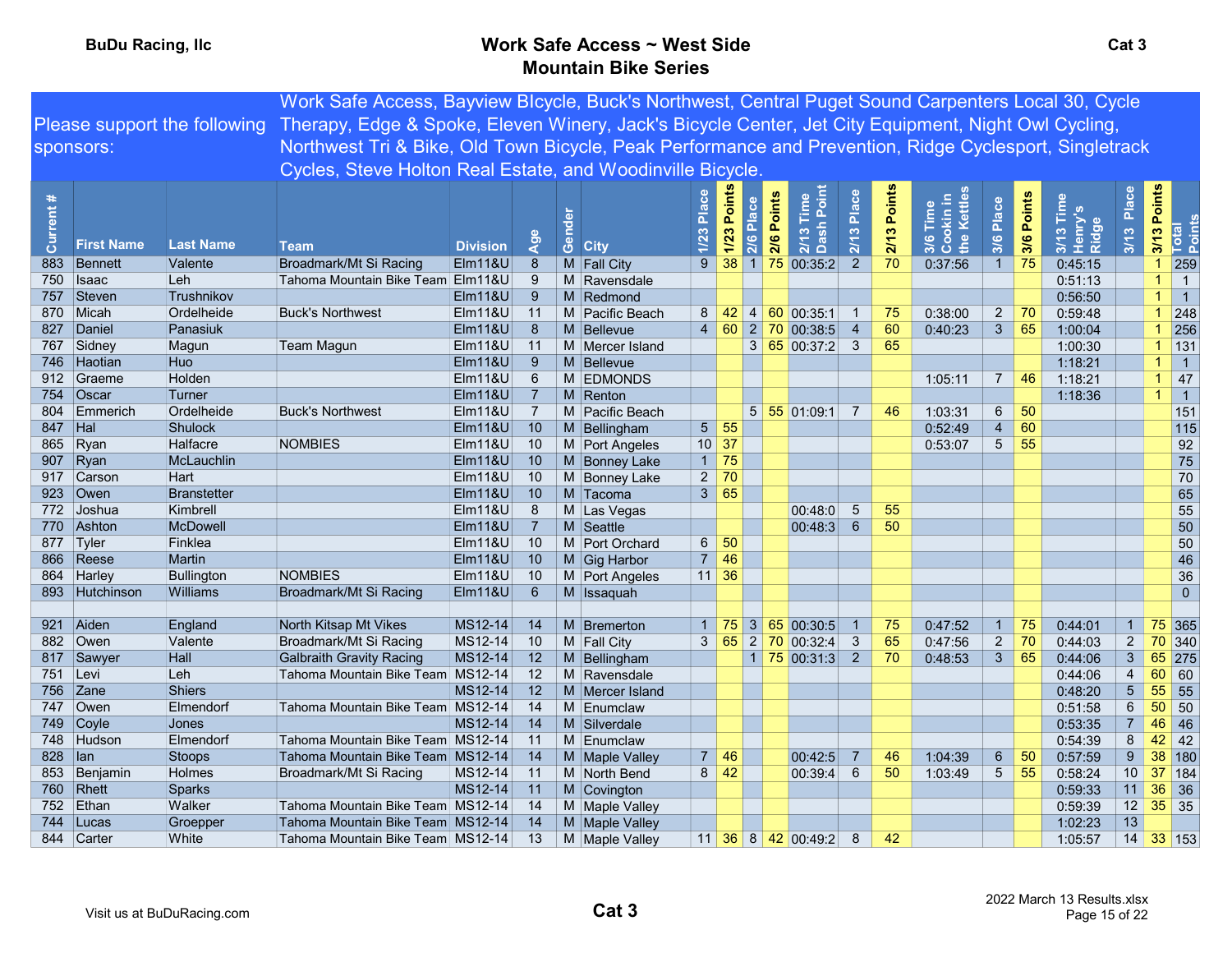| $\ast$<br>rent | <b>First Name</b> | <b>Last Name</b> | <b>Team</b>                         | <b>Division</b> | Age | $\omega$<br>Gend<br><b>City</b> | Place<br>1/23  | Points<br>Place<br>1/23<br>2/6 | Points<br>2/6        | $\mathbf{a}$<br>$2/13$ T<br>Dash                            | 2/13 Place      | 2/13 Points | okin in<br>Kettles<br>Time<br>$rac{1}{2}$<br>3/6 | Place<br>3/6    | Points<br>3/6     | Ridge<br>$\boldsymbol{\omega}$<br>$\frac{2}{3}$ | Place<br>3/13  | 3/13 Points | Total<br>Points |
|----------------|-------------------|------------------|-------------------------------------|-----------------|-----|---------------------------------|----------------|--------------------------------|----------------------|-------------------------------------------------------------|-----------------|-------------|--------------------------------------------------|-----------------|-------------------|-------------------------------------------------|----------------|-------------|-----------------|
|                | 764 Connor        | Leeson           |                                     | MS12-14         | 12  | M Black Diamond                 |                |                                |                      |                                                             |                 |             |                                                  |                 |                   | 1:29:49                                         | 15             | 32          | 32              |
| 778 Otto       |                   | Vaughn           |                                     | MS12-14         | 14  | M Tacoma                        |                |                                |                      | 00:37:4                                                     | -4              | 60          | 0:54:55                                          | $\overline{4}$  | 60                |                                                 |                |             | 120             |
|                | 819 Miles         | Dowling          | <b>Galbraith Gravity Racing</b>     | MS12-14         | 11  | M Bellingham                    |                |                                |                      | 5 55 00:38:2                                                | $5\overline{5}$ | 55          |                                                  |                 |                   |                                                 |                |             | 110             |
|                | 821 Arthur        | Read             | North Kitsap Mt Vikes               | MS12-14         | 14  | M Poulsbo                       |                | $2 \mid 70$                    |                      |                                                             |                 |             |                                                  |                 |                   |                                                 |                |             | 70              |
|                | 790 Thomas        | Ryan             | <b>Issaquah MTB Team</b>            | MS12-14         | 13  | M Issaguah                      |                |                                | 4 60                 |                                                             |                 |             |                                                  |                 |                   |                                                 |                |             | 60              |
|                | 889 Zackary       | Lea              | North Kitsap Mt Vikes               | MS12-14         | 13  | M Silverdale                    | $\overline{4}$ | 60                             |                      |                                                             |                 |             |                                                  |                 |                   |                                                 |                |             | 60              |
|                | 881 Peyton        | Calhoun          | <b>Driven Cycling Academy</b>       | MS12-14         | 14  | M Port Orchard                  | 5 <sup>5</sup> | 55                             |                      |                                                             |                 |             |                                                  |                 |                   |                                                 |                |             | 55              |
|                | 797 Brody         | Dawson           |                                     | MS12-14         | 14  | M Gig Harbor                    |                |                                | $6 \overline{50}$    |                                                             |                 |             |                                                  |                 |                   |                                                 |                |             | 50              |
|                | 835 Riggs         | Holland          |                                     | MS12-14         | 14  | M Gig Harbor                    |                | $6 \mid 50$                    |                      |                                                             |                 |             |                                                  |                 |                   |                                                 |                |             | 50              |
|                | 799 Noah          | Portman          | <b>Issaquah MTB Team</b>            | MS12-14         | 14  | M Issaquah                      |                |                                | 7 46                 |                                                             |                 |             |                                                  |                 |                   |                                                 |                |             | 46              |
|                | 771 Ambrose       | Smith            |                                     | MS12-14         | 14  | M Gig Harbor                    |                |                                |                      | 00:49:4                                                     | 9               | 38          |                                                  |                 |                   |                                                 |                |             | 38              |
|                | 793 William       | <b>DeNike</b>    |                                     | MS12-14         | 13  | M Sammamish                     |                |                                | $9 \mid 38$          |                                                             |                 |             |                                                  |                 |                   |                                                 |                |             | 38              |
|                | 863 Kellan        | <b>Miller</b>    |                                     | MS12-14         | 12  | $M$ Seattle                     | 9 <sup>°</sup> | 38                             |                      |                                                             |                 |             |                                                  |                 |                   |                                                 |                |             | 38              |
|                | 862 Zane          | Southard         |                                     | MS12-14         | 13  | M Gig Harbor                    | $10 \vert 37$  |                                |                      |                                                             |                 |             |                                                  |                 |                   |                                                 |                |             | 37              |
|                | 915 Taylor        | Hart             |                                     | MS12-14         | 14  | M Bonney Lake                   |                |                                |                      |                                                             |                 |             |                                                  |                 |                   |                                                 |                |             | $\overline{0}$  |
|                |                   |                  |                                     |                 |     |                                 |                |                                |                      |                                                             |                 |             |                                                  |                 |                   |                                                 |                |             |                 |
|                | 861 Aiden         | Kraft            | <b>NOMBIES</b>                      | <b>HS15-18</b>  | 15  | M Port Townsend                 | $\mathbf{3}$   |                                |                      | $65 \mid 1 \mid 75 \mid 00:31:3$                            |                 | 75          | 0:47:50                                          | $\mathbf{1}$    | -75               | 0:30:04                                         | $\mathbf{1}$   |             | 75 365          |
| 765 Eli        |                   | Jared            | Tahoma Mountain Bike Team HS15-18   |                 | 15  | M Maple Valley                  | $C2-8$         | $\vert$ 1                      | $6 \overline{50}$    | 00:36:0                                                     | $\overline{4}$  | 60          | 0:55:33                                          | $5\phantom{.0}$ | 55                | 0:32:21                                         | $2^{\circ}$    |             | 70 236          |
|                | 860 Austin        | <b>Harris</b>    |                                     | <b>HS15-18</b>  | 16  | M Gig Harbor                    |                |                                |                      | $8 \,   \, 42 \,   \, 2 \,   \, 70 \,   \, 00:33:4 \,   \,$ | $\overline{2}$  | 70          | 0:50:05                                          | 2 <sup>7</sup>  | 70                | 0:33:27                                         | 3 <sup>7</sup> |             | $65$ 317        |
| 768            | Golden            | Maynard          | <b>NOMBIES</b>                      | <b>HS15-18</b>  | 15  | M Sequim                        |                |                                |                      | 00:39:3                                                     | 5               | 55          | 0:55:23                                          | $\overline{4}$  | 60                | 0:33:51                                         | $\overline{4}$ |             | 60 175          |
|                | 833 Cooper        | Green            | <b>Key Pen Pirates</b>              | <b>HS15-18</b>  | 15  | M Tacoma                        |                | $6 \mid 50$                    |                      | 00:34:1                                                     | $\mathbf{3}$    | 65          | 0:51:40                                          | $\mathbf{3}$    | 65                |                                                 |                |             | 180             |
|                | 796 Carter        | Dawson           |                                     | <b>HS15-18</b>  | 16  | M Gig Harbor                    |                |                                |                      | $5 \overline{55} \overline{01:00:3}$                        | 6               | 50          |                                                  |                 |                   |                                                 |                |             | 105             |
|                | 859 Jacob         | <b>Soares</b>    | Broadmark/Mt Si Racing              | <b>HS15-18</b>  | 16  | M Kirkland                      | $1 \vert 75$   |                                |                      |                                                             |                 |             |                                                  |                 |                   |                                                 |                |             | 75              |
|                | 850 Nicholas      | Fowler           | Tahoma Mountain Bike Team HS15-18   |                 | 15  | M Bellevue                      |                | $2 \mid 70$                    |                      |                                                             |                 |             |                                                  |                 |                   |                                                 |                |             | 70              |
|                | 788 Justin        | White            | Tahoma Mountain Bike Team   HS15-18 |                 | 16  | M Maple Valley                  | $C2-7$ 1       |                                | 3 65                 |                                                             |                 |             |                                                  |                 |                   |                                                 |                |             | 66              |
| 802 Kyle       |                   | Heuchert         |                                     | <b>HS15-18</b>  | 15  | M Issaquah                      |                |                                | 4 <sup>1</sup><br>60 |                                                             |                 |             |                                                  |                 |                   |                                                 |                |             | 60              |
|                | 895 Elliott       | Collamore        | Tahoma Mountain Bike Team HS15-18   |                 | 15  | M Enumclaw                      | $\overline{4}$ | 60                             |                      |                                                             |                 |             |                                                  |                 |                   |                                                 |                |             | 60              |
|                | 925 Palladyn      | Adsitt           | Tahoma Mountain Bike Team HS15-18   |                 | 15  | M Maple Valley                  |                | $5 \vert 55$                   |                      |                                                             |                 |             |                                                  |                 |                   |                                                 |                |             | 55              |
|                | 801 Logan         | Tarp             |                                     | <b>HS15-18</b>  | 15  | M Issaquah                      |                |                                | 7 46                 |                                                             |                 |             |                                                  |                 |                   |                                                 |                |             | 46              |
|                | 880 Avery         | Englert          |                                     | <b>HS15-18</b>  | 18  | M University Place              | $\overline{7}$ | 46                             |                      |                                                             |                 |             |                                                  |                 |                   |                                                 |                |             | 46              |
|                | 834 Quinby        | Douglas          |                                     | <b>HS15-18</b>  | 15  | M Snoqualmie                    | $\mathbf{0}$   | $\overline{1}$                 |                      |                                                             |                 |             |                                                  |                 |                   |                                                 |                |             | $\overline{1}$  |
|                |                   |                  |                                     |                 |     |                                 |                |                                |                      |                                                             |                 |             |                                                  |                 |                   |                                                 |                |             |                 |
|                | 913 Carter        | <b>Hoke</b>      | Night Owl Cycling                   | 19-34           | 20  | M Kingston                      |                |                                |                      | $1 \mid 75 \mid 1 \mid 75 \mid 00:35:0$                     | $\overline{2}$  | 70          |                                                  |                 |                   | 0:52:22                                         | $\mathbf{1}$   | 75          | 295             |
|                | 759 Jacob         | Abbott           |                                     | 19-34           | 27  | M Marysville                    |                |                                |                      |                                                             |                 |             |                                                  |                 |                   | 1:06:44                                         | $\overline{2}$ | 70          | 70              |
|                | 832 Zachary       | Reagan           |                                     | 19-34           | 19  | M Gig Harbor                    |                |                                |                      | $2 \mid 70 \mid 2 \mid 70 \mid 00:39:4$                     | $\mathbf{3}$    | 65          | 0:57:33                                          |                 | $1 \overline{75}$ |                                                 |                |             | 280             |
|                | 776 Peter         | <b>Boucher</b>   |                                     | 19-34           | 29  | M Seattle                       |                |                                |                      | 00:30:1                                                     | $\overline{1}$  | 75          |                                                  |                 |                   |                                                 |                |             | 75              |
|                |                   |                  |                                     |                 |     |                                 |                |                                |                      |                                                             |                 |             |                                                  |                 |                   |                                                 |                |             |                 |
|                | 888 Jason         | Anderson         | <b>NWTB Old Farts</b>               | 35-49           | 48  | M Bonney Lake                   |                |                                |                      | 1 75 1 75 00:26:3                                           |                 | 75          | 0:40:24                                          |                 | $1 \mid 75$       | 0:39:10                                         | 1              |             | 75 375          |
|                | 755 Brian         | <b>Shiers</b>    |                                     | 35-49           | 49  | M Mercer Island                 |                |                                |                      |                                                             |                 |             |                                                  |                 |                   | 0:46:12                                         | 2 <sup>1</sup> | 70          | 70              |
|                | 874 Ryan          | Lybarger         |                                     | 35-49           | 36  | M Gig Harbor                    |                |                                |                      |                                                             |                 |             |                                                  |                 |                   | 0:46:24                                         | $\mathbf{3}$   | 65          | 65              |
| 887 Matt       |                   | <b>Fields</b>    | <b>BOTI Campers</b>                 | 35-49           | 45  | M Auburn                        | $\mathbf{0}$   |                                |                      |                                                             |                 |             |                                                  |                 |                   | 0:47:09                                         | $\overline{4}$ | 60          | 61              |
|                | 879 Jason         | Marryatt         | <b>Key Pen Pirates</b>              | 35-49           | 48  | M Gig Harbor                    | 3 <sup>1</sup> | 65                             |                      | 00:33:4                                                     | $\overline{2}$  | 70          |                                                  |                 |                   | 0:47:19                                         | 5 <sup>1</sup> |             | 55 190          |
|                |                   |                  |                                     |                 |     |                                 |                |                                |                      |                                                             |                 |             |                                                  |                 |                   |                                                 |                |             |                 |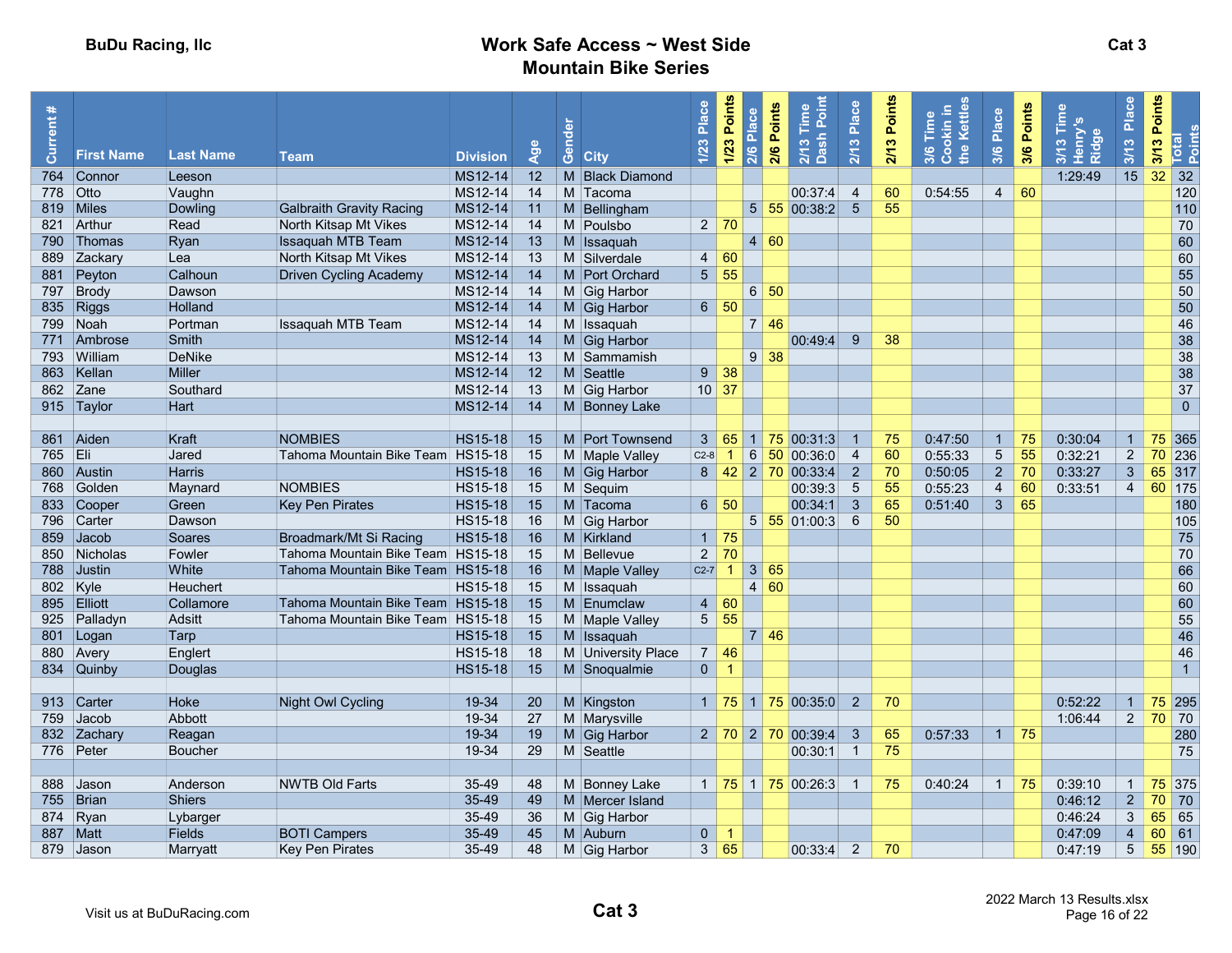| $\ast$<br>rent<br>ā | <b>First Name</b> | <b>Last Name</b>   | Team                            | <b>Division</b> | $\frac{96}{5}$ | ලී<br><b>City</b>        | Place<br>1/23      | Points<br>2/6 Place<br>$1/23$ |                   | Points<br>2/6 | $2/13$ T<br>Dash                     | Place<br>2/13                    | Points<br>$\bullet$<br>$\sum$ | kin in<br>Kettles<br>Time<br>$\frac{1}{2}$<br>3/6 | Place<br>3/6       | Points<br>3/6     | <b>Alue</b><br>Henry<br>Ridge<br>$\infty$<br>$\frac{5}{2}$ | Place<br>3/13   | 3/13 Points | Total<br>Points |
|---------------------|-------------------|--------------------|---------------------------------|-----------------|----------------|--------------------------|--------------------|-------------------------------|-------------------|---------------|--------------------------------------|----------------------------------|-------------------------------|---------------------------------------------------|--------------------|-------------------|------------------------------------------------------------|-----------------|-------------|-----------------|
|                     | 813 Powell        | Jones              |                                 | $35 - 49$       | 45             | M Sequim                 |                    |                               | $6\phantom{1}$    |               | 50 00:37:4                           | $\overline{4}$                   | 60                            |                                                   |                    |                   | 1:00:15                                                    | $6\phantom{a}$  | 50          | 160             |
|                     | 920 Jerry         | England            | North Kitsap Mt Vikes           | 35-49           | 41             | M Bremerton              | $\overline{4}$     | $\overline{4}$<br>60          |                   | 60            |                                      |                                  |                               |                                                   |                    |                   |                                                            |                 |             | 120             |
|                     | 858 Trevor        | Southard           |                                 | 35-49           | 43             | M Gig Harbor             |                    | $6 \mid 50$                   | $5 \overline{55}$ |               |                                      |                                  |                               |                                                   |                    |                   |                                                            |                 |             | 105             |
|                     | 791 Millan        | Alonso             | <b>Recycling Cycles Racing</b>  | 35-49           | 42             | M Sammamish              |                    |                               | 2 70              |               |                                      |                                  |                               |                                                   |                    |                   |                                                            |                 |             | 70              |
|                     | 878 Ryan          | Carr               | <b>Buck's Northwest</b>         | 35-49           | 45             | M Pacific Beach          |                    | $2 \mid 70$                   |                   |               |                                      |                                  |                               |                                                   |                    |                   |                                                            |                 |             | 70              |
| 769                 | $\vert$ Jesse     | Smith              | <b>Buck's Northwest</b>         | 35-49           | 47             | M Pacific Beach          |                    |                               |                   |               | 00:34:2                              | 3                                | 65                            |                                                   |                    |                   |                                                            |                 |             | 65              |
|                     | 814 Christopher   | Carlson            |                                 | 35-49           | 41             | M Sammamish              |                    |                               | 3 65              |               |                                      |                                  |                               |                                                   |                    |                   |                                                            |                 |             | 65              |
|                     | 777 Matt          | Clark              |                                 | 35-49           | 45             | M Duvall                 |                    |                               |                   |               | 00:49:0                              | $5\phantom{.0}$                  | 55                            |                                                   |                    |                   |                                                            |                 |             | 55              |
| 916 Erik            |                   | <b>Hart</b>        |                                 | $35 - 49$       | 39             | M Bonney Lake            | 5 <sub>5</sub>     | 55                            |                   |               |                                      |                                  |                               |                                                   |                    |                   |                                                            |                 |             | 55              |
|                     | 857 Carlo         | Martin             |                                 | 35-49           | 48             | M Gig Harbor             | $\overline{7}$     | 46                            |                   |               |                                      |                                  |                               |                                                   |                    |                   |                                                            |                 |             | 46              |
|                     | 820 Ezequiel      | <b>Andres</b>      | <b>Unavita Racing</b>           | 35-49           | 41             | M Woodinville            | 8 <sup>1</sup>     | 42                            |                   |               |                                      |                                  |                               |                                                   |                    |                   |                                                            |                 |             | 42              |
|                     |                   |                    |                                 |                 |                |                          |                    |                               |                   |               |                                      |                                  |                               |                                                   |                    |                   |                                                            |                 |             |                 |
|                     | 792 James         | Girou              |                                 | $50+$           | 54             | M Seattle                |                    |                               |                   |               | $1 \overline{75} \overline{00:26:0}$ |                                  | 75                            |                                                   |                    |                   | 0:39:24                                                    |                 |             | $75$ 225        |
|                     | 763 David         | Visnack            |                                 | $50+$           | 53             | M Bend                   |                    |                               |                   |               |                                      |                                  |                               |                                                   |                    |                   | 0:41:20                                                    | $\sqrt{2}$      | 70          | 70              |
|                     | 848 Mike          | VanOrden           | Alki Velo                       | $50+$           | 53             | M Seattle                | $\overline{4}$     |                               |                   |               | 60 5 55 00:29:5                      | 3                                | 65                            | 0:47:03                                           | $\mathbf{1}$       | 75                | 0:46:12                                                    | $\mathbf{3}$    | 65          | 320             |
|                     | 809 Steve         | Hall               |                                 | $50+$           | 62             | M Bellingham             |                    |                               |                   |               | 13 34 00:34:1                        | $5\phantom{.0}$                  | 55                            | 0:52:06                                           | 3                  | 65                | 0:47:07                                                    | $\overline{4}$  |             | 60 214          |
|                     | 781 Matthew       | <b>Dowling</b>     | <b>Galbraith Gravity Racing</b> | $50+$           | 52             | M Bellingham             |                    |                               |                   |               | 12 35 00:34:2                        | - 6                              | 50                            |                                                   |                    |                   | 0:47:37                                                    | $\sqrt{5}$      | 55          | 140             |
| 829 Rob             |                   | Clement            | <b>NWTB Old Farts</b>           | $50+$           | 66             | M Bonney Lake            |                    | $9 \ 38 \ 9 \ 38$             |                   |               |                                      |                                  |                               |                                                   |                    |                   | 0:48:23                                                    | $6\phantom{.}$  |             | $50$ 126        |
| 855                 | $ $ Juan          | Abreu              | Unavita Racing                  | $50+$           | 53             | M Sammamish              |                    |                               |                   |               | 14 33 00:35:2                        | - 8                              | 42                            |                                                   |                    |                   | 0:50:22                                                    | $\overline{7}$  | 46          | 121             |
| 894                 | Steve             | Coldicott          | Key Pen Pirates                 | $50+$           | 51             | M Port Orchard           |                    |                               |                   |               | 12 35 17 30 00:35:3                  | 9                                | 38                            | 0:57:43                                           | 4                  | 60                | 0:52:05                                                    | 8               | 42          | 205             |
| 823                 | Brad              | Kirkpatrick        | <b>Team Webscorer</b>           | $50+$           | 57             | M Gig Harbor             | 15                 | 32                            |                   |               | 00:39:1                              | 10                               | 37                            | 1:05:41                                           | $\overline{7}$     | 46                | 0:53:59                                                    | 9               |             | 38 153          |
| 922                 | Blair             | Cooper             | Project 529 Legion              | $50+$           | 59             | M Issaguah               | 13                 | $34$ 19 28                    |                   |               | <b>DNF</b>                           | $\mathbf{0}$                     | -1                            | 1:05:04                                           | $6\phantom{1}$     | 50                | 0:56:18                                                    | 10 <sup>1</sup> | 37          | 150             |
|                     | 856 Rodney        | <b>Pittack</b>     |                                 | $50+$           | 51             | M East Wenatchee         | 17                 |                               |                   |               | 30 25 22 00:41:5                     | 12                               | 35                            | 01:09:38                                          | $10 \overline{37}$ |                   | 0:56:53                                                    | 11 <sup>1</sup> | 36          | 160             |
|                     | 843 Mike          | Cosentino          |                                 | $50+$           | 56             | M Tacoma                 |                    | $16$ 31                       |                   |               | $\boxed{00:41:1 \boxed{11}}$         |                                  | 36                            |                                                   |                    |                   | 0:58:48                                                    | 12              | 35          | 102             |
|                     | 924 David         | <b>Bartoo</b>      |                                 | $50+$           | 63             | M Snohomish              |                    |                               | 23 24             |               |                                      |                                  |                               | 01:06:07                                          | $\overline{8}$     | $-42$             | 1:00:11                                                    | 13              |             | 34 100          |
| 830                 | Rod               | Castillo           | <b>Team Mang Putik</b>          | $50+$           | 55             | M Federal Way            |                    |                               |                   |               | 11 36 15 32 00:35:0                  | 7                                | 46                            | 00:58:56                                          | $\overline{5}$     | 55                | 1:00:55<br>1:05:17                                         | 14              | 33          | 202<br>32       |
| 753                 | <b>David</b>      | Harder             |                                 | $50+$           | 53             | M Bellevue               |                    |                               |                   |               | 26 21 00:42:1 13                     |                                  |                               | 01:09:13                                          |                    |                   | 1:06:48                                                    | 15 <sub>1</sub> | 32          | $31$ 124        |
| 805                 | Brent             | <b>Smith</b>       |                                 | $50+$           | 53             | M Seattle                |                    |                               |                   |               |                                      |                                  | 34                            |                                                   | 9                  | -38               | 1:35:16                                                    | 16              |             | 63              |
| 914 Ray             |                   | Henderson          |                                 | $50+$           | 52             | M Oakville               | 14<br>$\mathbf{1}$ | 33                            |                   | 3 65          | 00:29:3                              |                                  |                               |                                                   |                    |                   |                                                            | 17              | 30          | 210             |
| 851 Carl            | 826 Stewart       | Delaire<br>Paulino | <b>Country Green Turf Farms</b> | $50+$<br>$50+$  | 59<br>51       | M olympia<br>M Bremerton | 8                  | 75<br>42                      |                   |               | 8 42 00:32:0                         | $\overline{2}$<br>$\overline{4}$ | 70<br>60                      |                                                   |                    |                   |                                                            |                 |             | 144             |
| 831 Tim             |                   | Leary              |                                 | $50+$           | 50             | M Seattle                | $2^{\circ}$        | 70 2 70                       |                   |               |                                      |                                  |                               |                                                   |                    |                   |                                                            |                 |             | 140             |
| $872$ Jay           |                   | <b>Brummett</b>    | <b>Taco Time NW</b>             | $50+$           | 50             | M Sammamish              | 5 <sup>5</sup>     | 55                            | $6 \overline{50}$ |               |                                      |                                  |                               |                                                   |                    |                   |                                                            |                 |             | 105             |
| 842 Ron             |                   | Whitney            | <b>NWTB Old Farts</b>           | $50+$           | 70             | M Lake Tapps             | $\overline{7}$     | 46 10 37                      |                   |               |                                      |                                  |                               |                                                   |                    |                   |                                                            |                 |             | 83              |
|                     | 824 Matt          | Tyler              |                                 | $50+$           | 57             | M Port Townsend          |                    |                               |                   |               |                                      |                                  |                               | 00:48:57                                          |                    | $2 \overline{70}$ |                                                            |                 |             | 70              |
|                     | 910 David         | Kapla              |                                 | $50+$           | 55             | M Spanaway               | 3                  | -65                           |                   |               |                                      |                                  |                               |                                                   |                    |                   |                                                            |                 |             | 65              |
| 899                 | David             | Hoshaw             | <b>Night Owl Cycling</b>        | $50+$           | 60             | M Poulsbo                |                    | $18$ 29                       |                   |               | 00:48:4                              | 14                               | 33                            |                                                   |                    |                   |                                                            |                 |             | 62              |
| 786                 | Caleb             | Bantagreen         |                                 | $50+$           | 51             | Seattle<br>M             |                    |                               | 4 60              |               |                                      |                                  |                               |                                                   |                    |                   |                                                            |                 |             | 60              |
| 904                 | <b>James</b>      | <b>Nelson</b>      | <b>Buck's Northwest</b>         | $50+$           | 52             | M Westport               | 6 <sup>1</sup>     | 50                            |                   |               |                                      |                                  |                               |                                                   |                    |                   |                                                            |                 |             | 50              |
| 800 Neil            |                   | Calissendorff      | Thrillarita                     | $50+$           | 57             | M Everett                |                    |                               | $\overline{7}$    | -46           |                                      |                                  |                               |                                                   |                    |                   |                                                            |                 |             | 46              |
| 849 Erik            |                   | Moore              |                                 | $50+$           | 56             | $M$ Lacey                |                    | $10 \vert 37$                 |                   |               |                                      |                                  |                               |                                                   |                    |                   |                                                            |                 |             | 37              |
| 810 Karl            |                   | Dambrosio          |                                 | $50+$           | 57             | M Seattle                |                    |                               | 11 36             |               |                                      |                                  |                               |                                                   |                    |                   |                                                            |                 |             | 36              |
|                     |                   |                    |                                 |                 |                |                          |                    |                               |                   |               |                                      |                                  |                               |                                                   |                    |                   |                                                            |                 |             |                 |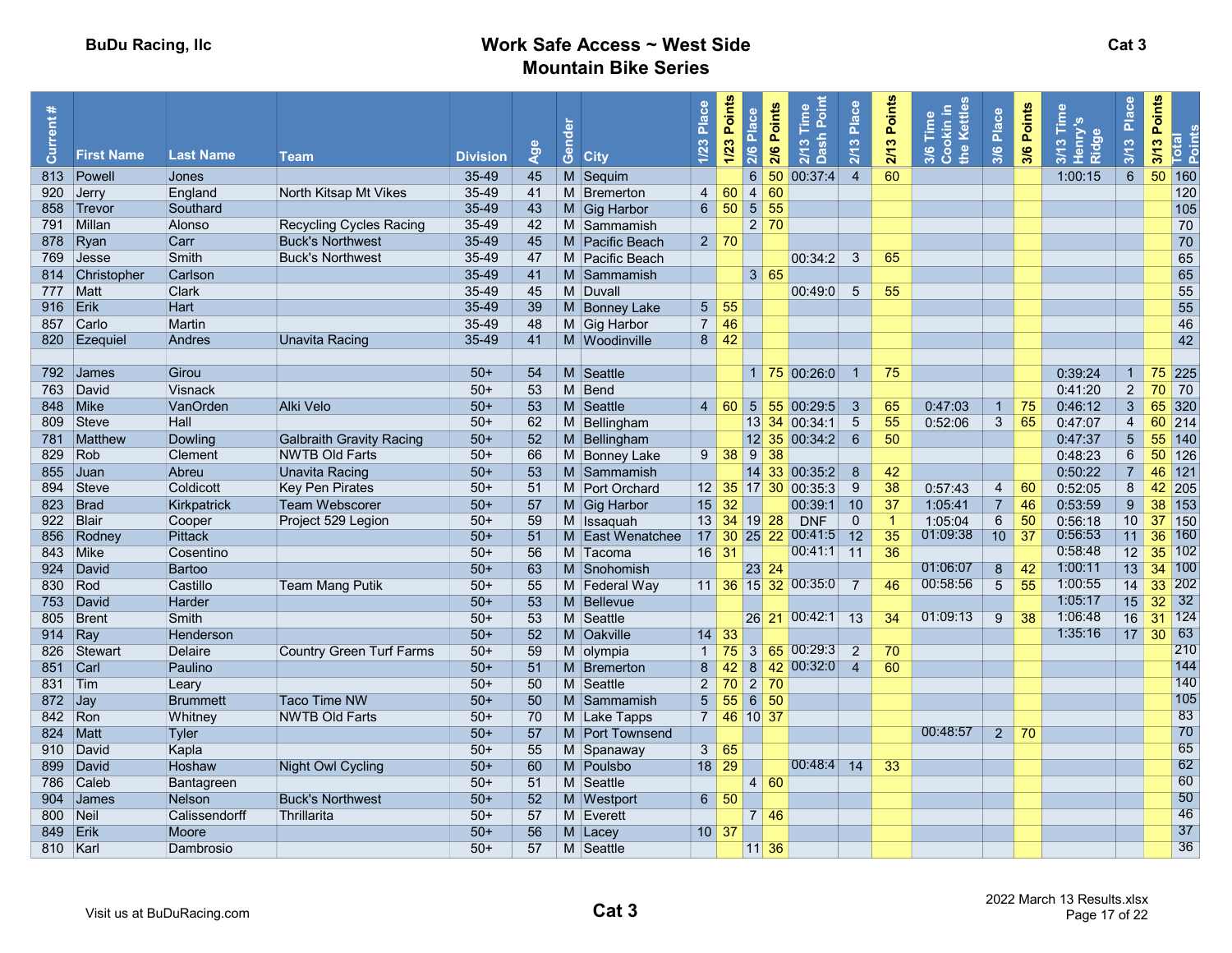| $\ast$<br>Current |                     |                          |                                 |                                  |                | $\overline{a}$<br>혼 |                               | Place          | Points            | 2/6 Points<br>2/6 Place    | 2/13 Time<br>Dash Poin | Place          | 2/13 Points | <b>xkin in</b><br>Kettles<br>3/6 Time<br>Cookin ir<br>the Kettle | Place                            | 3/6 Points      | 3/13 Time<br>Henry's<br>Ridge | Place               | 3/13 Points       | Total<br>Points      |
|-------------------|---------------------|--------------------------|---------------------------------|----------------------------------|----------------|---------------------|-------------------------------|----------------|-------------------|----------------------------|------------------------|----------------|-------------|------------------------------------------------------------------|----------------------------------|-----------------|-------------------------------|---------------------|-------------------|----------------------|
|                   | <b>First Name</b>   | <b>Last Name</b>         | Team                            | <b>Division</b>                  | Age            | ලී                  | <b>City</b>                   | 1/23           | 1/23              |                            |                        | $2/13$         |             |                                                                  | 3/6                              |                 |                               | 3/13                |                   |                      |
| 789 Alvin         |                     | Labonite                 | <b>Team Mang Putik</b>          | $50+$                            | 53             |                     | M Lynnwood                    |                |                   | $16\overline{31}$          |                        |                |             |                                                                  |                                  |                 |                               |                     |                   | 31                   |
| 785 Tim           |                     | Fay                      |                                 | $50+$                            | 55             |                     | M Duvall                      |                |                   | 18 29                      |                        |                |             |                                                                  |                                  |                 |                               |                     |                   | 29                   |
| 795   Tim         |                     | Dawson                   |                                 | $50+$                            | 54             |                     | M Gig Harbor                  |                |                   | 20 27                      |                        |                |             |                                                                  |                                  |                 |                               |                     |                   | 27                   |
|                   | 811 Mark            | Wehrle                   | <b>Gnarly Kranks</b>            | $50+$                            | 57             |                     | M Kirkland                    |                |                   | 21 26                      |                        |                |             |                                                                  |                                  |                 |                               |                     |                   | 26                   |
| 794 Paul          |                     | McLain                   |                                 | $50+$                            | 57             |                     | M Sammamish                   |                |                   | 22 25                      |                        |                |             |                                                                  |                                  |                 |                               |                     |                   | 25                   |
|                   | 808 Brian           | King                     |                                 | $50+$                            | 66             |                     | M Seattle                     |                |                   | 24 23                      |                        |                |             |                                                                  |                                  |                 |                               |                     |                   | 23                   |
| 806               | Bob                 | <b>Smith</b>             |                                 | $50+$                            | 70             |                     | M Issaguah                    |                |                   | 27 20                      |                        |                |             |                                                                  |                                  |                 |                               |                     |                   | 20                   |
|                   | 891 Scott           | Nelson                   | <b>Unavita Racing</b>           | $50+$                            | 60             |                     | M Dupont                      |                |                   |                            |                        |                |             |                                                                  |                                  |                 |                               |                     |                   | $\overline{0}$       |
|                   | 898 Brent           | Kish                     |                                 | $50+$                            | 55             |                     | M Silverdale                  |                |                   |                            |                        |                |             |                                                                  |                                  |                 |                               |                     |                   | $\overline{0}$       |
|                   |                     |                          |                                 |                                  |                |                     |                               |                |                   |                            |                        |                |             |                                                                  |                                  |                 |                               |                     |                   |                      |
|                   | 841 Paige           | Holden                   |                                 | <b>Elm11&amp;U</b>               | 10             | F.                  | Edmonds                       |                |                   | $1 \mid 75 \mid 1 \mid 75$ |                        |                |             | 00:42:25                                                         | $\overline{1}$                   | 75              | 0:51:40                       | $\mathbf{1}$        | 75                | 300                  |
|                   | 758 Agnia           | Stasyuk                  |                                 | EIm118U                          | 10             |                     | F Kirkland                    |                |                   |                            |                        |                |             |                                                                  |                                  |                 | 1:05:07                       | $\overline{2}$      | 70                | 70                   |
|                   | 762 Gwen            | <b>Williams</b>          |                                 | $E$ lm11&U                       | 10             |                     | F Maple Valley                |                |                   |                            |                        |                |             |                                                                  |                                  |                 | 1:08:26                       | $\overline{3}$      | 65                | 65                   |
| 782 Elin          |                     | <b>Dhondt</b>            |                                 | Elm11&U                          | $\overline{7}$ |                     | F Sammamish                   |                |                   | $2 \overline{70}$          |                        |                |             |                                                                  |                                  |                 |                               |                     |                   | 70                   |
|                   | 840 Dreigha         | <b>Holland</b>           |                                 | <b>Elm11&amp;U</b>               | 11             |                     | F Gig Harbor                  |                | $2 \mid 70$       |                            |                        |                |             |                                                                  |                                  |                 |                               |                     |                   | 70                   |
|                   | 885 Madison         | Calhoun                  |                                 | <b>Elm11&amp;U</b>               | 11             |                     | F Port Orchard                | $\overline{3}$ | 65                |                            |                        |                |             |                                                                  |                                  |                 |                               |                     |                   | 65                   |
|                   | 868 Cecilia         | <b>Miller</b>            |                                 | <b>Elm11&amp;U</b>               | 9              | F.                  | Seattle                       |                | $4 \overline{60}$ |                            |                        |                |             |                                                                  |                                  |                 |                               |                     |                   | 60                   |
|                   | 818 Amelia          | <b>St James Phillips</b> |                                 | EIM118U                          | 11             |                     | F Poulsbo                     |                |                   |                            |                        |                |             |                                                                  |                                  |                 |                               |                     |                   | $\overline{0}$       |
|                   |                     |                          |                                 |                                  |                |                     |                               |                |                   |                            |                        |                |             |                                                                  |                                  |                 |                               |                     |                   |                      |
| 815 Ella          |                     | Dowling                  | <b>Galbraith Gravity Racing</b> | MS12-14                          | 14             | F.                  | Bellingham                    |                |                   | $1 \overline{75}$          | 00:37:0                |                | 75          | 00:55:07                                                         | $\mathbf{1}$                     | 75              | 0:51:58                       | $\mathbf{1}$        | 75                | 300                  |
| 886               | Eleanor Gould Jones |                          | North Kitsap Mt Vikes           | MS12-14                          | 10             |                     | $F$ Sequim                    | $\overline{2}$ |                   | 70 3 65                    | 00:37:4                | $\overline{2}$ | 70          |                                                                  |                                  |                 | 0:58:15                       | $\overline{2}$      | 70                | 275                  |
|                   | 919 Taylor          | Galvin                   | <b>Buck's Northwest</b>         | MS12-14                          | 13             |                     | F Montesano                   |                |                   |                            | 2 70 00:42:1           | $\overline{3}$ | 65          | 01:06:16                                                         | $\overline{2}$                   | $\overline{70}$ | 1:00:44                       | $\overline{3}$      | 65                | 270                  |
| 846 Lila          |                     | <b>Shulock</b>           |                                 | MS12-14                          | 13             |                     | F Bellingham                  |                | 3   65            |                            |                        |                |             | 01:22:47                                                         | $\overline{3}$                   | 65              |                               |                     |                   | 130                  |
|                   | 839 Finlay          | Henderson                | <b>Key Pen Pirates</b>          | MS12-14                          | 14             |                     | F Gig Harbor                  |                | $1$ 75            |                            |                        |                |             |                                                                  |                                  |                 |                               |                     |                   | 75                   |
|                   | 784 Leah            | Macartney                | <b>Sweetlines JR Racing</b>     | MS12-14                          | 13             |                     | F Fall City                   |                |                   | 4 60                       |                        |                |             |                                                                  |                                  |                 |                               |                     |                   | 60                   |
|                   | 816 Sarah           | Lynch                    | <b>NWCX Project</b>             | MS12-14                          | 12             |                     | F Sammamish                   |                |                   | $5 \overline{55}$          |                        |                |             |                                                                  |                                  |                 |                               |                     |                   | 55<br>$\overline{0}$ |
|                   | 903 Phoebe          | Spencer                  | North Kitsap Mt Vikes           | MS12-14                          | 12             |                     | F Indianola                   |                |                   |                            |                        |                |             |                                                                  |                                  |                 |                               |                     |                   |                      |
|                   |                     |                          |                                 |                                  |                |                     |                               |                |                   |                            | 00:36:2                | $\overline{1}$ |             | 00:57:33                                                         |                                  |                 | 0:50:23                       |                     |                   | 300                  |
|                   | 854 Kathryn         | Holmes<br>Coldicott      | Broadmark/Mt Si Racing          | <b>HS15-18</b>                   | 15             |                     | F North Bend                  |                | $1 \mid 75$       |                            | 4 60 1 75 00:47:2      | $\overline{3}$ | 75<br>65    | 01:07:51                                                         | $\overline{1}$<br>$\overline{2}$ | 75<br>70        | 1:10:21                       | 1<br>$\overline{2}$ | 75<br>70 340      |                      |
| 774 Liz           | 884 Kinzie          | Hansen                   | Key Pen Pirates                 | <b>HS15-18</b><br><b>HS15-18</b> | 15<br>18       |                     | F Port Orchard<br>F Wenatchee |                |                   |                            | 00:46:0                | $\overline{2}$ | 70          |                                                                  |                                  |                 |                               |                     |                   | 70                   |
|                   | 896 Kylie           | Kunz                     | Project 529 Legion              | <b>HS15-18</b>                   | 16             |                     | F Seattle                     |                | $2 \mid 70$       |                            |                        |                |             |                                                                  |                                  |                 |                               |                     |                   | 70                   |
|                   | 890 Devyn           | Harden                   |                                 | <b>HS15-18</b>                   | 16             |                     | F Port Orchard                | 3              | 65                |                            |                        |                |             |                                                                  |                                  |                 |                               |                     |                   | 65                   |
|                   | 892 Thea            | Oughton                  | <b>Key Pen Pirates</b>          | <b>HS15-18</b>                   | 15             |                     | F Gig Harbor                  | $\mathbf{0}$   |                   |                            |                        |                |             |                                                                  |                                  |                 |                               |                     |                   | $\overline{1}$       |
|                   |                     |                          |                                 |                                  |                |                     |                               |                |                   |                            |                        |                |             |                                                                  |                                  |                 |                               |                     |                   |                      |
|                   | 876 Sarah           | Hager                    | <b>Breakfast Racing Team</b>    | 19-34                            | 31             |                     | F Seattle                     | $\overline{3}$ | 65                |                            | 00:37:0                | $\overline{2}$ | 70          | 00:58:48                                                         | $\overline{1}$                   | 75              | 0:53:01                       | $\mathbf{1}$        | 75                | 285                  |
| 911               | Kambra              | Johnson                  |                                 | 19-34                            | 34             | F.                  | Puyallup                      | $\overline{5}$ |                   |                            | 55 2 70 00:44:2        | $\overline{4}$ | 60          | 01:08:37                                                         | $\overline{3}$                   | 65              | 1:04:51                       |                     | $2 \overline{70}$ | 320                  |
|                   | 875 Stephanie       | Schildt                  | Ms.Fits                         | 19-34                            | 29             |                     | F Port Orchard                | 6              | 50                |                            | 00:42:5                | $\overline{3}$ | 65          | 01:06:19                                                         | $\overline{2}$                   | $\overline{70}$ |                               |                     |                   | 185                  |
|                   | 825 Carly           | <b>Giles</b>             | <b>Buck's Northwest</b>         | 19-34                            | 32             |                     | F Hoquiam                     | $\overline{4}$ | 60 0              |                            |                        |                |             | 01:14:03                                                         | $5\overline{)}$                  | 55              |                               |                     |                   | 116                  |
|                   | 779 Harriet         | Morgan                   | <b>Breakfast Cycling Club</b>   | 19-34                            | 32             |                     | F Seattle                     |                |                   |                            | 00:35:5                | $\mathbf{1}$   | 75          |                                                                  |                                  |                 |                               |                     |                   | 75                   |
| 803               | Josephine           | Hegeberg                 |                                 | 19-34                            | 27             | F.                  | Bellingham                    |                |                   | $1 \overline{75}$          |                        |                |             |                                                                  |                                  |                 |                               |                     |                   | 75                   |
|                   | 822 Kristine        | <b>Deibler</b>           | Liquid Velo                     | 19-34                            | 32             |                     | F Bellingham                  |                | $1 \mid 75$       |                            |                        |                |             |                                                                  |                                  |                 |                               |                     |                   | 75                   |
|                   |                     |                          |                                 |                                  |                |                     |                               |                |                   |                            |                        |                |             |                                                                  |                                  |                 |                               |                     |                   |                      |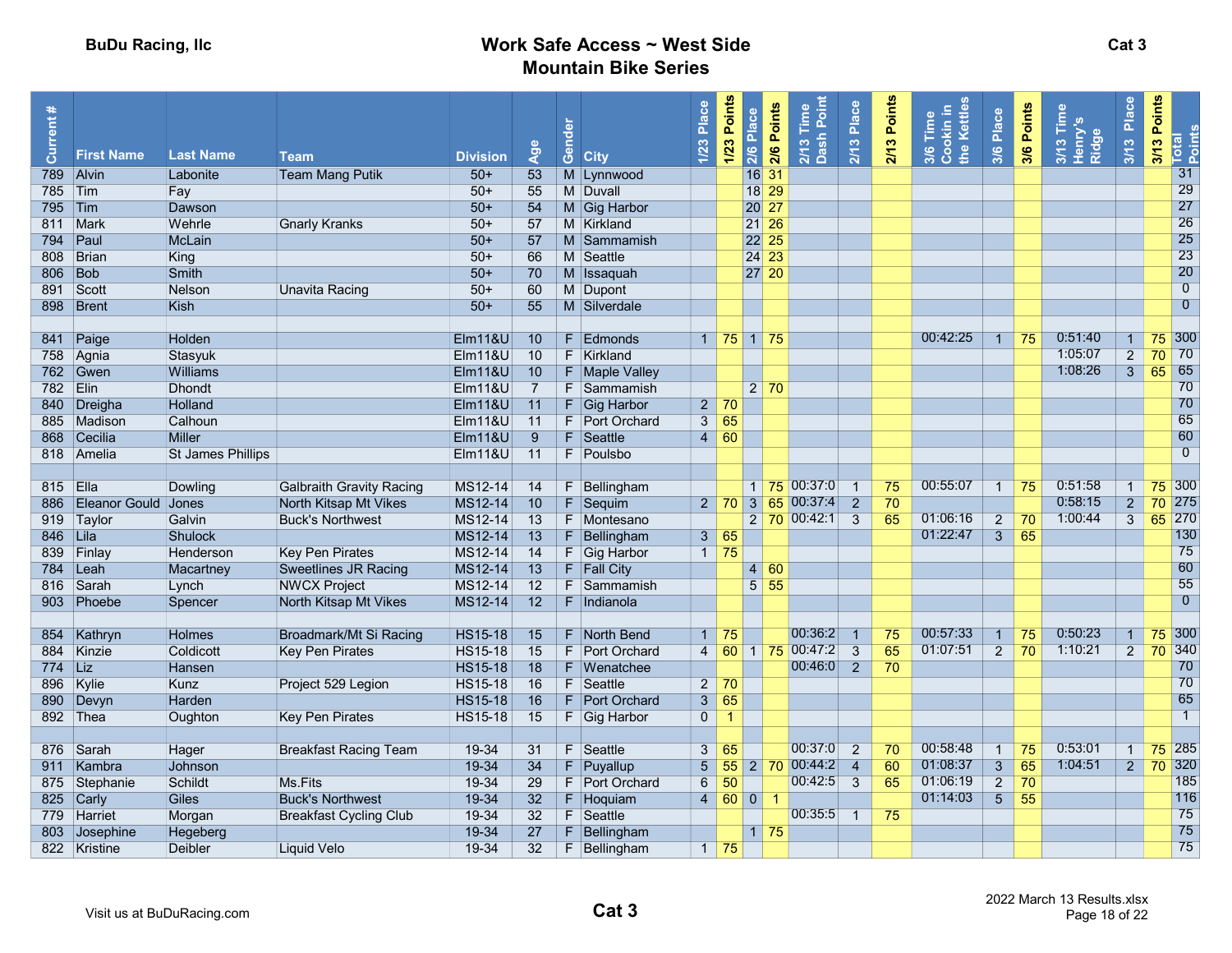| rent<br>ទី | <b>First Name</b> | <b>Last Name</b> | <b>Team</b>                    | <b>Division</b> | Age | රී<br><b>City</b> | Place<br>1/23  | Points<br>Place<br>1/23<br>2/6 | Points<br>2/6        | Ē,<br>$\Delta$<br>$\infty$<br>$\sum_{n=1}^{\infty}$ | 2/13 Place      | Points<br>2/13 | <b>Cettle</b><br>c.<br>Time<br>e.<br>3/6 | Place<br>3/6   | Points<br>3/6     | ēp<br>∾<br>$\frac{2}{3}$ | Place<br>$\infty$<br>$\frac{3}{12}$ | 3/13 Points | Total<br>Points |
|------------|-------------------|------------------|--------------------------------|-----------------|-----|-------------------|----------------|--------------------------------|----------------------|-----------------------------------------------------|-----------------|----------------|------------------------------------------|----------------|-------------------|--------------------------|-------------------------------------|-------------|-----------------|
| 838        | Emma              | Follender        | <b>Breakfast Racing Team</b>   | 19-34           | 30  | F<br>Seattle      | $\overline{2}$ | 70                             |                      |                                                     |                 |                |                                          |                |                   |                          |                                     |             | 70              |
| 845        | Kristianna        | <b>DesChane</b>  |                                | 19-34           | 34  | Bellingham        |                |                                |                      |                                                     |                 |                | 01:12:38                                 | $\overline{4}$ | 60                |                          |                                     |             | 60              |
| 909        | Raeann            | La Flame         | <b>Buck's Northwest</b>        | 19-34           | 28  | F Copalis Beach   |                |                                |                      | 00:49:1                                             | $5\overline{)}$ | 55             |                                          |                |                   |                          |                                     |             | 55              |
|            | 918 Aysha         | Habbaba          |                                | $19 - 34$       | 25  | F.<br>Seattle     |                |                                |                      |                                                     |                 |                |                                          |                |                   |                          |                                     |             | $\overline{0}$  |
|            |                   |                  |                                |                 |     |                   |                |                                |                      |                                                     |                 |                |                                          |                |                   |                          |                                     |             |                 |
|            | 900 Julie         | Williams         |                                | $35 - 49$       | 35  | $F$ Puyallup      | 5 <sup>5</sup> | 55                             | 6<br>50              | 00:42:5                                             |                 | 46             | 01:06:22                                 | $\overline{3}$ | 65                | 0:55:40                  |                                     | 75          | 291             |
|            | 780 Olga          | Magun            | <b>PNW Colavita HelloFresh</b> | 35-49           | 49  | F Mercer Island   |                |                                |                      | $3 \t65 \t00.38.4$                                  | 5               | 55             |                                          |                |                   | 0:56:30                  | $\overline{2}$                      |             | 70 190          |
| 761        | Susan             | <b>Balthaser</b> |                                | $35 - 49$       | 35  | F Maple Valley    |                |                                |                      |                                                     |                 |                |                                          |                |                   | 0:57:39                  | $\overline{3}$                      | 65          | 65              |
| 901        | Tracy             | Tran             | <b>Breakfast Racing Team</b>   | $35 - 49$       | 37  | Seattle           | $\overline{7}$ | 46                             | 5 <sup>1</sup>       | 55 00:42:5                                          | 6               | 50             |                                          |                |                   | 0:59:03                  | $\overline{4}$                      | 60          | 211             |
|            | 873 Michelle      | Willet           | <b>RIDGE Cyclesport</b>        | $35 - 49$       | 43  | F Wenatchee       | 3              | 65                             | $2 \overline{70}$    | 00:38:3                                             | 3               | 65             | 01:01:37                                 |                | $1 \overline{75}$ |                          |                                     |             | 275             |
| 869        | Heidi             | Ordelheide       | <b>Buck's Northwest</b>        | 35-49           | 44  | F Pacific Beach   | $\overline{4}$ | 60                             | $1 \overline{75}$    | 00:38:0                                             | $\overline{2}$  | 70             |                                          |                |                   |                          |                                     |             | 205             |
|            | 902 Ashley        | Taylor           | <b>Buck's Northwest</b>        | $35 - 49$       | 36  | F Montesano       |                |                                |                      | 4 60 00:43:2                                        | -8              | 42             | 01:06:16                                 |                | $2 \mid 70$       |                          |                                     |             | 172             |
|            | 908 Tonya         | LeRoy            | <b>PNW Colavita HelloFresh</b> | 35-49           | 43  | $F$ Seattle       | 8              | 42                             | $7 \overline{46}$    |                                                     |                 |                |                                          |                |                   |                          |                                     |             | 88              |
|            | 867 Heather       | Salter           |                                | 35-49           | 43  | F Gig Harbor      | 6              | 50                             | $9 \mid 38$          |                                                     |                 |                |                                          |                |                   |                          |                                     |             | 88              |
|            | 773 Lisa          | <b>Adams</b>     |                                | $35 - 49$       | 45  | F Monroe          |                |                                |                      | 00:31:5                                             |                 | 75             |                                          |                |                   |                          |                                     |             | 75              |
|            | 871 Dana          | <b>Bierman</b>   |                                | $35 - 49$       | 45  | F Olalla          |                | $1 \mid 75$                    |                      |                                                     |                 |                |                                          |                |                   |                          |                                     |             | 75              |
|            | 837 Asa           | Douglas          | <b>Recycled Cycles Racing</b>  | $35 - 49$       | 49  | F Snoqualmie      |                | $2 \mid 70$                    |                      |                                                     |                 |                |                                          |                |                   |                          |                                     |             | 70              |
| 766        | Heather           | <b>Smith</b>     | <b>Buck's Northwest</b>        | $35 - 49$       | 40  | F Pacific Beach   |                |                                |                      |                                                     |                 |                | 01:23:19                                 | $\overline{4}$ | 60                |                          |                                     |             | 60              |
| 775        | Elizabeth         | Montero          |                                | $35 - 49$       | 37  | $F$ Seattle       |                |                                |                      | 00:38:3                                             | $\overline{4}$  | 60             |                                          |                |                   |                          |                                     |             | 60              |
|            | 798 Candace       | <b>Tucker</b>    | Tahoma Mountain Bike Team      | $35 - 49$       | 38  | F Maple Valley    |                |                                | $8 \overline{)42}$   |                                                     |                 |                |                                          |                |                   |                          |                                     |             | 42              |
|            |                   |                  |                                |                 |     |                   |                |                                |                      |                                                     |                 |                |                                          |                |                   |                          |                                     |             |                 |
|            | 745 Victoria      | Kemery           | Queens Of Dirt                 | $50+$           | 57  | F.<br>Bellingham  |                |                                |                      |                                                     |                 |                |                                          |                |                   | 1:13:05                  |                                     | 75          | 75              |
|            | 852 Sandra        | Paramayuda       |                                | $50+$           | 51  | F.<br>Renton      | 3 <sup>1</sup> | 65                             |                      | $2 \overline{70} \overline{00:40:0}$                |                 | 75             |                                          |                |                   |                          |                                     |             | 210             |
| 897        | Alexandra         | <b>Kunz</b>      | Project 529 Legion             | $50+$           | 50  | Seattle<br>F.     | $\overline{4}$ | 60                             | $\overline{3}$<br>65 |                                                     |                 |                |                                          |                |                   |                          |                                     |             | 125             |
|            | 812 Heather       | Dawson           | Gene Johnson Cycling Team      | $50+$           | 51  | F Seattle         |                |                                | $1 \overline{75}$    |                                                     |                 |                |                                          |                |                   |                          |                                     |             | 75              |
| 905        | Susan             | Moyles           | <b>Buck's Northwest</b>        | $50+$           | 50  | F Westport        | $\mathbf{1}$   | 75                             |                      |                                                     |                 |                |                                          |                |                   |                          |                                     |             | 75              |
| 836        | Karen             | <b>Wilkinson</b> | <b>PNW ColavitaHelloFresh</b>  | $50+$           | 62  | F Seattle         |                | $2 \mid 70$                    |                      |                                                     |                 |                |                                          |                |                   |                          |                                     |             | 70              |
|            | 807 Lisa          | Lambert          |                                | $50+$           | 67  | F Issaquah        |                |                                | 4 60                 |                                                     |                 |                |                                          |                |                   |                          |                                     |             | 60              |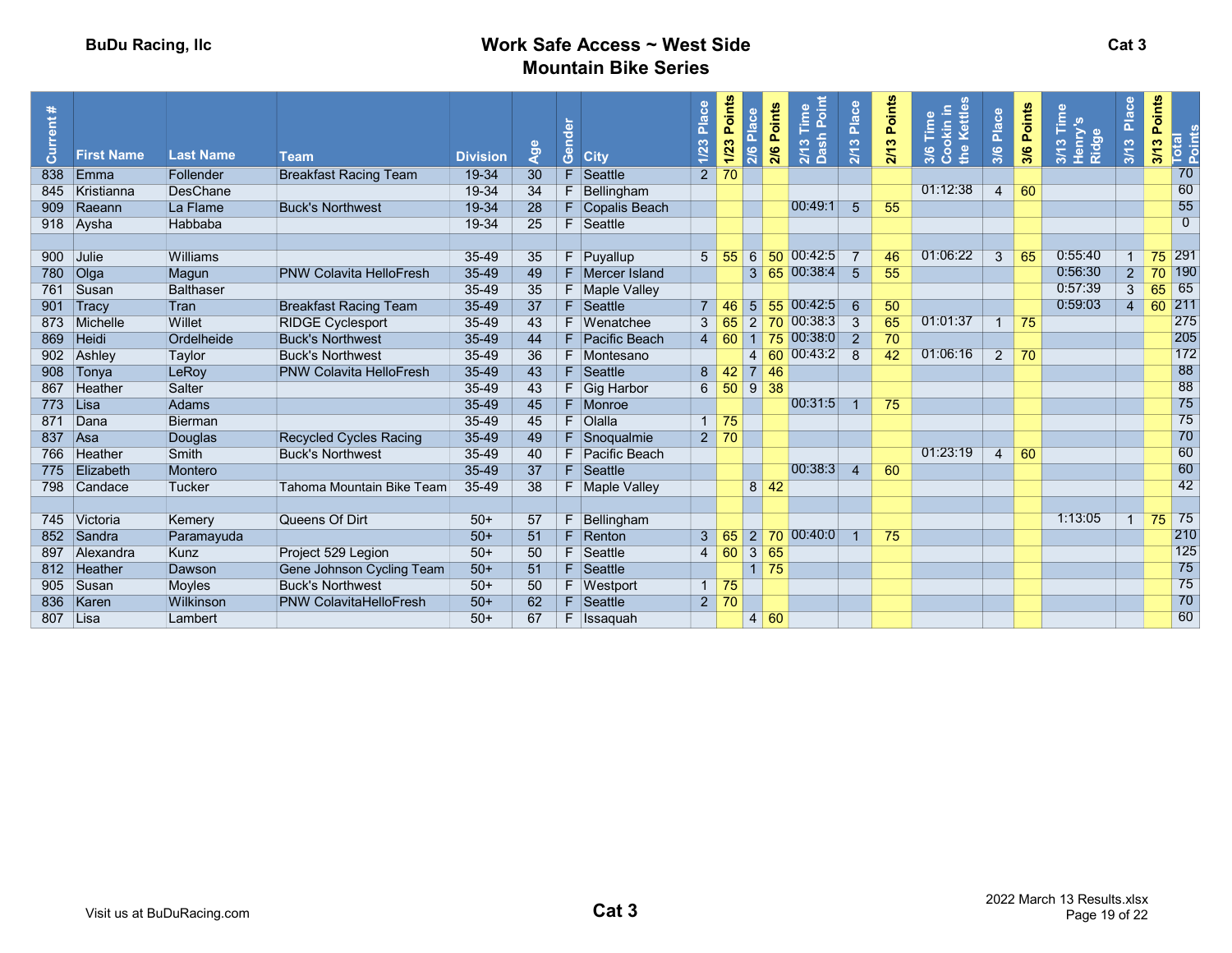# Weekly Competition **Constanting Constant**

| <b>Row Labels</b>                | <b>Total Points</b> | <b>Row Labels</b>            | <b>Total Points</b> |
|----------------------------------|---------------------|------------------------------|---------------------|
| 23-Jan                           | 3940                | <b>RIDGE Cyclesport</b>      | 1860                |
| <b>Breakfast Racing Team</b>     | 375                 | <b>Breakfast Racing Team</b> | 1830                |
| <b>RIDGE Cyclesport</b>          | 365                 | Night Owl Cycling            | 1700                |
| Project 529 Legion               | 360                 | Tahoma Mountain Bike Team    | 1640                |
| <b>Unavita Racing</b>            | 330                 | Unavita Racing               | 1585                |
| <b>Tahoma Mountain Bike Team</b> | 320                 | North Kitsap Mt Vikes        | 1500                |
| <b>North Kitsap Mt Vikes</b>     | 315                 | Broadmark/Mt Si Racing       | 1425                |
| <b>Broadmark/Mt Si Racing</b>    | 300                 | Key Pen Pirates              | 1300                |
| <b>NWTB Old Farts</b>            | 300                 | <b>Buck's Northwest</b>      | 1255                |
| <b>Night Owl Cycling</b>         | 295                 | <b>NWTB Old Farts</b>        | 1110                |
| <b>Spokeswomen Racing</b>        | 270                 | Project 529 Legion           | 980                 |
| <b>Key Pen Pirates</b>           | 230                 | <b>EPIC Racing</b>           | 831                 |
| <b>Buck's Northwest</b>          | 210                 | Taco Time NW                 | 535                 |
| <b>NOMBIES</b>                   | 195                 | Spokeswomen Racing           | 435                 |
| <b>EPIC Racing</b>               | 75                  | PNW Colavita HelloFresh      | 350                 |
| 6-Feb                            | 3740                | <b>NOMBIES</b>               | 195                 |
| <b>RIDGE Cyclesport</b>          | 395                 | <b>Grand Total</b>           | 18531               |
| <b>Breakfast Racing Team</b>     | 355                 |                              |                     |
| <b>Night Owl Cycling</b>         | 335                 |                              |                     |
| <b>Unavita Racing</b>            | 295                 |                              |                     |
| <b>Tahoma Mountain Bike Team</b> | 290                 |                              |                     |
| <b>Taco Time NW</b>              | 290                 |                              |                     |
| <b>North Kitsap Mt Vikes</b>     | 280                 |                              |                     |
| <b>Buck's Northwest</b>          | 270                 |                              |                     |
| <b>NWTB Old Farts</b>            | 250                 |                              |                     |
| Project 529 Legion               | 250                 |                              |                     |
| <b>Broadmark/Mt Si Racing</b>    | 235                 |                              |                     |
| <b>Key Pen Pirates</b>           | 175                 |                              |                     |
| <b>Spokeswomen Racing</b>        | 165                 |                              |                     |
| <b>EPIC Racing</b>               | 155                 |                              |                     |
| 13-Feb                           | 3946                |                              |                     |
| <b>RIDGE Cyclesport</b>          | 390                 |                              |                     |
| <b>Breakfast Racing Team</b>     | 385                 |                              |                     |
| <b>Unavita Racing</b>            | 370                 |                              |                     |
| <b>Night Owl Cycling</b>         | 365                 |                              |                     |
| <b>Broadmark/Mt Si Racing</b>    | 360                 |                              |                     |
| <b>Tahoma Mountain Bike Team</b> | 335                 |                              |                     |
| <b>North Kitsap Mt Vikes</b>     | 330                 |                              |                     |
| <b>Key Pen Pirates</b>           | 305                 |                              |                     |
| <b>NWTB Old Farts</b>            | 260                 |                              |                     |
| <b>Buck's Northwest</b>          | 250                 |                              |                     |
| <b>Taco Time NW</b>              | 245                 |                              |                     |
| <b>PNW Colavita HelloFresh</b>   | 170                 |                              |                     |
| Project 529 Legion               | 95                  |                              |                     |
| <b>EPIC Racing</b>               | 86                  |                              |                     |

| <b>Row Labels</b>                | <b>Total Points</b> | <b>Row Labels</b>              | <b>Total Points Place</b> |    |
|----------------------------------|---------------------|--------------------------------|---------------------------|----|
| $23 - Jan$                       | 3940                | <b>RIDGE Cyclesport</b>        | 1860                      |    |
| <b>Breakfast Racing Team</b>     | 375                 | <b>Breakfast Racing Team</b>   | 1830                      | 2  |
| <b>RIDGE Cyclesport</b>          | 365                 | Night Owl Cycling              | 1700                      | 3  |
| <b>Project 529 Legion</b>        | 360                 | Tahoma Mountain Bike Team      | 1640                      | 4  |
| <b>Unavita Racing</b>            | 330                 | Unavita Racing                 | 1585                      | 5  |
| <b>Tahoma Mountain Bike Team</b> | 320                 | North Kitsap Mt Vikes          | 1500                      | 6  |
| <b>North Kitsap Mt Vikes</b>     | 315                 | Broadmark/Mt Si Racing         | 1425                      |    |
| <b>Broadmark/Mt Si Racing</b>    | 300                 | Key Pen Pirates                | 1300                      | 8  |
| <b>NWTB Old Farts</b>            | 300                 | <b>Buck's Northwest</b>        | 1255                      | 9  |
| <b>Night Owl Cycling</b>         | 295                 | <b>NWTB Old Farts</b>          | 1110                      | 10 |
| <b>Spokeswomen Racing</b>        | 270                 | Project 529 Legion             | 980                       | 11 |
| <b>Key Pen Pirates</b>           | 230                 | <b>EPIC Racing</b>             | 831                       | 12 |
| <b>Buck's Northwest</b>          | 210                 | Taco Time NW                   | 535                       | 13 |
| <b>NOMBIES</b>                   | 195                 | Spokeswomen Racing             | 435                       | 14 |
| <b>EPIC Racing</b>               | 75                  | <b>PNW Colavita HelloFresh</b> | 350                       | 15 |
| 6-Feb                            | 3740                | <b>NOMBIES</b>                 | 195                       | 16 |
| <b>RIDGE Cyclesport</b>          | 395                 | <b>Grand Total</b>             | 18531                     |    |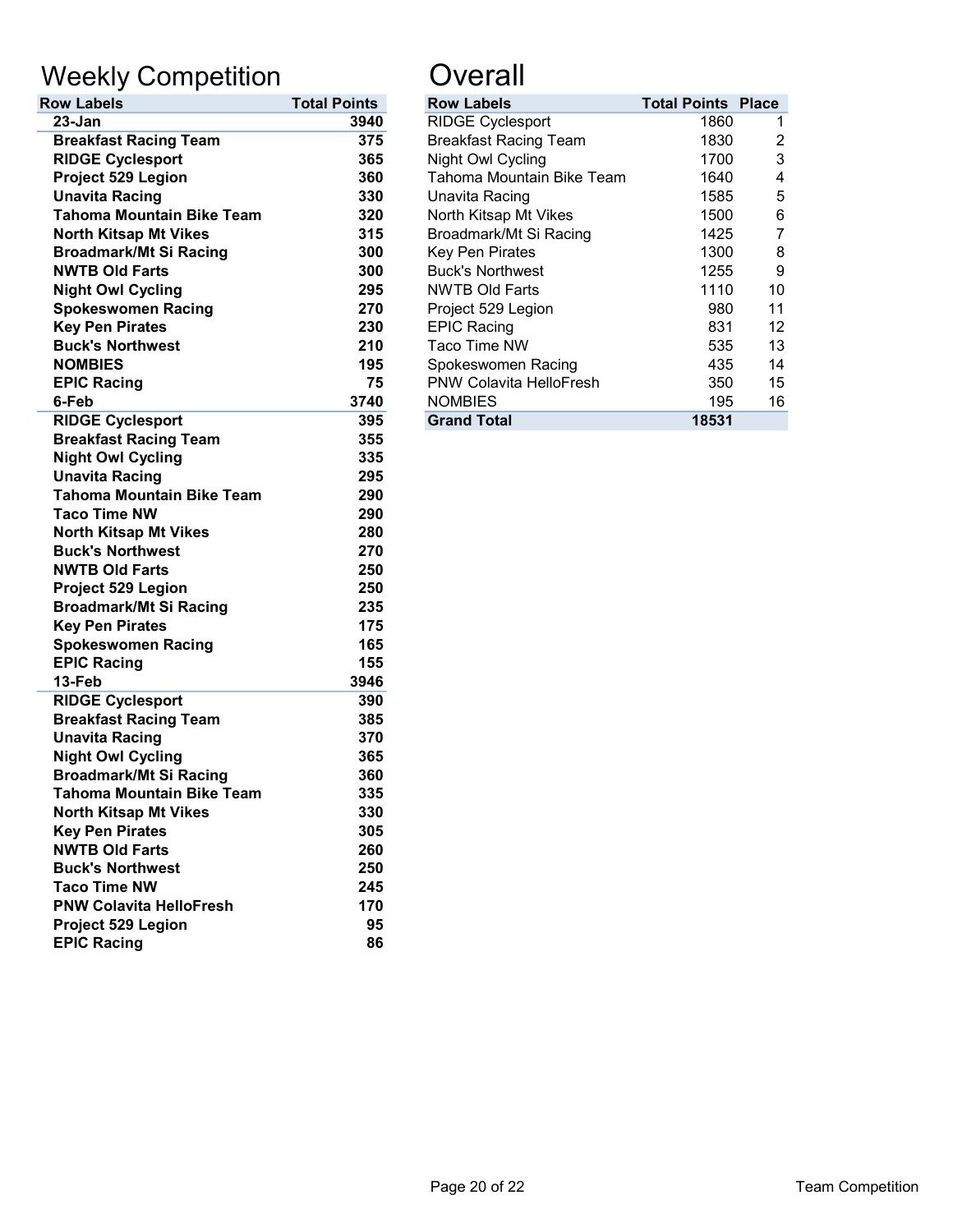| 6-Mar                            | 3265  |
|----------------------------------|-------|
| <b>Breakfast Racing Team</b>     | 385   |
| <b>RIDGE Cyclesport</b>          | 385   |
| <b>Night Owl Cycling</b>         | 350   |
| Tahoma Mountain Bike Team        | 315   |
| <b>Buck's Northwest</b>          | 315   |
| <b>Project 529 Legion</b>        | 275   |
| <b>Key Pen Pirates</b>           | 270   |
| <b>Broadmark/Mt Si Racing</b>    | 265   |
| <b>Unavita Racing</b>            | 250   |
| <b>EPIC Racing</b>               | 235   |
| <b>North Kitsap Mt Vikes</b>     | 220   |
| $13-Mar$                         | 3640  |
| <b>Tahoma Mountain Bike Team</b> | 380   |
| <b>Night Owl Cycling</b>         | 355   |
| <b>North Kitsap Mt Vikes</b>     | 355   |
| <b>Unavita Racing</b>            | 340   |
| <b>Breakfast Racing Team</b>     | 330   |
| <b>RIDGE Cyclesport</b>          | 325   |
| <b>Key Pen Pirates</b>           | 320   |
| <b>NWTB Old Farts</b>            | 300   |
| <b>EPIC Racing</b>               | 280   |
| <b>Broadmark/Mt Si Racing</b>    | 265   |
| <b>Buck's Northwest</b>          | 210   |
| <b>PNW Colavita HelloFresh</b>   | 180   |
| <b>Grand Total</b>               | 18531 |